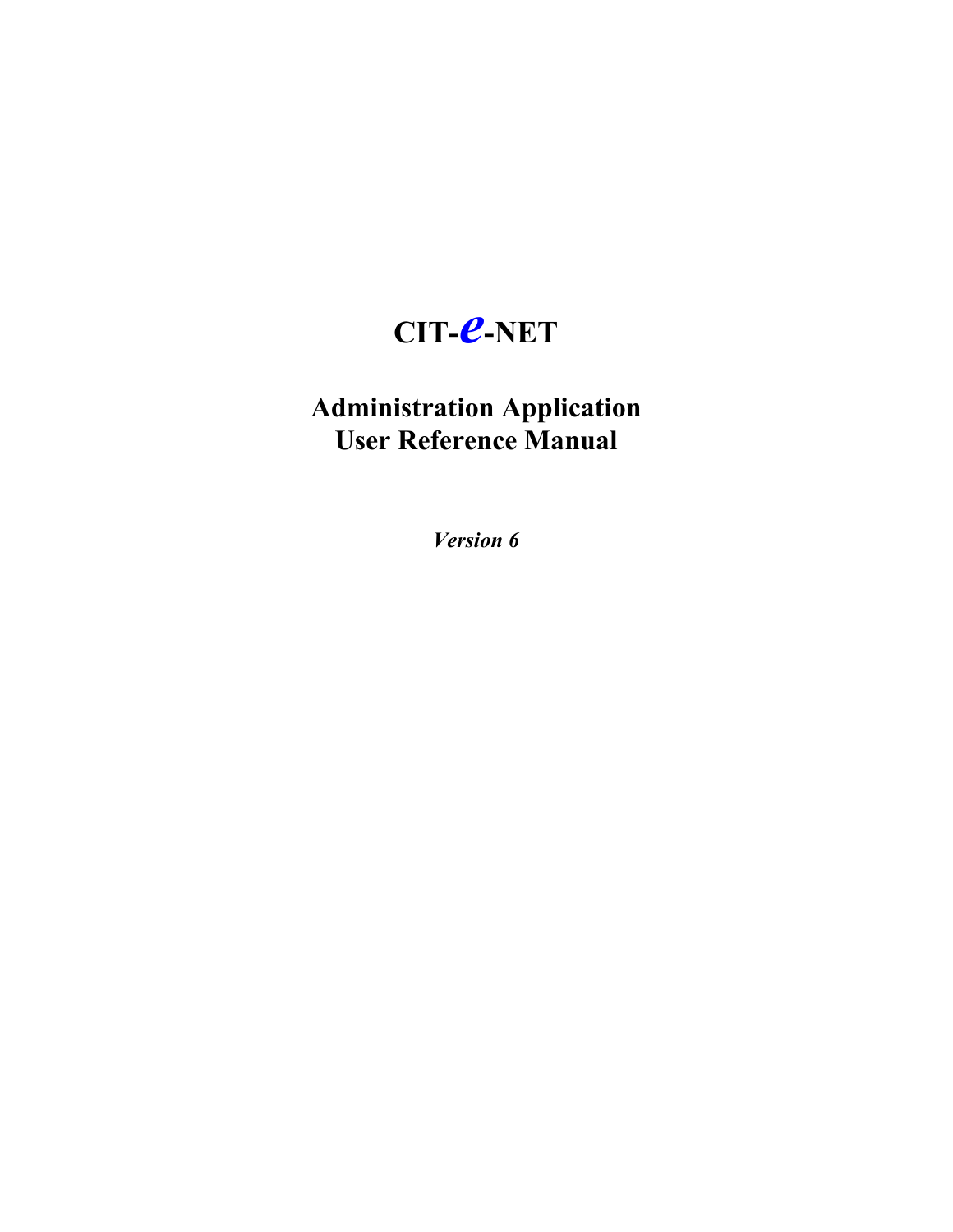

# **TABLE OF CONTENTS**

| <b>ADMINISTRATION APPLICATION OVERVIEW</b>       | Page 4  |
|--------------------------------------------------|---------|
| <b>MANAGING WEB PAGE RELATIONSHIPS</b>           | Page 5  |
| <b>ACTIVATING APPLICATION MODULES</b>            | Page 7  |
| <b>ADD / EDIT DEPARTMENTS</b>                    | Page 8  |
| Add a Department                                 | Page 8  |
| Manage a Department Home Page                    | Page 9  |
| Add Pages within Departments                     | Page 10 |
| Edit Department Page(s)                          | Page 11 |
| Delete Department Page(s)                        | Page 12 |
| <b>CONTACT INFORMATION</b>                       | Page 13 |
| <b>Add New Contact</b>                           | Page 13 |
| View/Edit Contact                                | Page 13 |
| Delete A Contact                                 | Page 13 |
| <b>Contacts Page Heading</b>                     | Page 13 |
| De-Activate (Re-activate) Contacts Module        | Page 13 |
| <b>CONTENT-EDITOR</b>                            | Page 14 |
| Tutorial                                         | Page 14 |
| <b>Content Entry</b>                             | Page 14 |
| Copy & Paste                                     | Page 15 |
| Create Hyperlinks                                | Page 15 |
| Delete Hyperlinks                                | Page 15 |
| Create Links Within Pages                        | Page 16 |
| <b>EVENTS CALENDAR</b>                           | Page 17 |
| <b>Add Event</b>                                 | Page 17 |
| View/Edit Event                                  | Page 18 |
| Post/Un-Post Event for Public Display            | Page 18 |
| Delete Event                                     | Page 18 |
| <b>FORM CENTER</b>                               | Page 19 |
| Add New Form Section (Type):                     | Page 19 |
| Delete Form Section (Type):                      | Page 19 |
| Add New Form                                     | Page 19 |
| Edit Form                                        | Page 20 |
| Delete Form                                      | Page 20 |
| <b>FREQUENTLY ASKED QUESTIONS (FAQs)</b>         | Page 21 |
| <b>Add FAQ Category</b>                          | Page 21 |
| Delete FAQ Category                              | Page 22 |
| Add FAQ                                          | Page 22 |
| Edit FAQ                                         | Page 22 |
| Delete FAQ                                       | Page 22 |
| <b>LINKS</b>                                     | Page 23 |
| Add Link Category (Type):                        | Page 23 |
| Add Link                                         | Page 23 |
| Delete Link                                      | Page 23 |
| View/Edit Link                                   | Page 23 |
| <b>MAILING LISTS - Subscription e-mail lists</b> | Page 24 |
| <b>MEETING SCHEDULES</b>                         | Page 25 |
| <b>Add Meeting</b>                               | Page 25 |
|                                                  |         |
| View/Edit Meeting                                | Page 26 |
| Delete Meeting<br><b>NAVIGATION MENU</b>         | Page 26 |
|                                                  | Page 27 |
| Add / Delete Items To Navigation Menu            | Page 27 |
| <b>NEWS &amp; INFORMATION</b>                    | Page 28 |
| Add News Item Prior to Posting                   | Page 28 |
| Preview News Item Prior to Posting for Display   | Page 29 |
| Authorize News Item to Post for Display          | Page 29 |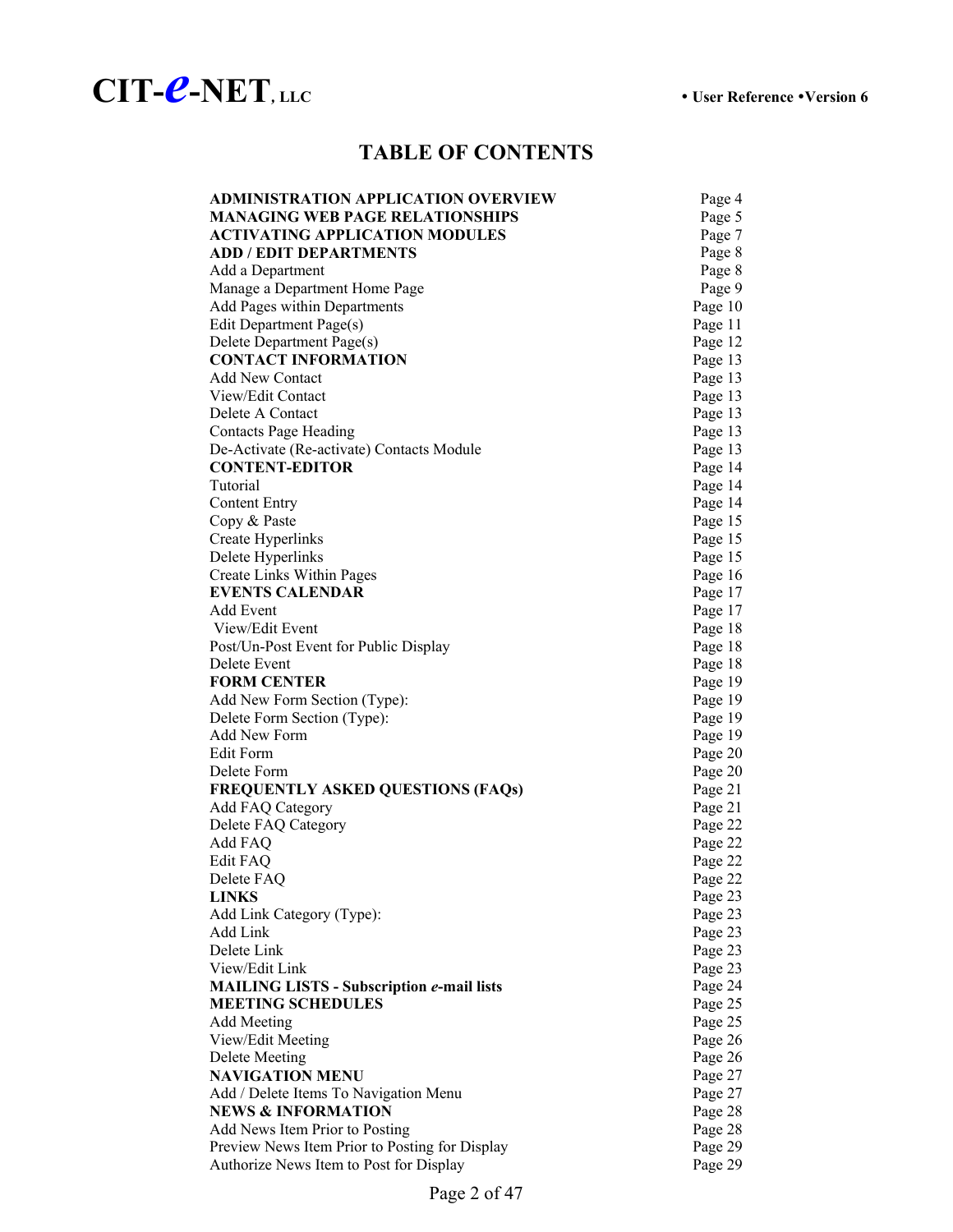# **CIT-***e***-NET***,* **LLC** y **User Reference** y**Version 6**

| <b>PHOTO JOURNAL</b>                                 | Page 30 |
|------------------------------------------------------|---------|
| Add/Delete a Photo Journal Page                      | Page 30 |
| Add/Delete/Edit/View a Photo on a Photo Journal Page | Page 31 |
| <b>POLLS</b>                                         | Page 32 |
| Add/Delete Online Poll                               | Page 32 |
| <b>SERVICE REQUEST</b>                               | Page 33 |
| Submit Internal Service Request                      | Page 33 |
| Create Service Request Form Type                     | Page 33 |
| View/Edit Service Request Submission                 | Page 34 |
| Manage Service Requests                              | Page 35 |
| <b>WORK ORDER</b>                                    | Page 36 |
| Add New Work Order Type                              | Page 36 |
| Edit Work Order Type                                 | Page 36 |
| Create a Work Order                                  | Page 37 |
| View/Edit a Work Order Submission                    | Page 38 |
| MANAGING / UPLOADING WEB SITE FILES                  | Page 39 |
| Manage Web Site Document Files                       | Page 39 |
| Manage Web Site Image Files                          | Page 40 |
| <b>TIPS &amp; TIDBITS</b>                            | Page 41 |
| <b>USER FAO's</b>                                    | Page 42 |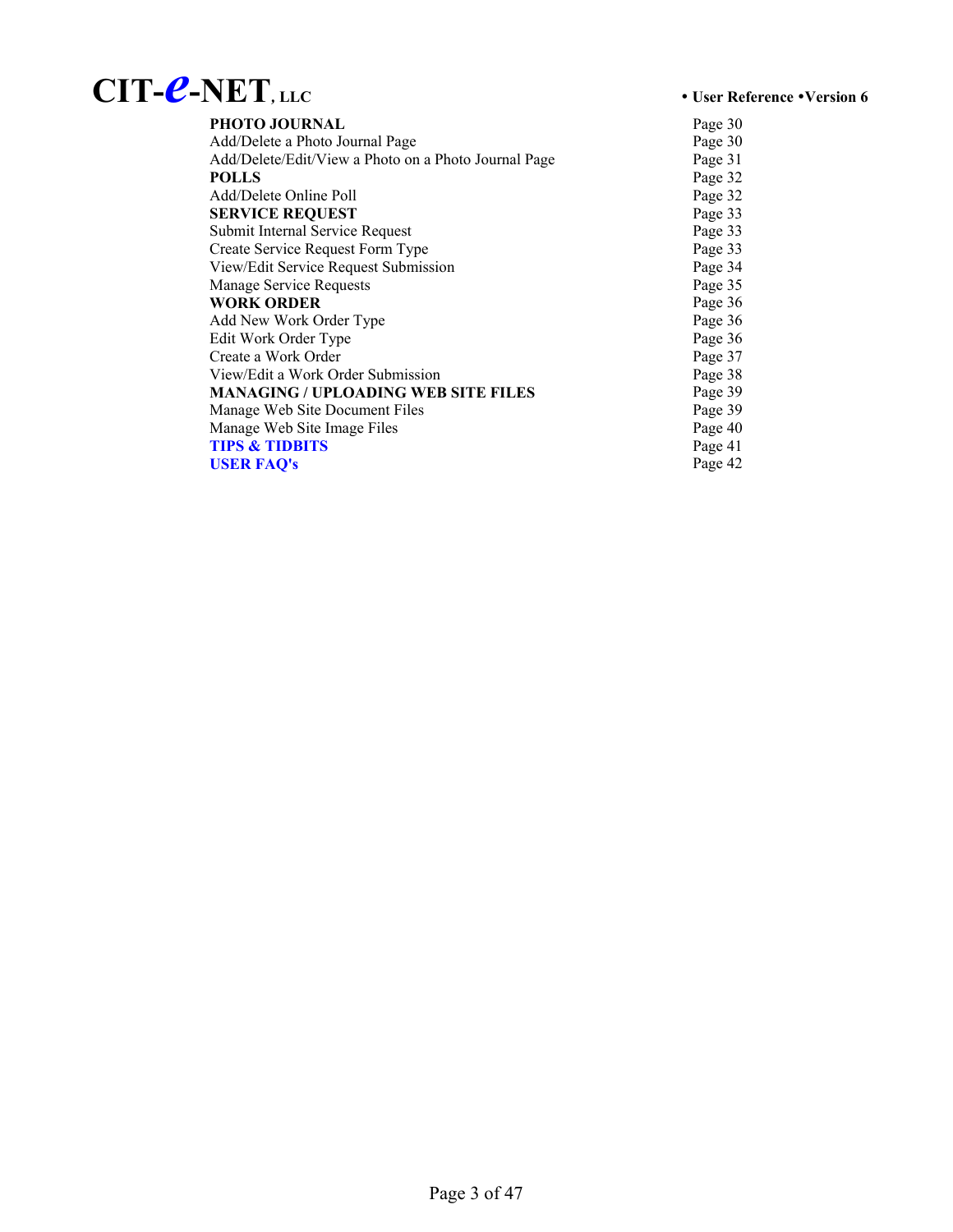

# **CIT-***e***-NET ADMINISTRATION APPLICATION**

The Administration Application is the secured-access set of application modules that control the style, content and management of the public-access "front-end" of the web site; it is where you manage the web site and content that is displayed to the public. Access to the Administration Application is restricted and requires a userid and password. User access & security levels are determined by the town via userid & password security which is assigned by client staff selected to act as the web site administrator(s). The Administration Control Center function content is dependent on the specific Cit-e-Net application modules subscribed to by the client.

The Administration Application is an *index of administrative functions*, with the page layout structured into four (4) tab-style sections; Main Website tab, Modules tab, Submissions tab, Help tab. Each tab contains a listing of the specific web site management functions within that tab section.

An overview of the four (4) individual "Tab" sections and their associated functions is listed below.

### ¾ **Main Website Tab**

The functions within this tab section allow you to edit and customize styles for your entire website, edit home page content, edit and review individual web pages, and edit departments and organizations.

### ¾ **Modules Tab**

The functions on this tab allow you to add, edit and delete content for the various modules that are part of your website. You can also edit the setup for each module. *The actual modules included are determined by the specific client subscription & also by the individual user security profile.* Examples of some modules would be Contacts, Events, Forms, FAQs, Links, Meeting Schedules, News & Information, Service Requests/Work Orders and others.

### ¾ **Submissions Tab**

The functions on this tab allow you view and process submissions you receive from the interactive portions of your website. *The actual modules included are determined by the specific client subscription & also by the individual user security profile.*

- □ Service requests
- □ Work orders
- Volunteer submissions
- Tax Payments
- **u** Utility Billing
- Garage/Yard Sale Permits
- □ Police Accident & Incident Report Orders
- Application for access to public records
- Submit an *internal* service request
- Other online submission applications *(when applicable)*

### ¾ **Help Tab**

Look here for resources and documentation to help you use the Cit-e-net system and get your questions or problems resolved as quickly as possible. Some specific functional items within this tab section would be:

- Send Questions, Comments, Suggestions to Cit-e-Net
- E-mail the Cit-e-Net programmers at **support@cit-e.net**
- User Manual
- User Discussion Forum *(currently inactive)*
- $\Box$  A quick-reference for some very basic & common html tags
- $\Box$  An online tutorial for the ActivEdit content-editor used in the web site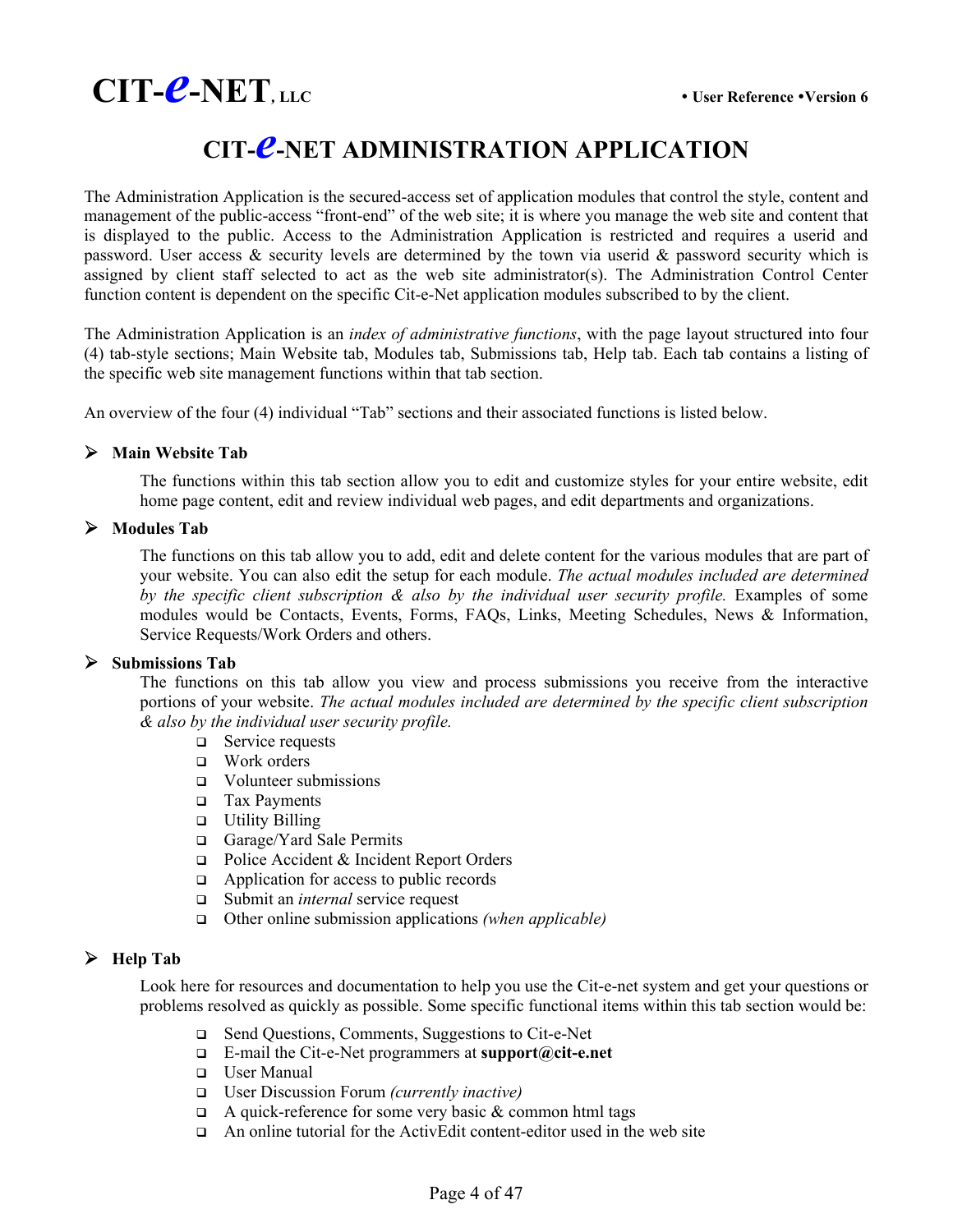# **CIT-C-NET**, LLC *example*  $\cdot$  User Reference  $\cdot$  Version 6

# **MANAGING WEB PAGE RELATIONSHIPS**

Cit-e-Net enables you to manage web page placement and relationships by creating a hierarchical page structure (parent page, children page relationships) within the Administration Control Center. This hierarchical relationship can allow you to structure, categorize and display multiple web pages for various organizations, functions or content within a single department.

You can manage the display of information related to specific functional areas within a department by creating separate pages for each of the different functions and then linking the pages via the "parent/child" relationship to other pages within the department, or even to other pages outside of the department but within the web site.

In the hierarchical structure as outlined below, the Department of Public Health home page is the parent page for other web pages within the department. From a department submenu listing you can select other pages that may pertain to other sub-level functions performed within the department; e.g. Drug Abuse Prevention programs, which in turn may have their own child pages that pertain to other sub-functions such as specific drug abuse programs.

A "child" page can also act as a "parent" page to other web pages within the site. For example …

- I. Parent Page (*Dept. of Public Health home page)*
	- A. *Drug Abuse Prevention* page can be a "Child" page to Dept. of Public Health home page
		- *(1) Alcohol Treatment* page can be a "Child" page to Drug Abuse page
		- *(2) Drug Treatment* can be a "Child" page to Drug Abuse page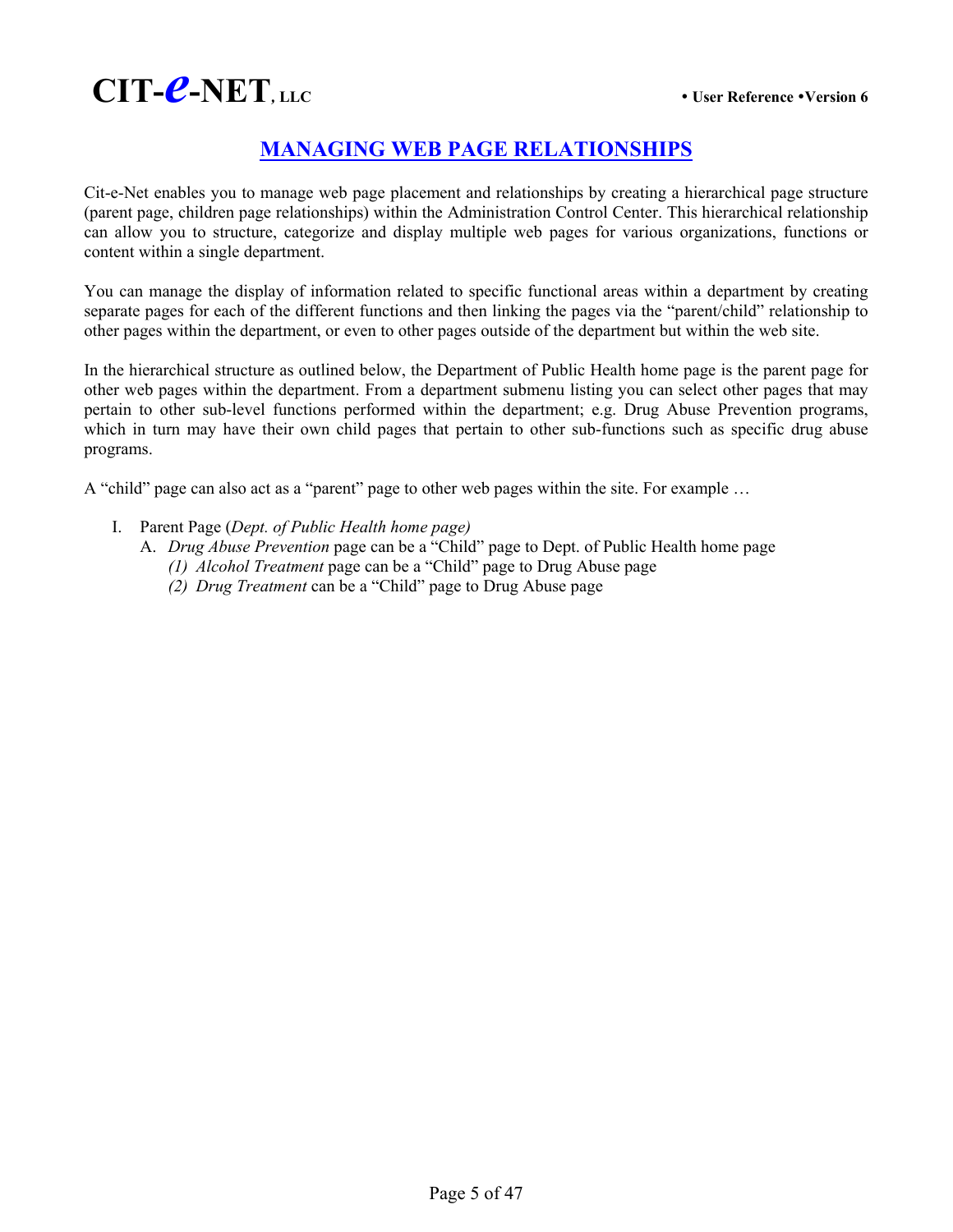



# **ADMINISTRATION APPLICATION FUNCTIONS & STEP-BY-STEP INSTRUCTIONS**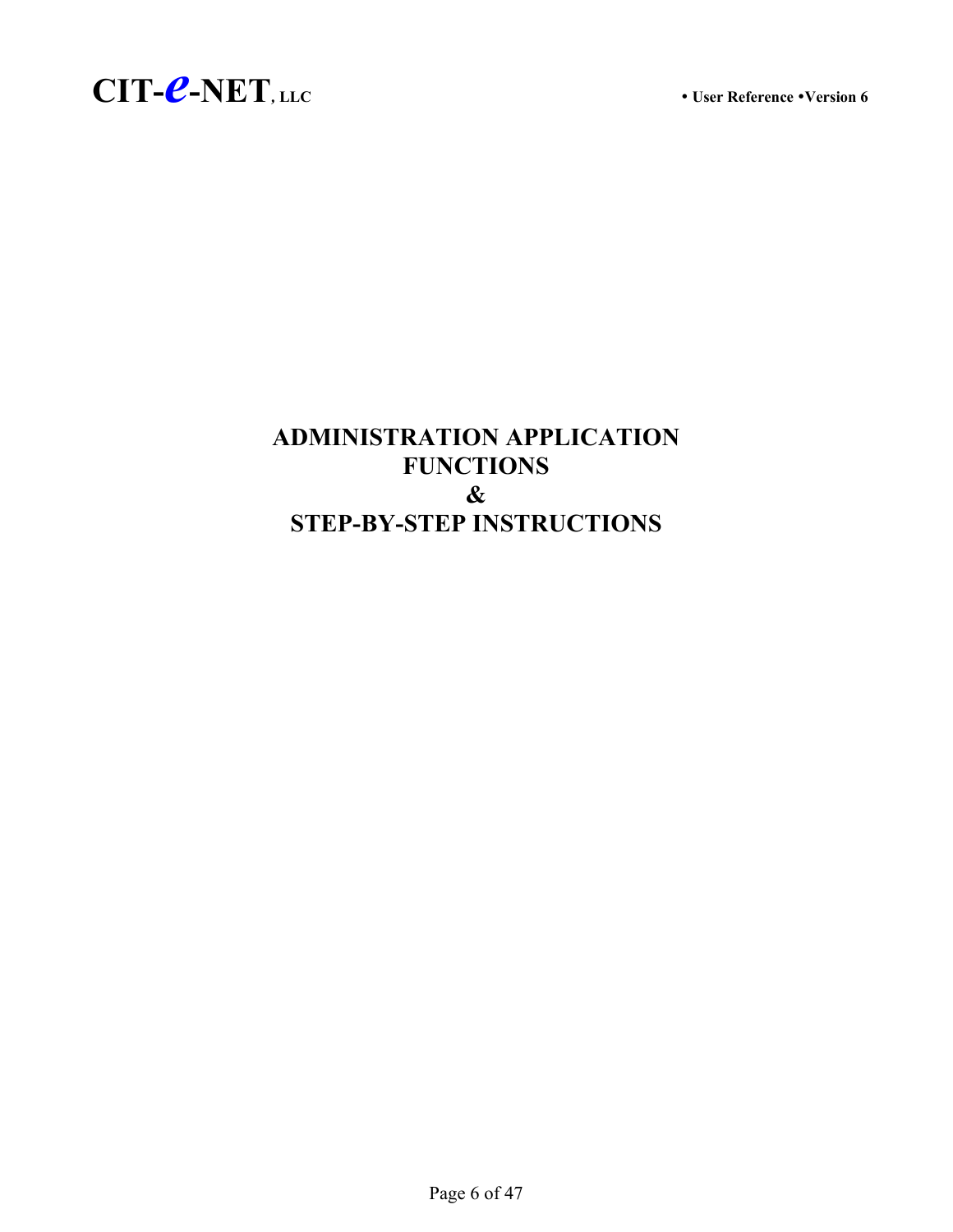

# **ACTIVATING APPLICATION FUNCTIONS**

# **Activate a Specific Application Module**

- 1. Click the Modules Tab
- 2. Within the Modules tab, click the specific function's tools icon (e.g. Contacts, News, Links, etc.)
- 3. Checkmark the *Active* checkbox
- 4. Click Update
- 5. Repeat the process for any specific function you wish to activate
- 6. When you have finished, click Close Current Window (X at top-right screen) to return to the Modules Tab page
- 7. For those clients that have the Executive Preview & Authorize application
	- a. click the Main Website Tab
	- b. Click Add or Edit Web Pages
	- c. Select the specific function you have just indicated to be activated and click Authorize

# **Deactivate a Specific Application Module**

- 1. Click the Modules Tab
- 2. Within the Modules tab, click the specific function's tools icon (e.g. Contacts, News, Links, etc.)
- 3. Un-checkmark the *Active* checkbox
- 4. Click Update
- 5. Repeat the process for any specific function you wish to deactivate
- 6. When you have finished, click Close Current Window (X at top-right screen) to return to the Modules Tab page
- 7. For those clients that have the Executive Preview & Authorize application
	- a. click the Main Website Tab
	- b. Click Add or Edit Web Pages
	- c. Select the specific function you have just indicated to be deactivated and click **Authorize**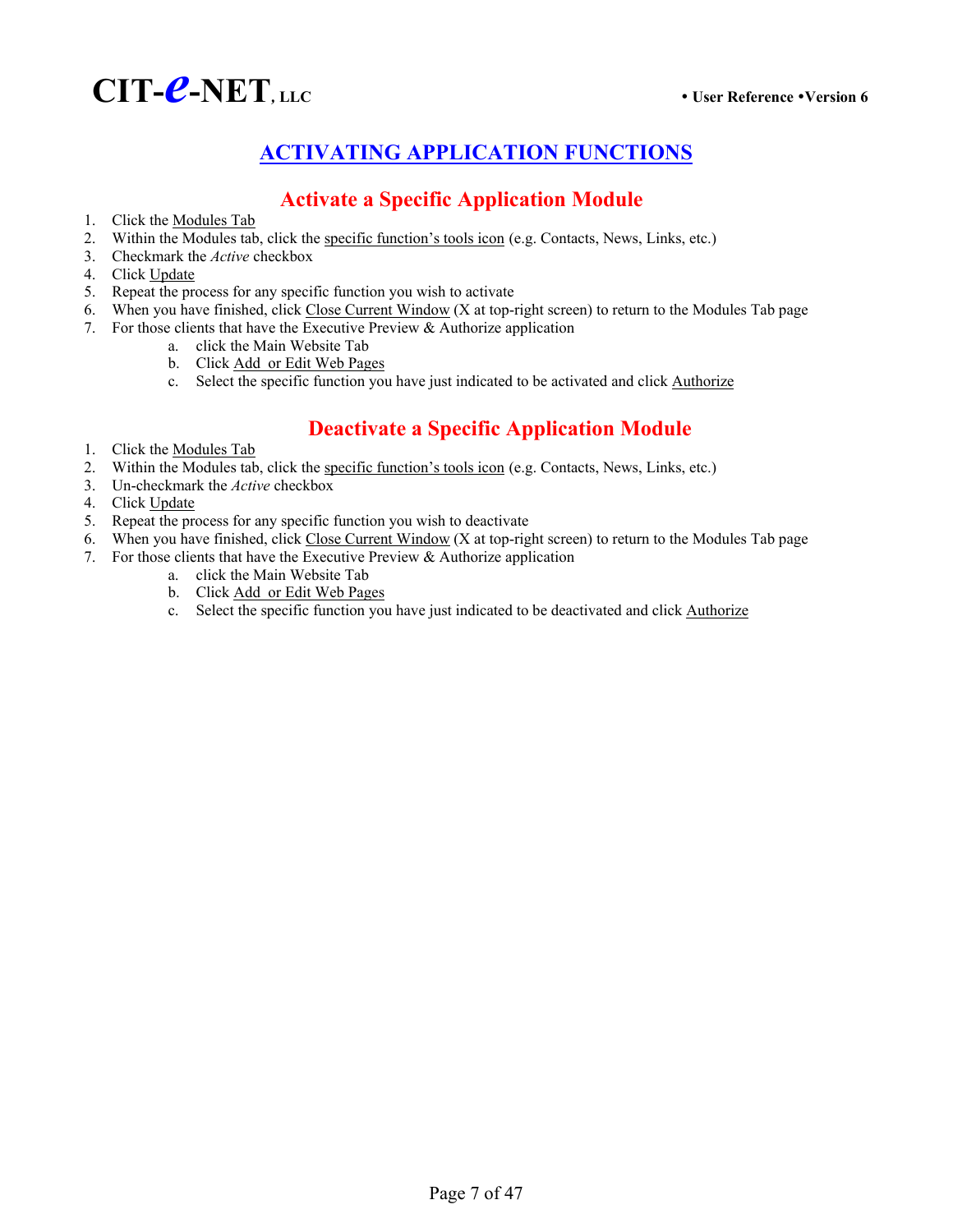

# **Add a Department**

- 1. Within the Main Website tab, click Add or Edit Departments
- 2. To add a department click Add (right screen)
- 3. Enter department Information & select parameters for:

**Departmental Name** - this is the department web section you are working within and the Department that you selected on the previous web page.

**Display Dept. Nav. List** - When this check box has a check mark in it, the department Navigation List will display with a mouseover-effect in the upper-left page. *(This will appear as a new navigation bar containing the Department name, above the standard navigation bars on the left of the page. When the Department navigation bar is "moused-over", an expanded list of all pages within the department will display.)* If the check box is left unchecked, then the department Navigation List will not display.

**Display Department Specific Pages For** - When any of the following check boxes has a check mark in it, that specific content category will display *department specific information content* within the department web site section . If the check box is left unchecked, then the content category will not display within the department section. The categories are selfexplanatory.

y **Links**

- **Edit page heading** *(This edit function is displayed with each of the category check boxes. Click to set the specific category heading to be either:)*

- i. "**None**" to use no heading
- ii. "**Main**" to use the category heading displayed in the main web site
- iii. "**Custom**" to enter a custom heading to be displayed for this department
	- **Events Calendar**
	- **Contact Information**
	- **News & Information**
	- y **Information Center (Forms)**
	- **Meeting Schedules**
	- y **Frequently Asked Questions (FAQs)**
	- **Display on Main Dept. Page**
	- y **News Headlines**
	- **Calendar of Events**

Scrolling Message - enter the text of any message that you want to display in scrolling format across the Department Home Page.

- Display Until
- Day enter the date that you want the message to display until

y **Time -** enter the time on that date that you want the message to display until *(message will automatically be removed from public display when that day & time is reached)*

- 4. Click Add (bottom-screen) to enter the information & return to the Department Pages list screen *(To create individual content pages for this new department, follow the steps outlined under the ADD PAGES WITHIN DEPARTMENTS instructions)*
- 5. Click Main Website (within the colored tab area) or select another tab to perform other functions.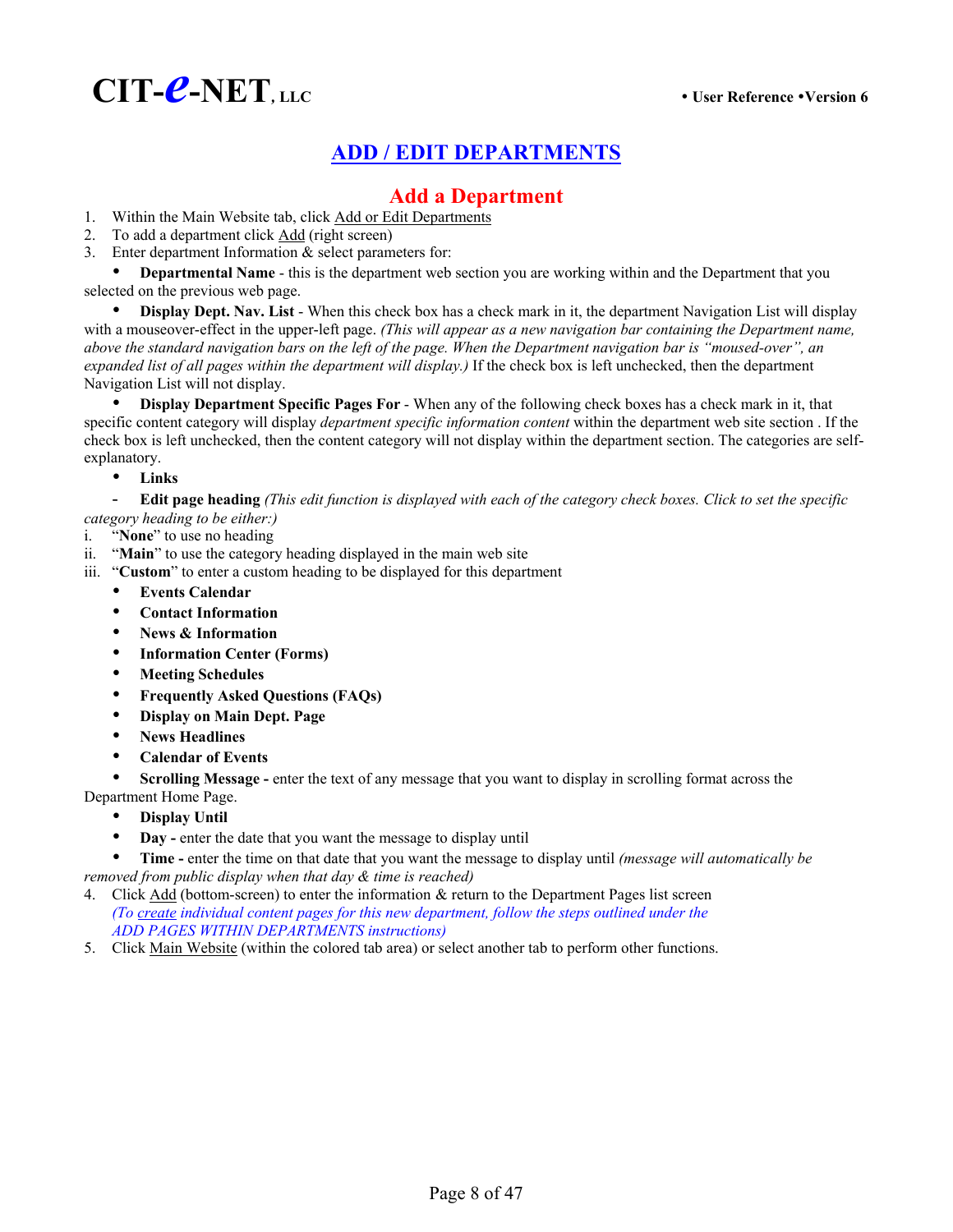

# **Manage a Department Home Page**

- 1. Within the Main Website tab, click Add or Edit Departments
- 2. Select the specific Department from the Departments list and click Edit (right screen)
- 3. Enter Departmental Information & select parameters for:

**Departmental Name** - this is the department web section you are working within and the Department that you selected on the previous web page.

**Display Dept. Nav. List** - When this check box has a check mark in it, the department Navigation List will display with a mouseover-effect in the upper-left page. *(This will appear as a new navigation bar containing the Department name, above the standard navigation bars on the left of the page. When the Department navigation bar is "moused-over", an expanded list of all pages within the department will display.)* If the check box is left unchecked, then the department Navigation List will not display.

**• Display Department Specific Pages For** - When any of the following check boxes has a check mark in it, that specific web site content category will also display within the department section *when it contains any department specific information content*. If the check box is left unchecked, then the content category will not display within the department section. The categories are self-explanatory.

y **Links** 

- **Edit page heading** *(This edit function is displayed with each of the category check boxes. Click to set the specific category heading to be either:)*

- i. "**None**" to use no heading
- ii. "**Main**" to use the category heading displayed in the main web site
- iii. "**Custom**" to enter a custom heading to be displayed for this department
	- **Events Calendar**
	- **Contact Information**
	- News & Information
	- **Information Center (Forms)**
	- y **Meeting Schedules**
	- y **Frequently Asked Questions (FAQs)**
	- y **Display on Main Dept. Page**
	- y **News Headlines**
	- y **Calendar of Events**

**Scrolling Message -** enter the text of any message that you want to display in scrolling format across the

- Department Home Page.
	- **Display Until**
	- Day enter the date that you want the message to display until
	- y **Time -** enter the time on that date that you want the message to display until *(message will automatically be*

*removed from public display when that day & time is reached)*

4. Click Update (immediately below the Scrolling Message parameters) to update any of the parameter changes you may have made.

5. Click Main Website (within the colored tab area) or select another tab to perform other functions.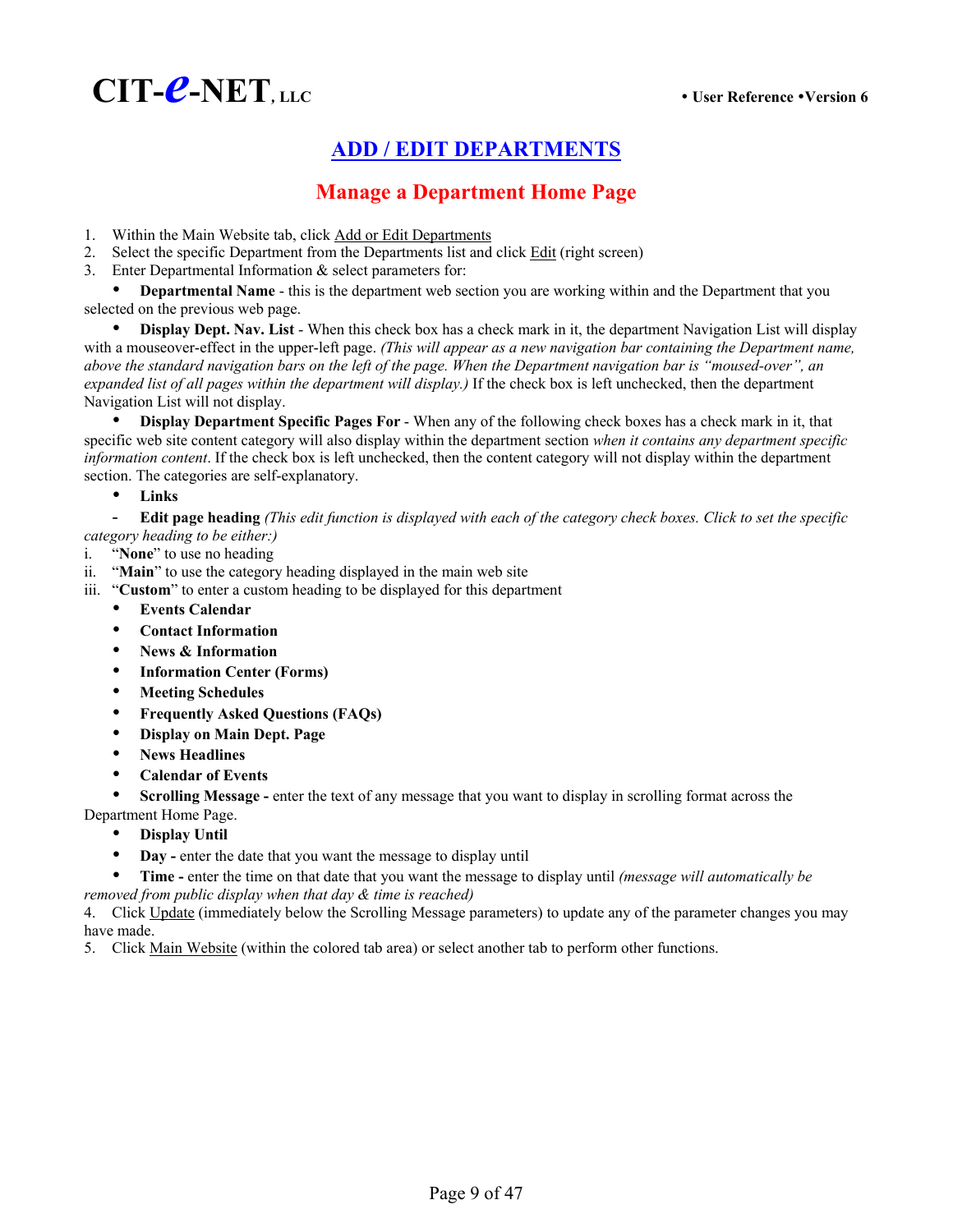

### **Add Pages within Departments**

*(Note that the blue-highlighted parameters are the key basic items that you'll need to work with to create the new web page, enter the content, and indicate where the page will display on the web site)* 

- 1. Within the Main Website tab, click the function Add or Edit Departments
- 2. Select the Department that you'll be working within from the Departments list and click **Edit**
- 3. To add a new web page within the department you selected, scroll down to the "Web Page" section and click the "Add" function.
- 4. Enter information for:

**Log Information** – *This is an optional field* that can be use this field to enter optional comments about any edits/changes that you may subsequently make. It can be useful for referring back later and giving the administrator information about how and why you made specific changes. *(these comments are not publicly displayed)*

Active - When this checkbox is checked, the page is active and will display on the site when it's authorized; when checkbox is unchecked the page will be inactive and will not display when authorized.

**Page Title** - This is the title of the page

**Page URL** – this field would be used if you want to use another web page as this web page; the target web page's URL would be entered to this field.

y **Upload html content file or directly enter text** - Here you have a choice of either uploading an html file (such as from MS Word), or you can typing the text you want to appear on the page in the larger box.

(FYI - clicking the *normal* tab at the bottom of the content-entry viewing screen will show you a public-access display of the content; clicking the *html* tab at the bottom of the content-entry viewing screen will show you the content with html commands.)

### **Advanced Department Page Options:**

**• NavBar Image** - You can upload an image for the button which will be used as a link to this page. If an image has already been uploaded, it will show here.

**Mouse-over NavBar Image** - You can upload a Mouse-over image for the button which will be used as a link to this page. If a Mouse-over image has already been uploaded, it will show here.

- y **Display on Main NavBar** -
- y **Sort** TBD
- **Style** Choose the style that will be used for this page.
- **Parent Page** Choose whether this page has a Parent page from pull-down menu listing all web pages.

**Drop-down List of Children** - Check to show a list of children pages, leave blank to hide children pages from the

list.

### **Show Children on Sub-menu - TBD**

1. Click Add (bottom-screen) to enter the information & return to the Department Pages list screen

*or*

*(If no information is to be entered, click Main Website (within the colored tab area) or select another tab to perform other functions.)* 

2. To initially set, or to change, the department Home Page, select the specific page to be the new Home Page from the page list & click Set As Dept. Home Page

3. To continue adding new pages, follow steps 3 through 6 as described above

*or* To edit pages, follow the steps follow the EDIT DEPARTMENT PAGES instructions

*or*

Click Main Website (within the colored tab area) or select another tab to perform other functions.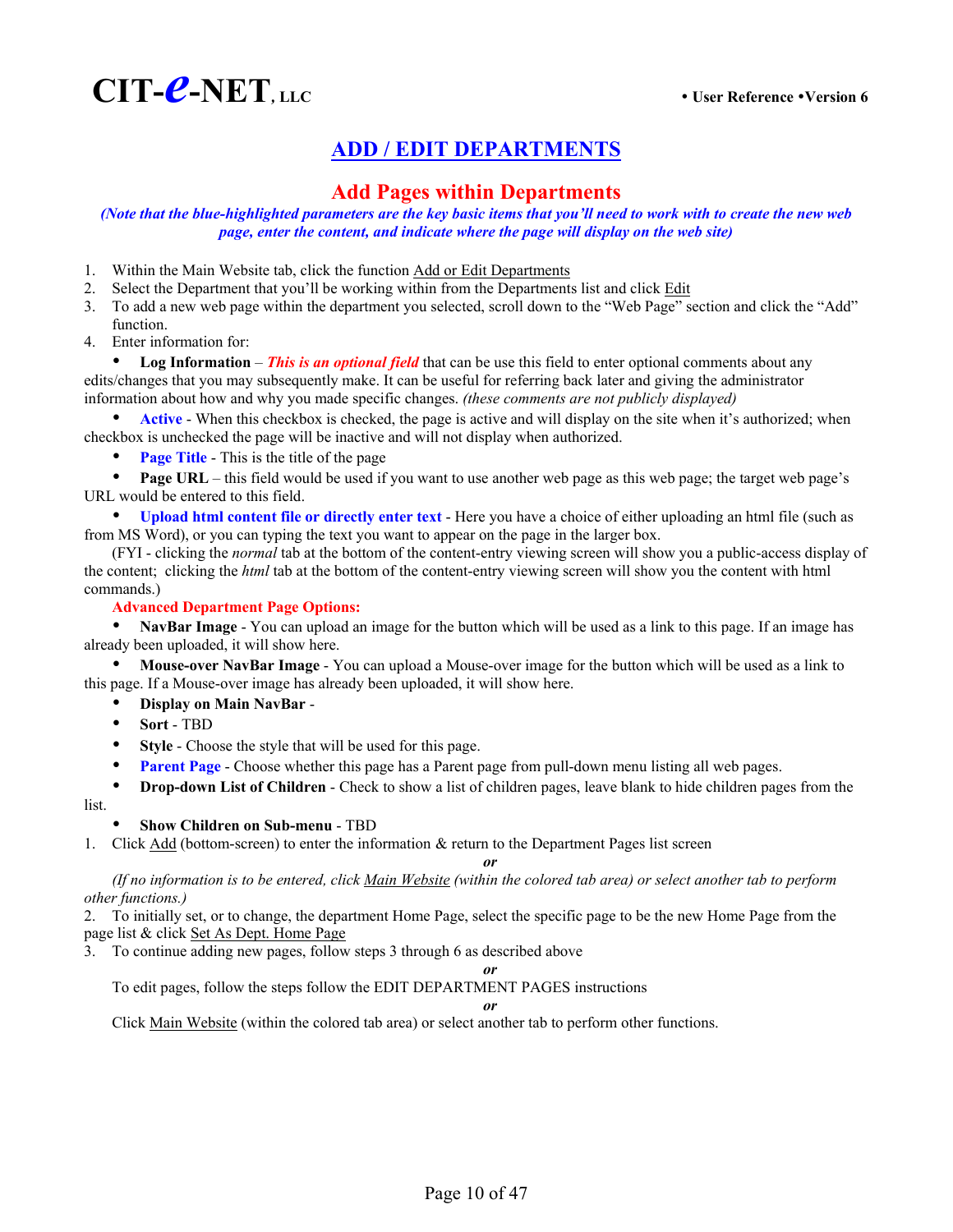

# **Edit Department Pages**

- 1. Within the Main Website tab, click Add or Edit Departments
- 2. Select the Department from the Departments list and click Edit (right screen) **To Edit a specific Departmental web page:**
- 3. To edit a web page, select the specific page to be edited from the list  $&$  click  $E\text{dit}$
- 4. Edit information for:

Log Information - Use this field to log comments regarding your edit changes during the edit process. This could be useful if multiple people will be working on editing the page. This log information and its content will disappear when the pending web page is Authorized for public display.

Active - When this check box has a check mark in it, the page is active and will display on the site; when it is empty the page will be hidden**.** 

- **Page Title** This is the title of the page
- Page URL if the page you will be using is an existing web page somewhere, enter it's URL here

y **Upload html content file or directly enter text** - Here you have a choice of either uploading an html page you created in another application, or typing the text you want to appear on the page in the larger box.

(In the ActivEdit content-editor clicking the *normal* tab at the bottom of the content-entry viewing screen will display to you what the content will display as to the public public-access display of the content, while clicking the *html* tab at the bottom of the content-entry viewing screen will show you the content with html commands.)(In the FCK content-editor, the "Source" function icon is the equivalent function.)

**Advanced Department Page Options:** 

**NavBar Image** - You can upload an image for the button which will be used as a link to this page. If an image has already been uploaded, it will show here.

**Mouse-over NavBar Image** - You can upload a Mouse-over image for the button which will be used as a link to this page. If a Mouse-over image has already been uploaded, it will show here.

### y **Display on Main NavBar** -

- y **Sort** TBD
- Style Choose the style that will be used for this page.
- **Parent Page** Choose whether this page has a Parent page from pull-down of Departments.
- **Drop-down List of Children** Check to show a list of children pages, leave blank to hide children pages from the

list.

- **Show Children on Sub-menu To-Be-Determined**
- 5. Click Update (bottom-screen) to enter information & return to the Department Pages list screen

*or*

*(If no information is to be entered, click Main Website (within the colored tab area) or select another tab to perform other functions.)* 

5. If you want change this page to (or from) the department Home Page, select the specific page to be the new Home Page from the list & click Set As Dept. Home Page

6. To continue editing pages, follow steps 3 through 4 as described above

*or*

Click Main Website (within the colored tab area) or select another tab to perform other functions.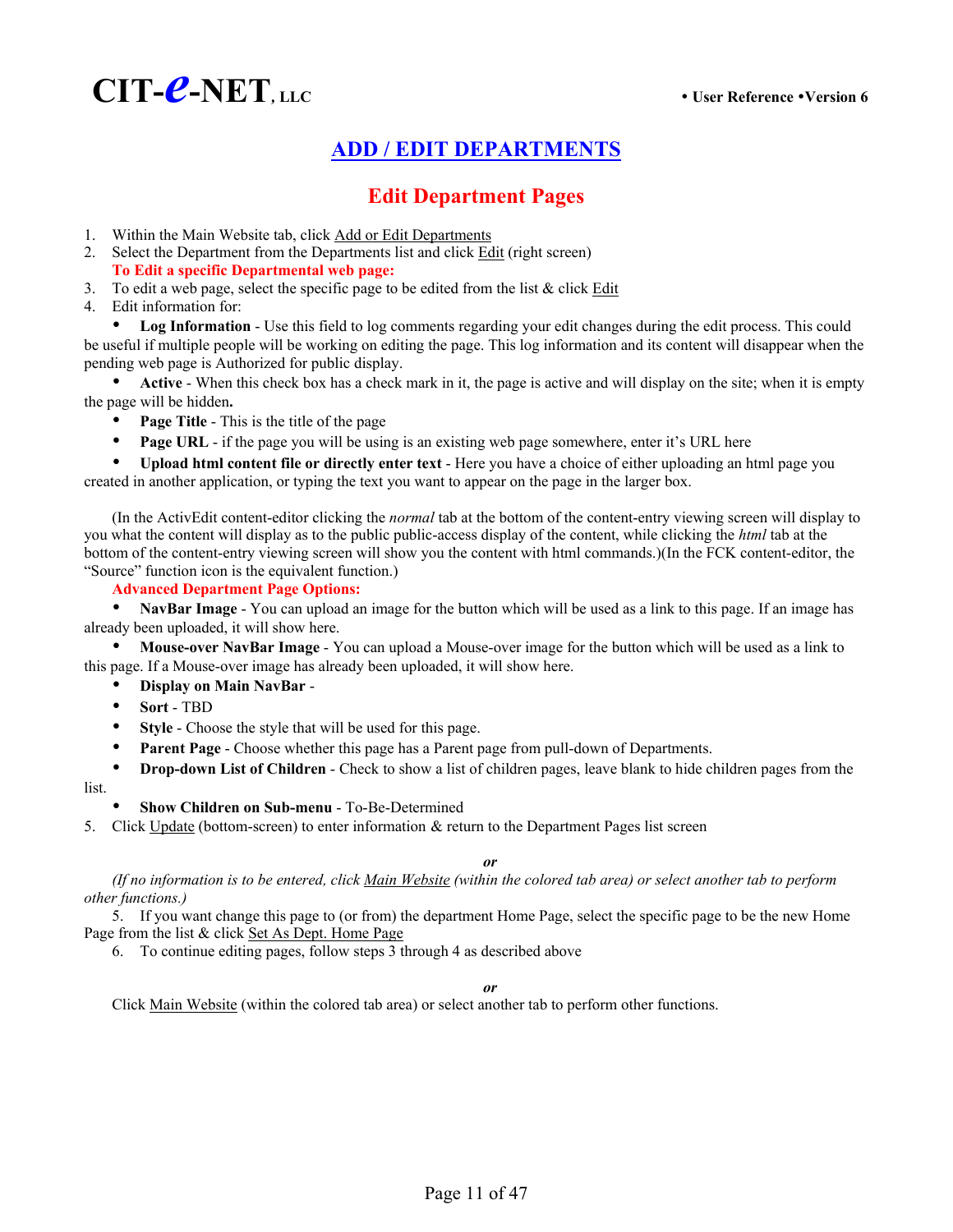

# **Delete Department Pages**

- 1. Within the Main Website tab, click Add or Edit Departments
- 2. Select the Department from the Departments list and click **Edit** (right screen)
- 3. Select the specific page to delete from the Current Pages list and click Delete (right screen)
- 4. Click OK or Cancel when delete verification window appears
- 5. To continue deleting pages, follow steps 1 through 4 as described above

*or*

Click Department List (within the colored tab area) to return to the list of departments or select another tab to perform other functions.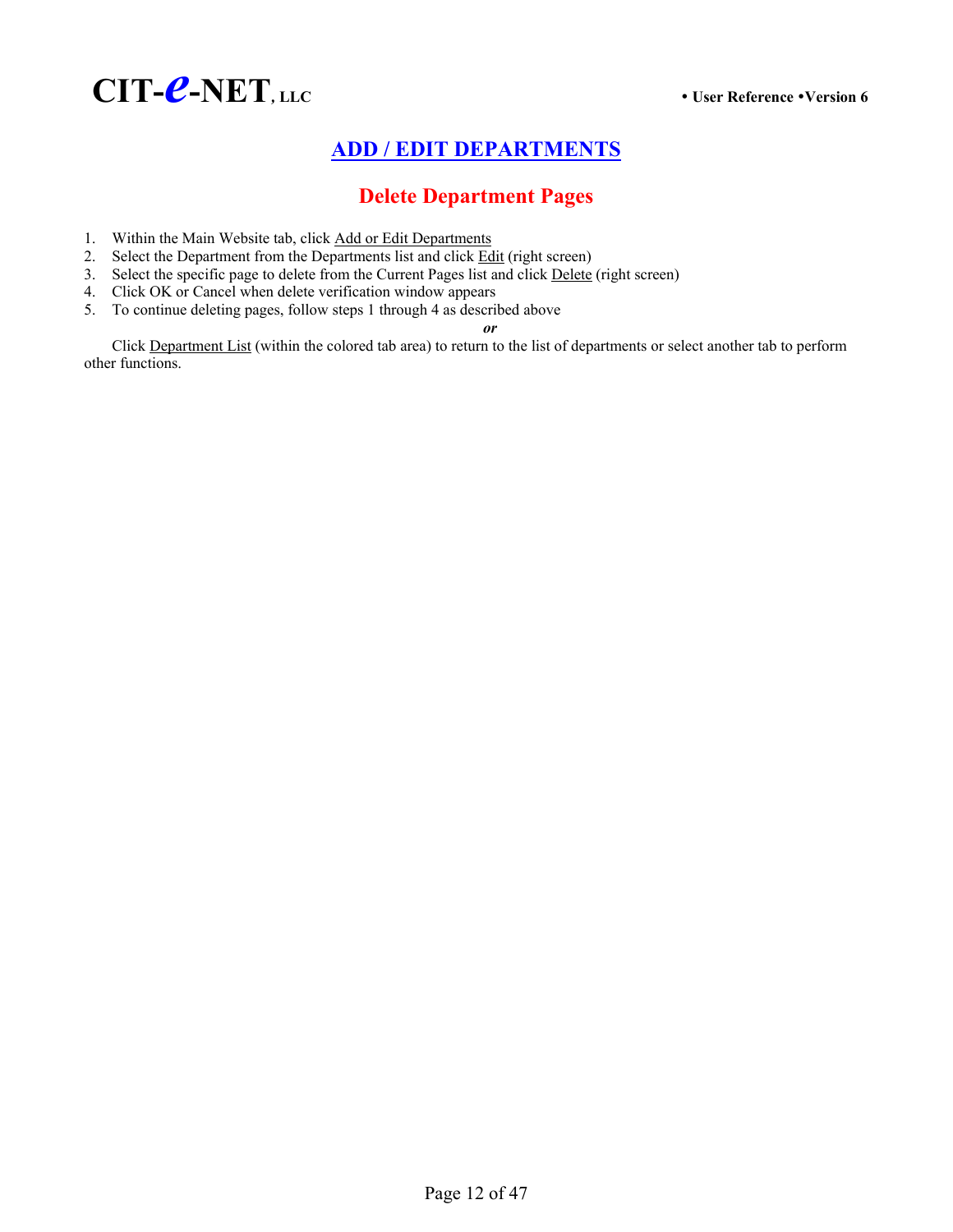

# **CONTACT INFORMATION**

# **Add New Contact**

- 1. Within the Modules tab, click the "check box" icon next to Contact Information
- 2. Click Add New Contact (top-right screen)
- 3. Enter the contact information
- 4. Click Add (bottom-screen)

# **Edit Contact**

- 1. Within the Modules tab, click the "check box" icon next to Contact Information
- 2. Click the contact to be edited
- 3. Enter or delete the information to be edited
- 4. Click Add (bottom-screen)

# **Delete Contact**

- 1. Within the Modules tab, click the "check box" icon next to Contact Information
- 2. Click Del next to contact to be deleted (left of Contact Name)
- 3. Click  $\overline{OK}$  or Cancel when delete verification window appears

# **Change Contacts Page Introduction/Heading**

To change the "heading or introduction area" at the top of this web page:

- 1. Within the Modules tab, click the "tools" icon next to Contact Information
- 2. Enter the introductory content (e.g. text / images) within the content-editor.

# **De-activate the Contacts Function Page From Displaying**

To de-activate the Contacts function module from displaying on the web site:

- 1. Within the Modules tab, click the "tools" icon next to Contact Information
- 2. Un-checkmark the checkbox for the "Active" parameter
- 3. Click the "Update" function

To re-activate the function to display on the web site, follow the steps above but instead checkmark the checkbox for the "Active" parameter.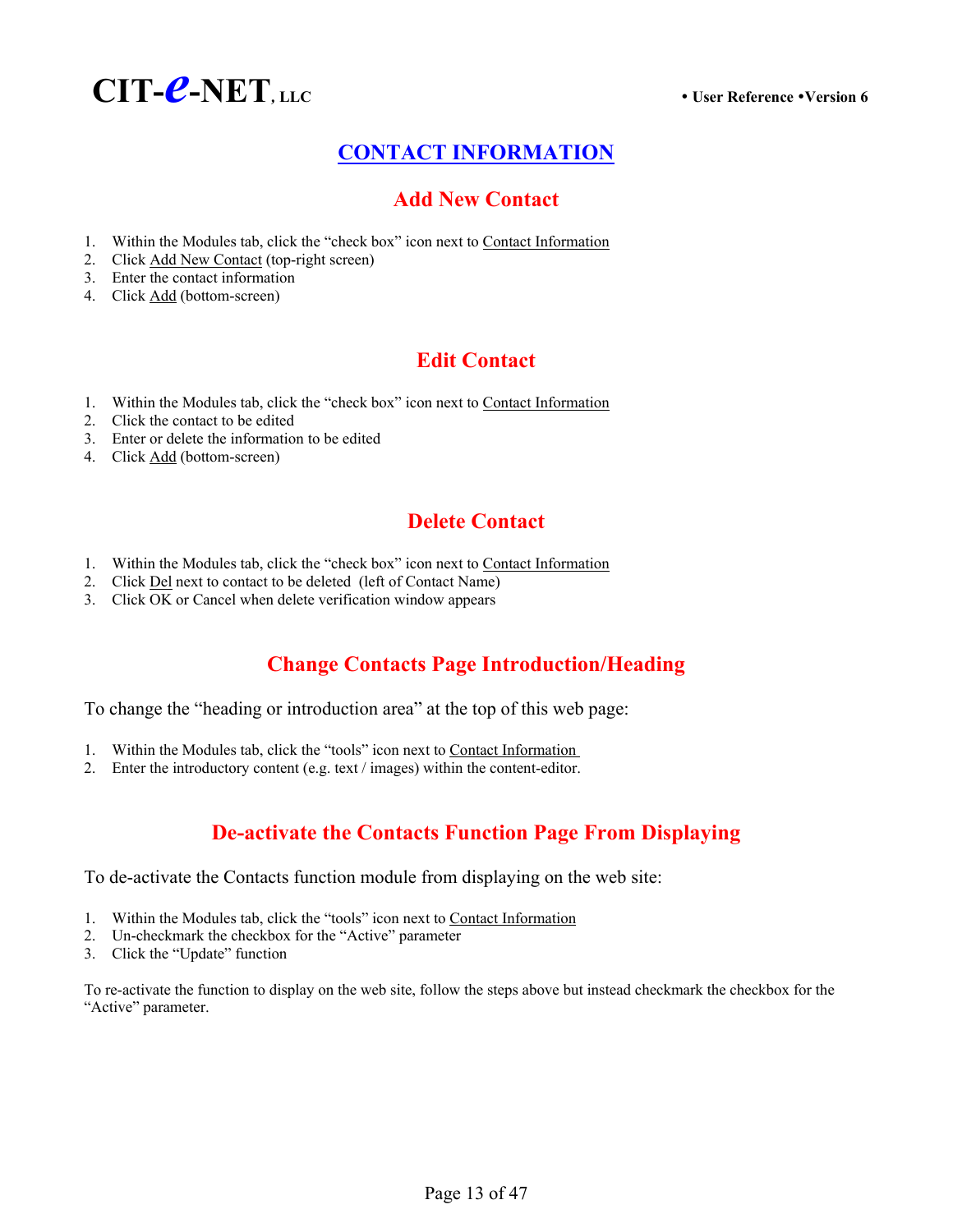

# **CONTENT-EDITOR**

The Content-Editor used within the Cit-e-Net application enables the user-entry of web page content without having to be knowledgeable in web programming. The Content-Editor is a word processor-like application that contains some of the standard base capabilities and functions of a typical word processing program.

# **ONLINE TUTORIAL HELP**

An online audio/visual tutorial is available users to review how to use the Content-Editor and its various functions.

- 1. Turn on/up the speakers on your computer before starting the tutorial
- 2. Within the Help tab, click View ActiveEdit Tutorials
- 3. View and listen to the tutorial

# **CONTENT ENTRY:**

- 1. Users can enter web page content by any of three (3) methods:
	- Directly typing text within the content-entry area of the Content-Editor window
	- Copying & Pasting contents of a file directly within the content-entry area of the Content-Editor window
	- Importing an external html file for imbedding within the content-entry area of the Content-Editor window

2. The Content-Editor contains function icons within the task bar at the top of the Content-Editor window, for many standard word processing functions. Each of the following functions has an associated Content-Editor icon *(doing a mouseover of an icon will show a description of the icon function)*:

- **Fonts (T icon with color palette):** Font Type, Sizing, Style, Color selection
- y **Bold, Italic, Underline**
- y **Copy, Cut, Paste**
- y **Undo, Redo**
- y **Indentation of text**
- y **Alignment of text**
- **•** Bullets, Numbering
- y **Tables (insert table / create a quick table)**
- **Images**
- y **Hyperlinks**
- **Special Characters**
- y **Find**
- **•** Spell Check
- y **Help**

**Normal/HTML** - clicking the Normal tab will display the content as standard text-entry format (as it will display to the public), while clicking the HTML tab will display the content with it's associated HTML programming commands.

*(click the Content-Editor "Help" icon for explanations of the Content-Editor icons & functions listed above)*

3. To finalize entry of new or edited content, click Add or Update (directly below the Content-Editor window)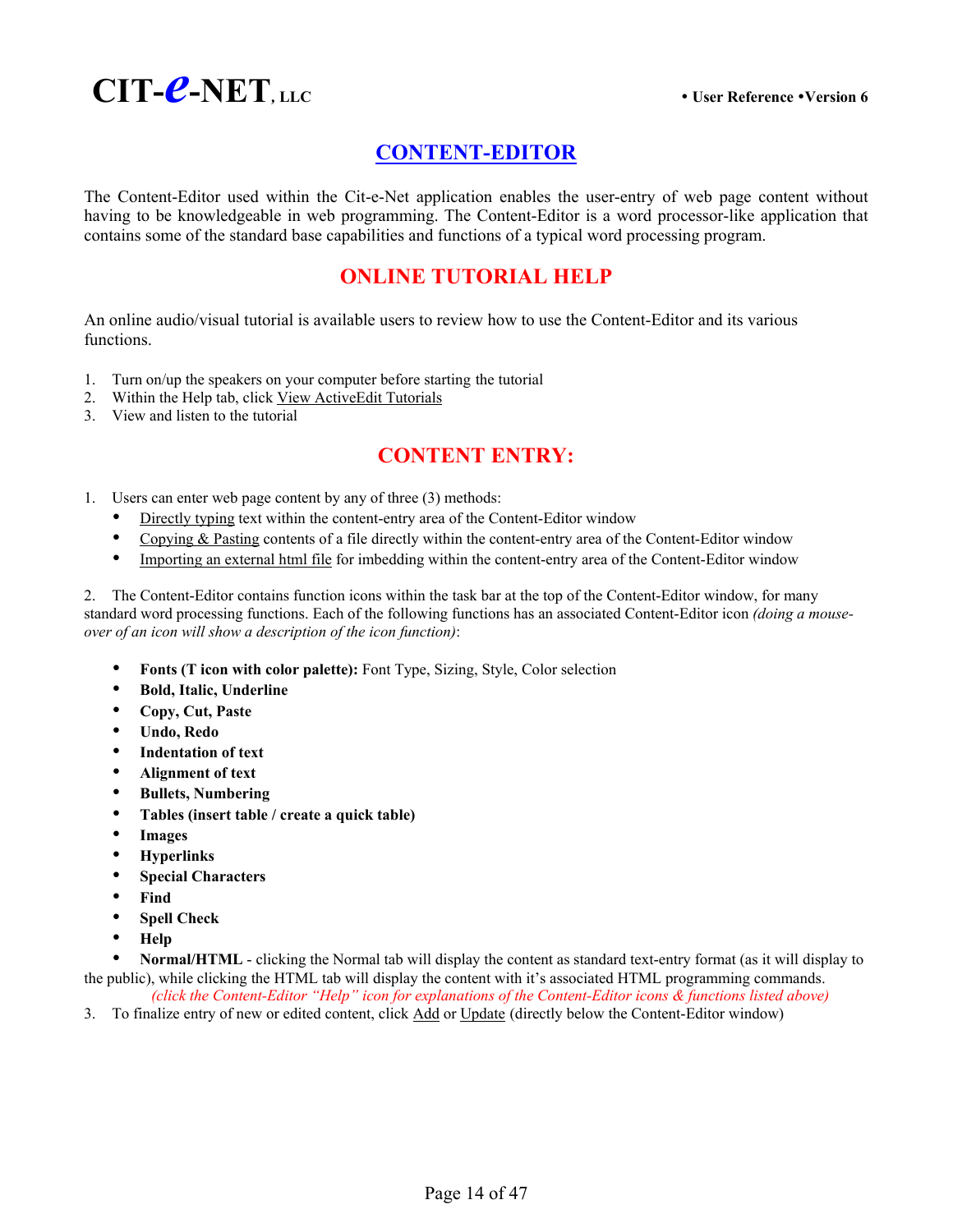

# **CONTENT-EDITOR Copy & Paste**

- 1. Go to the content that you want to copy *(a specific file, window or web page where content resides)*
- 2. Select the content to be copied:
	- Highlight the specific content with the cursor
	- Use your browser or word processor edit/copy functions
- 3. Paste the content on your Cit-e-Net web page:
	- Go to the Cit-e-Net Content-Editor for the specific web page
- Position the cursor in the content-entry area of the Content-Editor, at the position where you want the content to be pasted
	- Paste the content by clicking the **Content-Editor's "Paste" icon, <u>not</u>** the PC edit or mouse right-click paste
- command *(the content-editor paste icon is the clipboard icon on the content-editor task bar)*
- 4. When you have completed your entry of new or edited content, click Update (directly below the Content-Editor window)

*(click the Content-Editor "Help" icon for explanations of the Content-Editor icons & functions)* 

# **Create Hyperlinks**

- **In the Cit-e-Net Content-Editor:**<br>1. With the cursor, highlight the specific content (word, phrase, photo, image, table) that you want to use as the hyperlink;
- 2. In the content-editor task bar, click the hyperlink icon (looks like a globe  $\&$  chain-link);

3. In the hyperlink window that opens, within the HREF field, enter the internet address (URL) of the web site, web page or document to which you want to link (e.g. http://www.whatever.com);

- 4. Click <u>insert link</u> (the highlighted text is now the hyperlink to the URL you just specified);
- 5. To create additional hyperlinks, repeat steps 1 through 4; otherwise,
- 6. Click the "Update" function below the content-editor when you want to complete the changes you have made.

# **Deleting Hyperlinks**

- **In the Cit-e-Net Content-Editor:**<br>1. With the cursor, highlight the hyperlinked text (word or words) that you want to undo the hyperlink
- 2. In the content-editor task bar, click the hyperlink icon (globe  $\&$  chain-link)

3. In the hyperlink window that opens, within the HREF field, delete the internet address (URL) of the web site or web

- page that you want to create the link to
- 4. Click insert link
- 5. To create any additional hyperlinks, repeat steps 1 through 4; otherwise,
- 6. To finalize entry of the new or edited content, click Add or Update (directly below the Content-Editor window)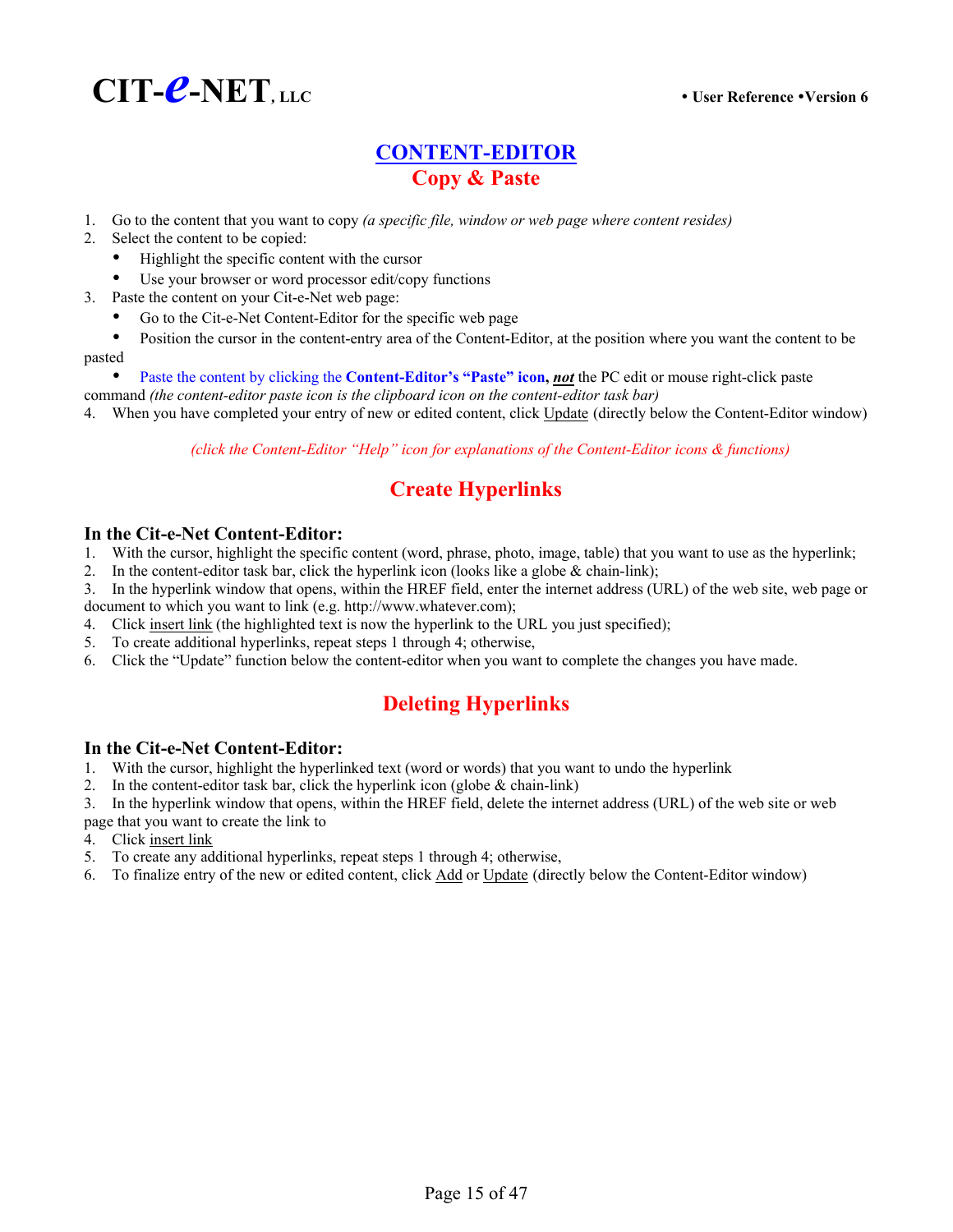

# **CONTENT-EDITOR Creating Links** *Within* **Pages**

# **In the content-editor:** 1. *1st: create the page anchor(s) to link to*

- a. Place the cursor at the beginning of the word that you want to create a page anchor for when linking
- b. In the content-editor task bar, click the hyperlink icon (globe  $\&$  a chain-link)
- c. In the hyperlink window that opens, within the NAME field, enter the name that you want to assign to this page anchor
- d. Click insert link
- e. To create any additional page anchors, repeat steps 1 through 5; otherwise,

#### 2. *2nd: create the links to the page anchor(s) that you created*

- a. With the cursor, highlight the text (word or words) that you want to create as the hyperlink
- b. In the content-editor task bar, click the hyperlink icon (globe  $\&$  a chain-link)
- c. In the hyperlink window that opens, within the HREF field, enter the name of the page anchor in the format *#PageAnchorName* as the address of the page anchor that you want to link to
- d. Click insert link
- 3. To create any additional page anchors or hyperlinks, repeat the above steps; otherwise,
- 4. To finalize entry of the new or edited content, click Add or Update (directly below the Content-Editor window)

*(click the Content-Editor Help icon for detailed explanations of the icons & functions listed above)*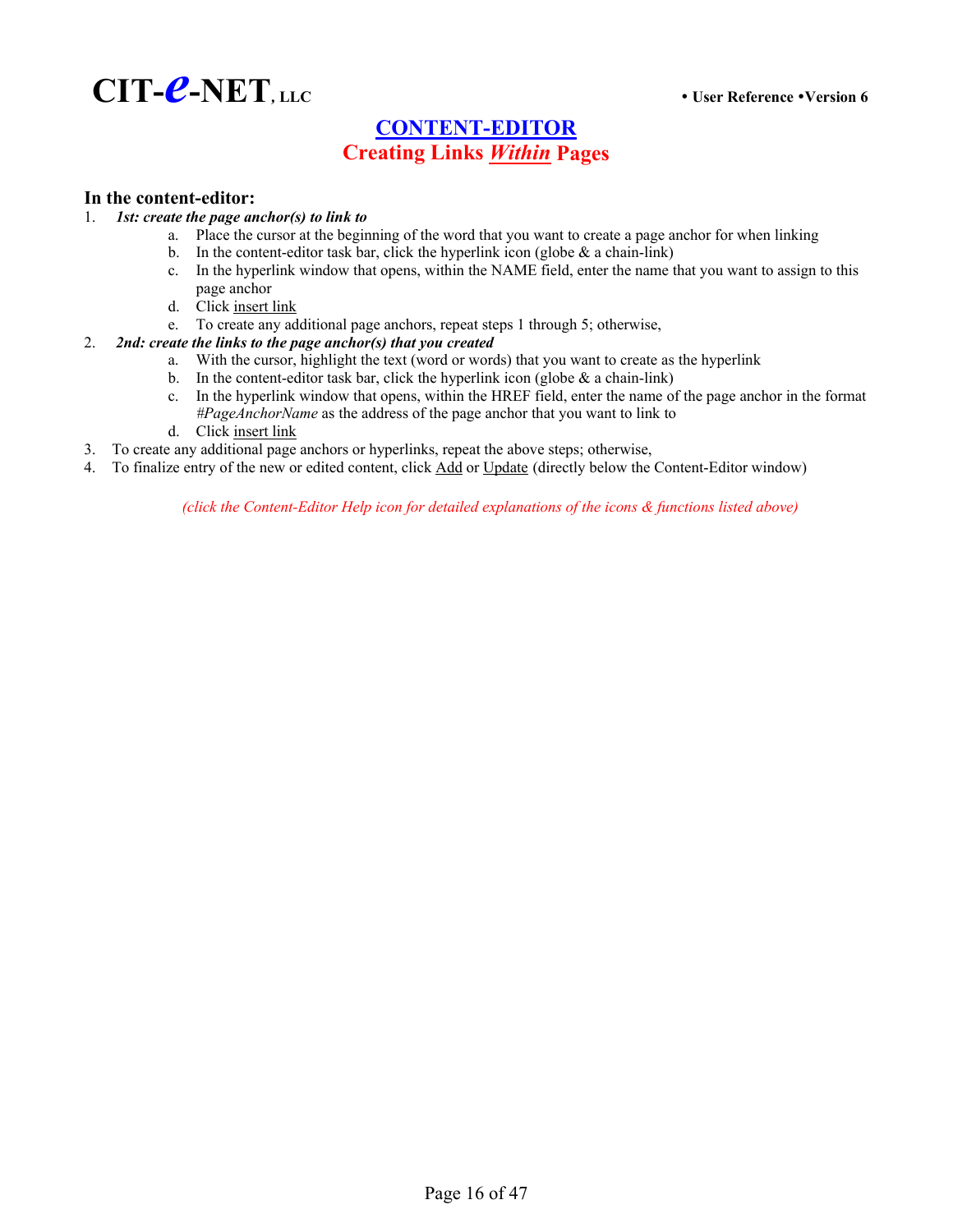

# **EVENTS CALENDAR**

This application module manages the web site events calendar. Community events can be categorized and displayed on the public-access web site. Public-access users have the ability to submit event requests via the web site for posting on the web site. These event requests are queued within the web site Administration Control Center for authorized town staff to review the event request; at which time the event can either be authorized and posted by the town on the web site, edited before posting or denied for posting.

If Events are displayed in the "List" format, the Events list display is managed with the automatic removal of expired events, as soon as the event date has passed. Removed events are kept in archive where they can be stored, deleted or editing for future re-posting.

If Events are displayed in the "Calendar" format, past Events will continue to display within the calendar.

### **Add Event**

1. Within the Modules tab, click the "check box" icon next to Events Calendar

2. Events Calendar main screen will display all events sequenced by Event Date

3. Click Add New Item upper-right screen

4. If you want *to post the event for public display, click the Active indicator (upper-left screen) to check mark*; otherwise,

leave the Active field blank (unchecked) for event *not to post* for public display 5. Enter event Name & Date

*(the event will automatically be removed from public display after the event date passes)*

6. Where to display:

y If you want *to post the event for public display on the town page news list, click the Display on Main News List indicator to check mark*; otherwise, leave the field blank (unchecked) for event *not to post* on the town page for public display.

y If you want *to post the event for public display on the Department page news list, click the Display on Dept. News List indicator to check mark*; otherwise, leave the field blank (unchecked) for event *not to post* on the Department page for public display.

7. Enter the event information in the content-editor; use the content-editor entry area for manual typing, or use the editor icons to paste files, download photos, images, tables or to create a table.

8. Click Add (bottom-center screen) to enter the event return to the Events Calendar main screen

9. To perform this process for another Event, repeat steps 3 through 8 as outlined above.

*or*

Click Modules (within the colored tab area) to return to the list of modules or select another tab to perform other functions.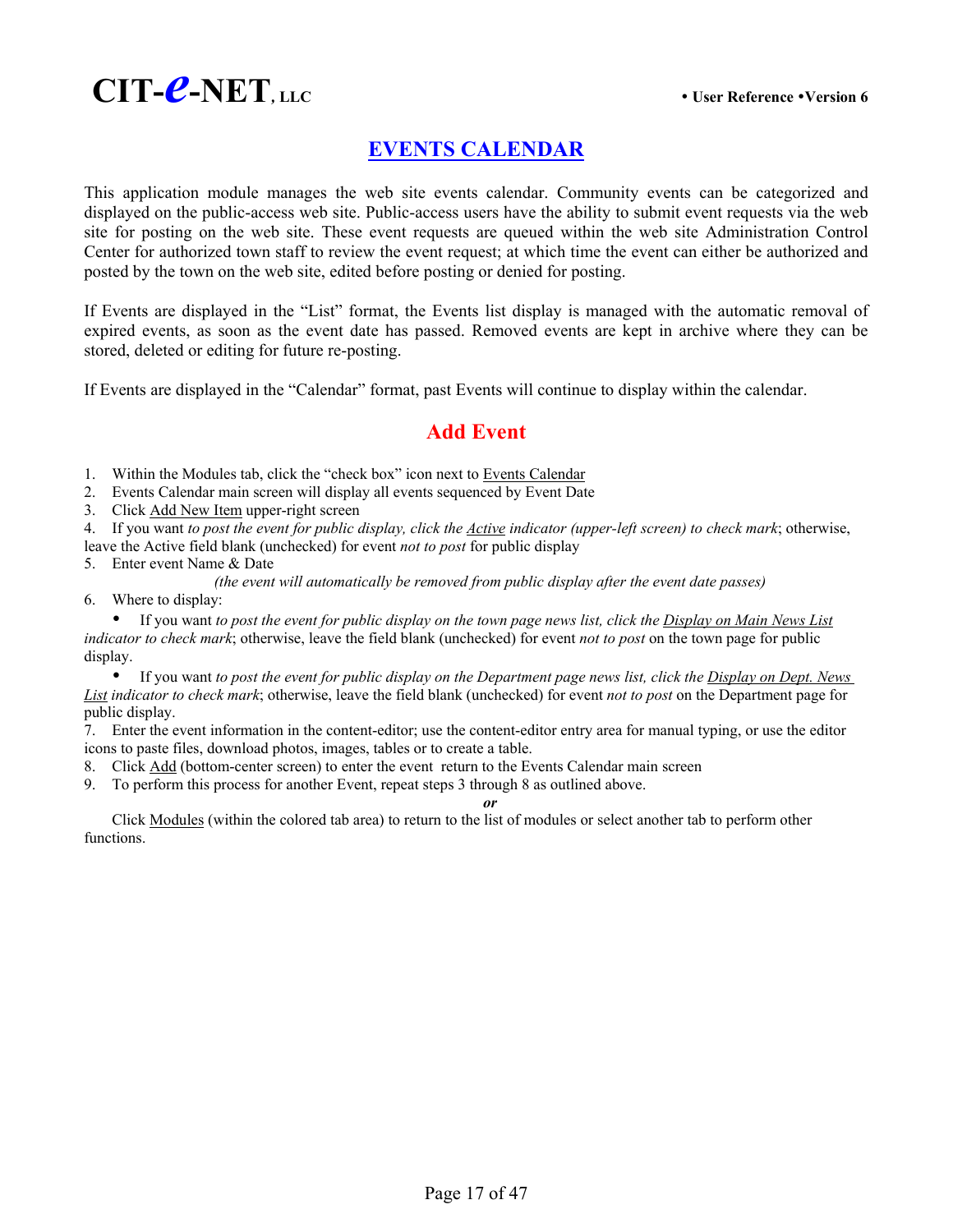

# **EVENTS CALENDAR**

# **Edit Event**

- 1. Within the Modules tab, click the "check box" icon next to Events Calendar
- 2. Events Calendar main screen will display all events sequenced by Event Date
- 3. Click on the specific Event Name you want to view/edit
- 4. View/Edit the Event content:

a. If you want *to post the event for public display, click to check mark the Active indicator (top-left screen)*; otherwise, leave the Active field blank (unchecked)

b. Enter any edits you want to make and click Update (bottom-center screen); you will return to the Events Calendar main screen

*or*

5. To perform this process for another Event, repeat steps  $3 \& 4$  as outlined above.

Click Modules (within the colored tab area) to return to the list of modules or select another tab to perform other functions.

# **Post/Un-Post Event for Public Display**

- 1. Within the Modules tab, click the "check box" icon next to Events Calendar
- 2. Events Calendar main screen will display all events sequenced by Event Date
- 3. Click on the specific Event Name you want to Post/Un-post for public display

4. If you want *to post the event for public display, click to "check mark" the Active indicator (top-left screen)*; or, if you

want *to manually un-post an event from public display, click for "unchecked mark" the Active field (blank)*

- 5. Click Update (bottom-center screen) and you will return to the Events Calendar main screen
- 6. To perform this process for another Event, repeat steps 3 through 5 as outlined above

### *or*

Click Modules (within the colored tab area) to return to the list of modules or select another tab to perform other functions.

# **Delete Event**

- 1. Within the Modules tab, click the "check box" icon next to Events Calendar
- 2. Events Calendar main screen will display all events sequenced by Event Date
- 3. Click Del next to Event to be deleted (left of Event)
- 4. Click OK (to delete) or Cancel (to cancel delete) when delete verification window appears

Click Modules (within the colored tab area) to return to the list of modules or select another tab to perform other functions.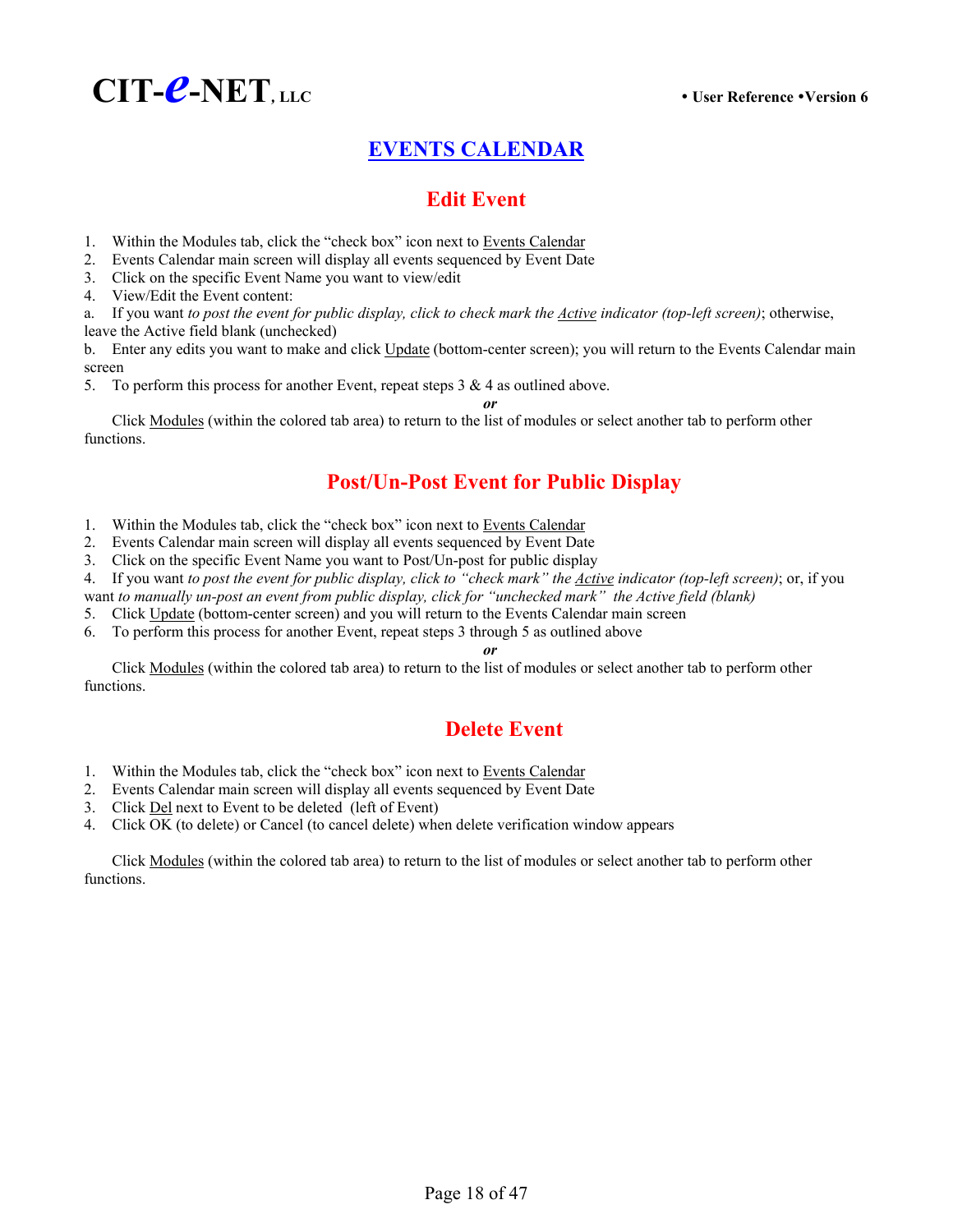

# **FORM CENTER**

Forms can be multiple types (*Pdf , text, image, forms linked to outside the web site*, *etc.*). Form Sections can be created to group forms within for easy display  $\&$  user search capability. Forms  $\&$  Forms Sections can easily be Added, Edited or Deleted and the Form Center main page can be managed via this application module.

# **Add New Form Section (Type)**

- 1. Within the Modules tab, click the "check box" icon next to Information Center
- 2. Click Add New Section (top-right screen)
- 3. Verify/Enter the numeric sort order sequence that you want the categories to sequentially display as
- 4. Click Update Sort Order (bottom-right screen)

# **Delete Form Section (Type)**

- 1. Within the Modules tab, click the "check box" icon next to Information Center
- 2. Click Del next to Form Section to be deleted (right screen in Forms Section Box)
- 3. Click OK or Cancel when delete verification window appears

### **Add New Form**

- 1. Within the Modules tab, click the "check box" icon next to Information Center
- 2. Click Add New Form (top-right screen)
- 3. Enter information for:
	- Form Name This is the title of the page
	- **Form Type** Select Type from pull-down menu
	- URL Enter the current Pdf file URL you want to link to
	- y **Current Pdf File to Upload** Upload html content file *or directly enter text into content box*
- 4. To Enter the new Form information, click Add New (bottom screen)

*or*

Click Information Center (within the colored tab area) to return to the list of forms or select Modules or another tab to perform other functions.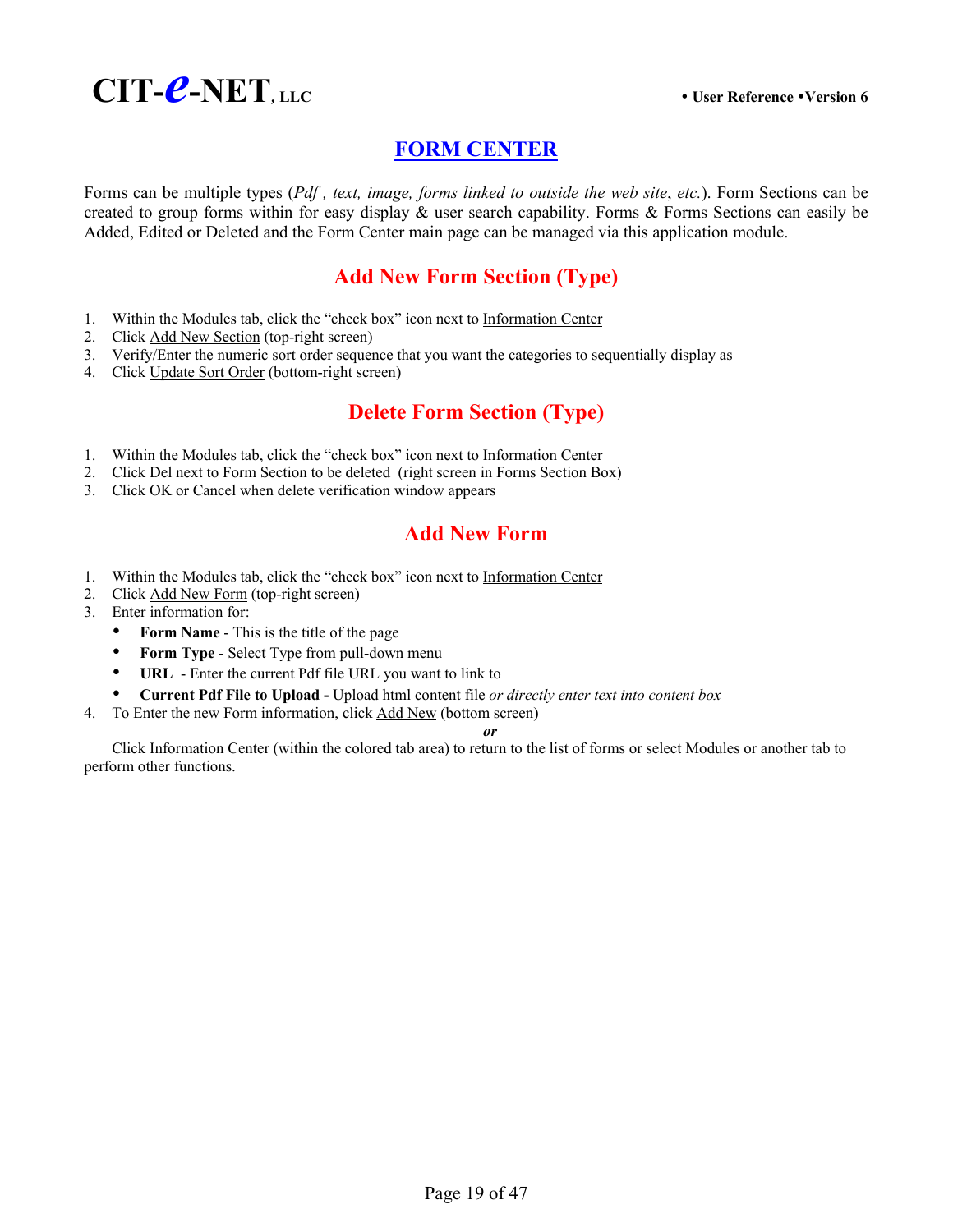

# **FORM CENTER**

## **Edit Form**

- 1. Within the Modules tab, click the "check box" icon next to Information Center
- 2. Click the form you want to view/edit (*forms sequenced alphabetically by Form Section & Form Name*)
- 3. View/Edit/Delete information for:
	- **Form Name** This is the title of the page
	- y **Form Type** Select Type from pull-down menu
	- **Current Pdf** Indicates the current Pdf file link
	- **Delete Pdf** Check to delete current Pdf file; unchecked for no delete action
	- y **File to Upload** Upload html content file *or directly enter text into content box*
- 4. To Enter/Update the information, click Update (bottom screen)

Click Information Center (within the colored tab area) to return to the list of forms

*or* 

*or*

Click Modules (within the colored tab area) or select another tab to perform other functions.

# **Delete Form**

1. Within the Modules tab, click the "check box" icon next to Information Center

2. Click delete (DEL) next to the specific Form to be deleted (*forms sequenced alphabetically by Form Section & Form Name*)

- 3. Click OK or Cancel when delete verification window appears
- 4. To delete another Form, repeat steps 2 & 3 as outlined above

*or*

Click Information Center (within the colored tab area) to return to the list of forms

#### *or*

Click Modules (within the colored tab area) or select another tab to perform other functions.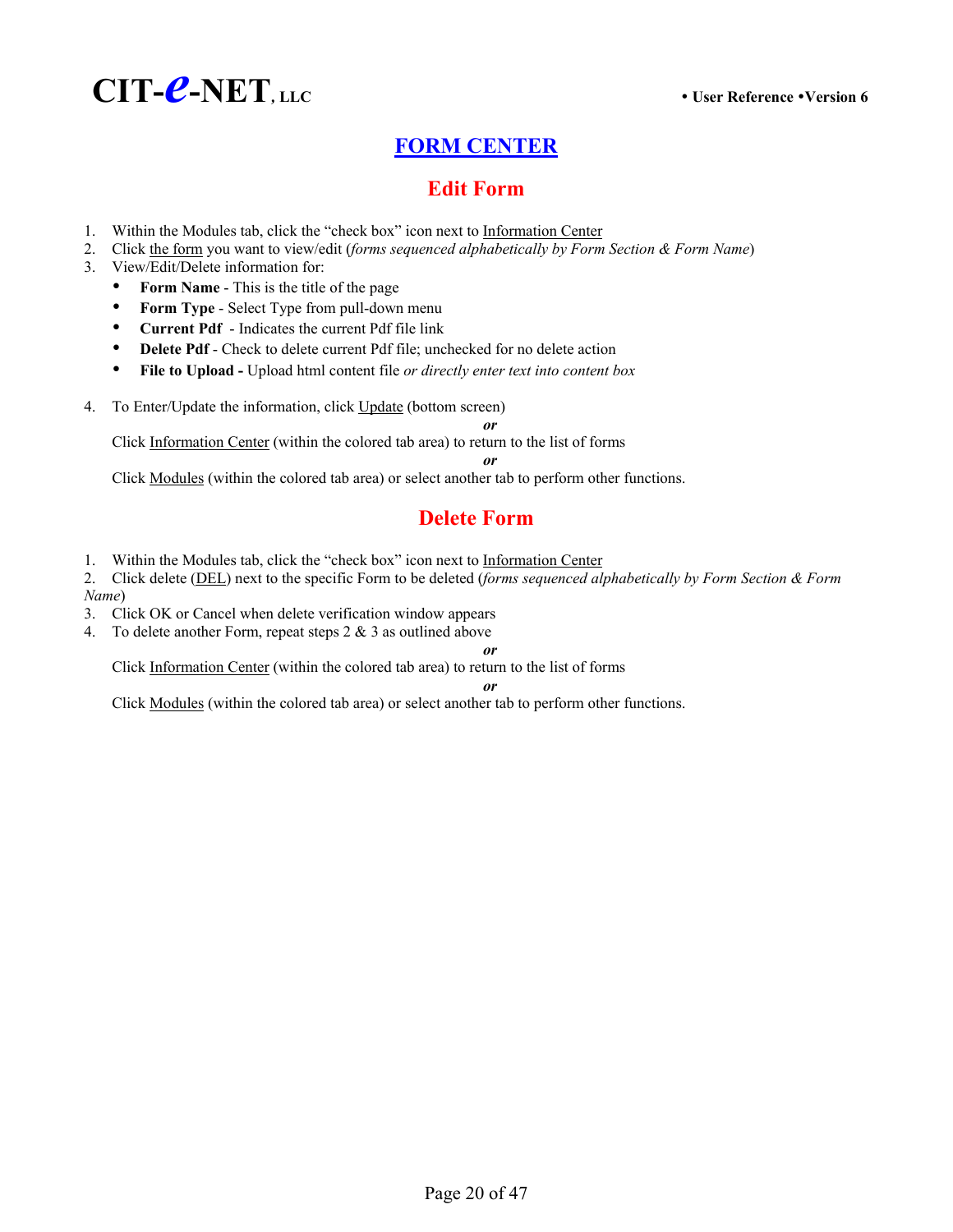

# **FREQUENTLY ASKED QUESTIONS (FAQs)**

You can manage Frequently Asked Questions (FAQ) function by enabling the flexibility to create and sequence FAQ Categories, as well as to Add/Edit/Delete and sequence individual FAQs within those Categories.

# **Add FAQ Category**

- 1. Within the Modules tab, click the "check box" icon next to Frequently Asked Questions (FAQ)
- 2. Enter Category (Type) name that you want to create (right screen)
- 3. Click Add New Category (right screen)

4. Verify/Enter the numeric sort order identifiers that you want the categories to sequentially display as and click Update Sort Order (bottom-right screen)

# **Delete FAQ Category**

- 1. Within the Modules tab, click the "check box" icon next to Frequently Asked Questions (FAQ)
- 2. Click Del next to FAQ Category (right screen) to be deleted
- 3. Click OK or Cancel when delete verification window appears

# **Add FAQ**

- 1. Within the Modules tab, click the "check box" icon next to Frequently Asked Questions (FAQ)
- 2. Click Add New FAQ (top-right screen)

3. Add information for:

Notes on Contents/Edits - Use this field for comments on your FAQ add/Edit. Useful for referring back later and giving the administrator information about how and why you made the changes you made (not publicly displayed.) The Edit Log displays User, Date and Notes of previous Edits updated to this page.

- **Title** This is the FAQ title
- **Category** This is the FAQ Category
- **Department** This is the Department the FAQ will be associated to

**Description Paragraph Breaks** - click HTML codes for html to control the display format *or* click TEXT PARAGRAPH for control of paragraph breaks for manual text entry.

**Description/Upload html file** - Here you have a choice of either uploading an html file containing content, or manually typing (in the content-entry display screen) the content text that you want to display.

(clicking the *normal* tab at the bottom of the content-entry viewing screen will show you a public-access display of the content; clicking the *html* tab at the bottom of the content-entry viewing screen will show you the content with html commands.)

4. Click Add (bottom-screen)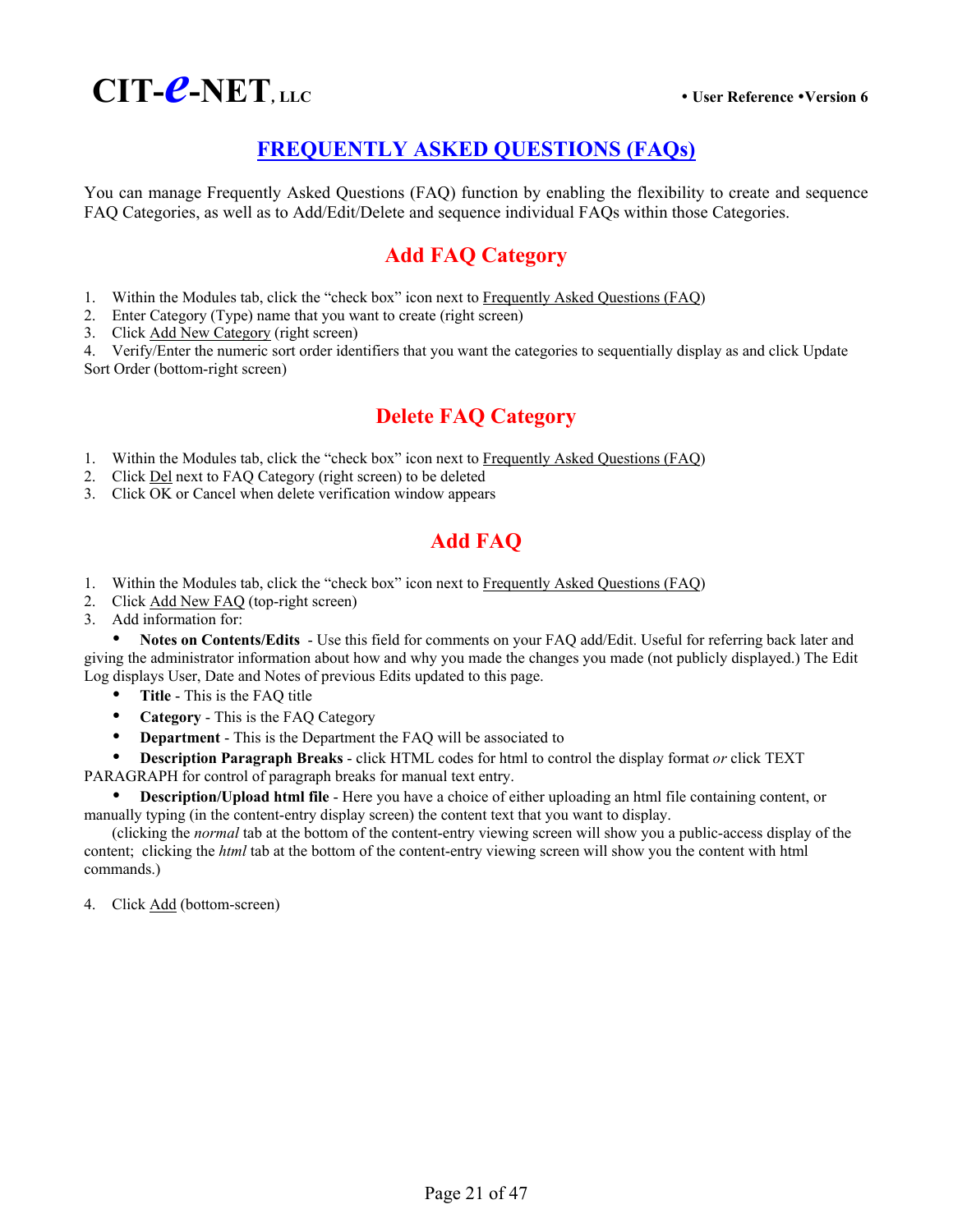

# **FREQUENTLY ASKED QUESTIONS (FAQ)**

# **Edit FAQ**

- 1. Within the Modules tab, click the "check box" icon next to Frequently Asked Questions (FAQ)
- 2. Click the specific FAQ to View/Edit
- 3. To edit, enter the edited information & Click Update (bottom screen)

4. If no edit is required, click Back to FAQ List (top-right screen) to return to the FAQ list page, or click Back to Admin Index (top-right screen) for return to the Main Admin Home page

# **Delete FAQ**

- 1. Within the Modules tab, click the "check box" icon next to Frequently Asked Questions (FAQ)
- 2. Click Del next to link to be deleted (left of FAQ)
- 3. Click OK or Cancel when delete verification window appears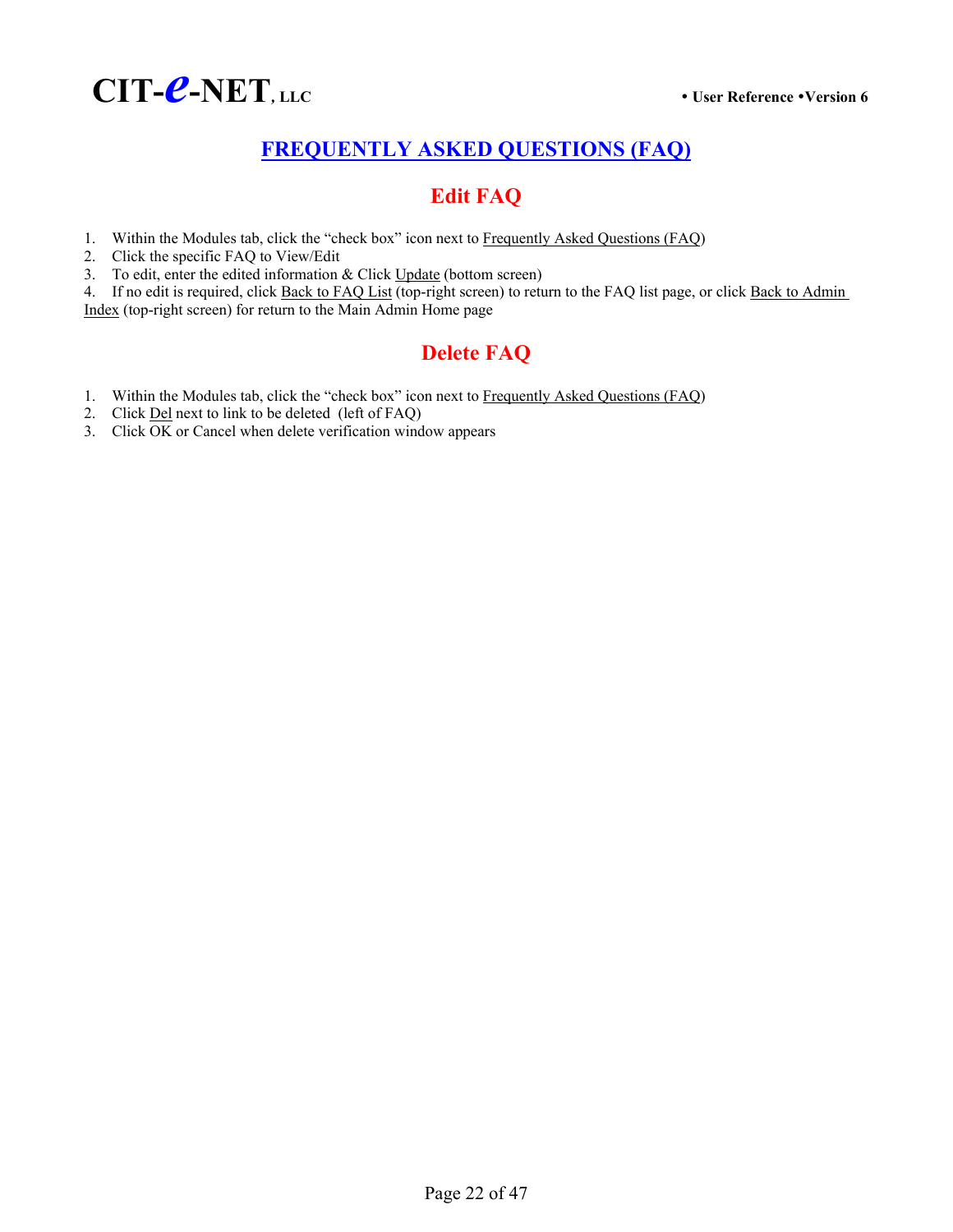

# **LINKS**

You can manage Links by enabling the flexibility to create and sequence Link Categories, as well as to Add/Edit/Delete individual Links within those Categories.

# **Add Link Category (Type)**

- 1. Within the Modules tab, click the "check box" icon next to Links
- 2. Enter Category (Type) name that you want to create (top-right screen)
- 3. Click Add New Link Type (top-right screen)

4. Verify/Enter the numeric sort order identifiers that you want the categories to sequentially display as and Click Update Sort Order (bottom-right screen)

# **Add Link**

- 1. Within the Modules tab, click the "check box" icon next to Links
- 2. Click Add New Link (top-right screen)
- 3. Add information for:
	- Name This is the Name you want to label the Link
	- Link URL (format is http://linkname.domain)
	- **Department** This is the Department you want to associate the Link to
	- **Category** This is the Category you want to assign the Link to
	- **Description/Upload html file** manually enter (in the content-entry field) the content text that you want to display.

Html commands are required with the manual option if the you want the content to display in other than WYSIWYG mode. Click Add (bottom-screen)

# **Delete Link**

- 1. Within the Modules tab, click the "check box" icon next to Links
- 2. Click Del next to link to be deleted (left of Link)
- 3. Click OK or Cancel when delete verification window appears

# **Edit Link**

- 1. Within the Modules tab, click the "check box" icon next to Links
- 2. Click the specific Link to view/edit
- 3. To edit, enter the edited information & Click Update (bottom screen)

4. If no edit is required, click Back to Links List (top-right screen) to return to the Links list page, or click Back to Admin Index (top-right screen) for return to the Main Admin Page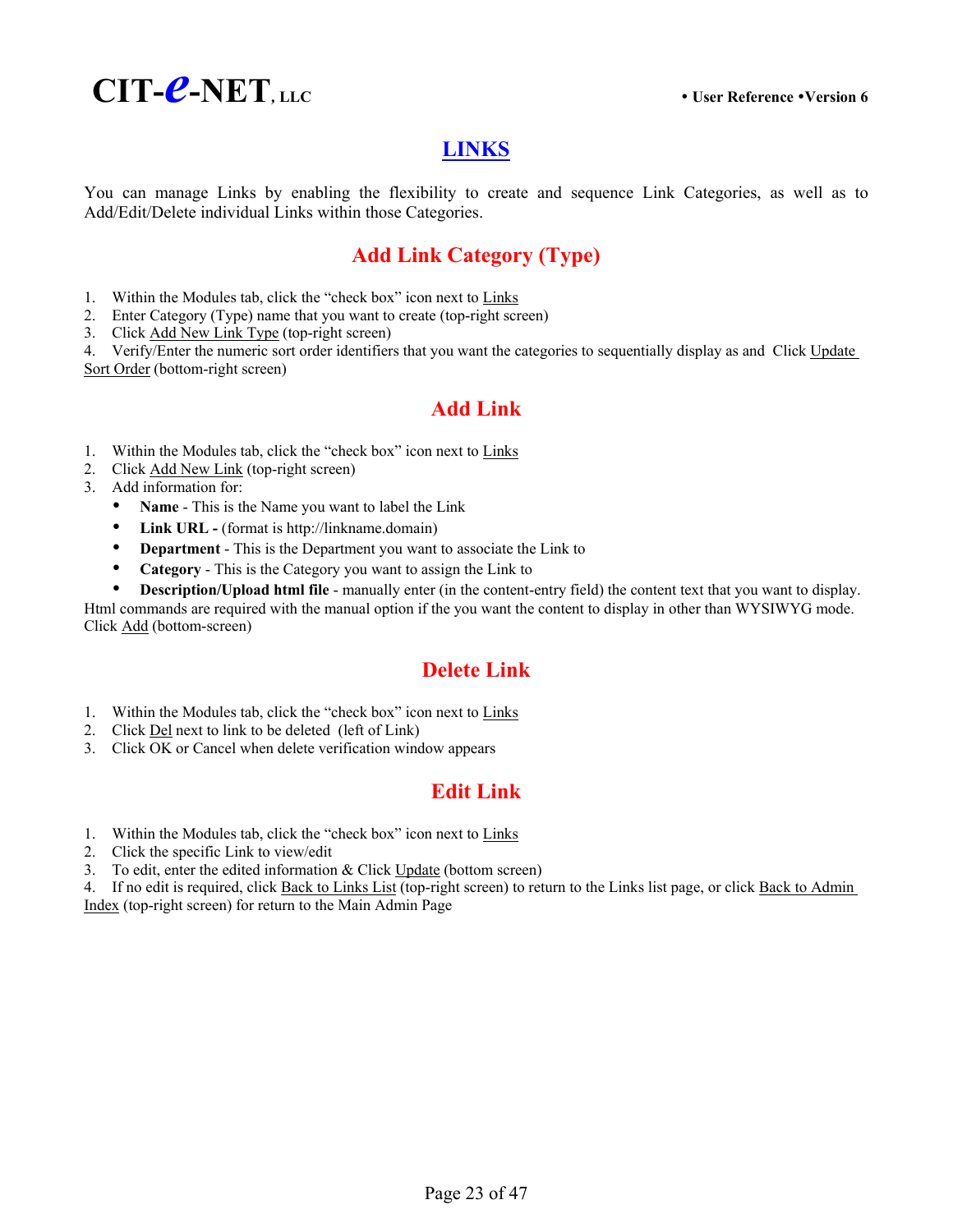

# **MAILING LISTS**

# **(***e***-mail subscription lists**)

# **Add/Edit/Delete Subscription Lists**

- 1. Within the Modules tab, click the "check box" icon next to Mailiing Lists
- 2. Mailing Lists main screen will display all the subscription lists
- 3. Click on the specific Mailing List you want to view/edit
- 4. View the Mailing List content and Edit any content that you want
	- *(refer to Add Meetings instructions)*

5. To Update the Mailing List after any edits, click Update (bottom-center screen) and you will return to the Meeting Schedule main screen

6. To View/Edit another Mailing List, repeat steps 3 through 5 as outlined above

*Or*  To exit Mailing Lists, Click the X Close Current Window (top-right screen) or Click Main Website (within the colored tab area) or Click another tab to perform other functions

# **Mailing List Domain**

You can select to either use the current town web site domain or create another custom domain for the subscription lists. You do this selection by clicking the approriate radio-button on the right-side of the web page underneath the Mailing List Domain header. To create a custom domain, also type the domain name within the text-entry field.

# **Subscription List Names**

List names must be unique, between 3 and 23 characters long with no spaces and no special characters.

It is important to note that the **list name** you enter here *must match exactly* the **list name** on the mailserver. Each list must be initially setup on the mailserver BEFORE you setup the list in the Administration Control Center application and begin using it within the web site application. You can accomplish this by either logging into the Imail web interface as an administrator and creating a new list yourself, or by sending an e-mail to support@cite.net requesting the name of the list you would like created.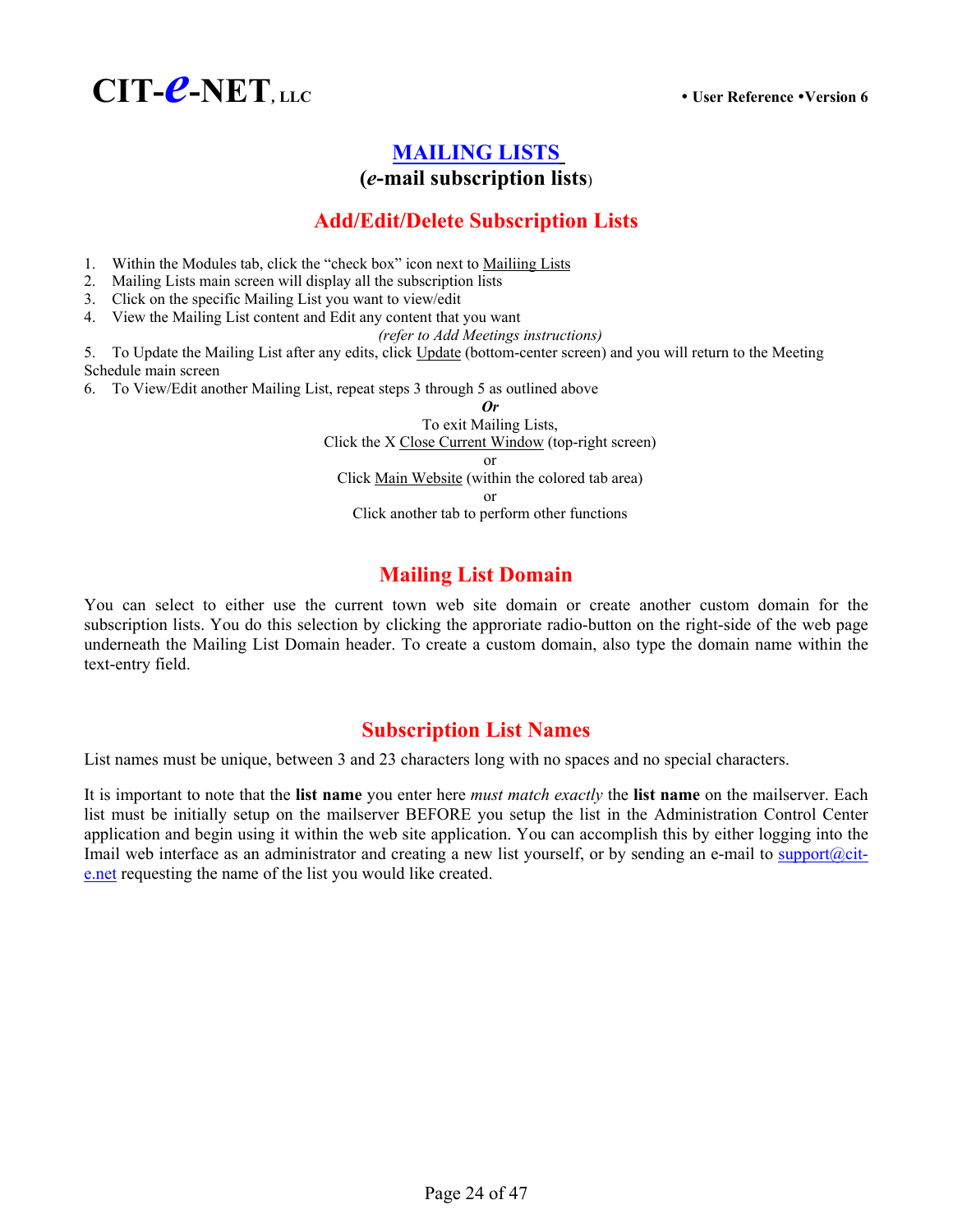

# **MEETING SCHEDULES**

You can manage Meeting Schedules by enabling the flexibility to create and sequence Meeting Categories, as well as to Add/Edit/Delete individual Meeting Schedules within those Categories. You can also manage the # of upcoming and past months of meetings to display, along determine if you want to continue displaying the meeting agenda along with the minutes for past meetings.

# **Add Meeting**

- 1. Within the Modules tab, click the "check box" icon next to Meeting Schedules
- 2. Meeting Schedule main screen will display all Meetings; can be sequenced by either Day/Time or Category parameters
- 3. Click Add New Meeting (upper left-half screen)
- 4. Add information for:
	- **Date** enter the meeting date
	- **Time** enter the meeting time
	- **Department** select the department associated with the meeting
	- **Type** select the meeting category associated with the meeting
	- **Meeting Place** enter the meeting place
	- y **Agenda**  enter a file name or browse to download an Agenda file for the meeting

**Content-Editor** - for an Agenda: Here you have a choice of either uploading an html file containing content, or manually typing (in the content-entry display screen) the content text that you want to display. (*Caution*: uploading an html file will *completely replace* any previously entered content, either from another file or manually entered.) Html commands are required with the manual option if the you want the content to display in other than WYSIWYG mode. (Manually entering content will only affect the actual content specifically being manually added/edited/deleted and will not automatically delete the entire previous contents as the upload html file option would.)

Minutes - enter a file name or browse to download a Minutes file for the meeting

• **Content-Editor** - for Minutes: Here you have a choice of either uploading an html file containing content, or manually typing (in the content-entry display screen) the content text that you want to display. (*Caution*: uploading an html file will *completely replace* any previously entered content, either from another file or manually entered.) Html commands are required with the manual option if the you want the content to display in other than WYSIWYG mode. (Manually entering content will only affect the actual content specifically being manually added/edited/deleted and will not automatically delete the entire previous contents as the upload html file option would.)

(clicking the *normal* tab at the bottom of the content-entry viewing screen will show you a public-access display of the content; clicking the *html* tab at the bottom of the content-entry viewing screen will show you the content with html commands.)

5. To add the meeting to the list of meetings, click Add (bottom-center screen) and you will return to the Meeting Schedule main screen

6. To add another Meeting, repeat steps 3 through 5 as outlined above

*or To exit Meeting Schedules, click Back to Meeting List or Back to Admin Index (top-right screen)*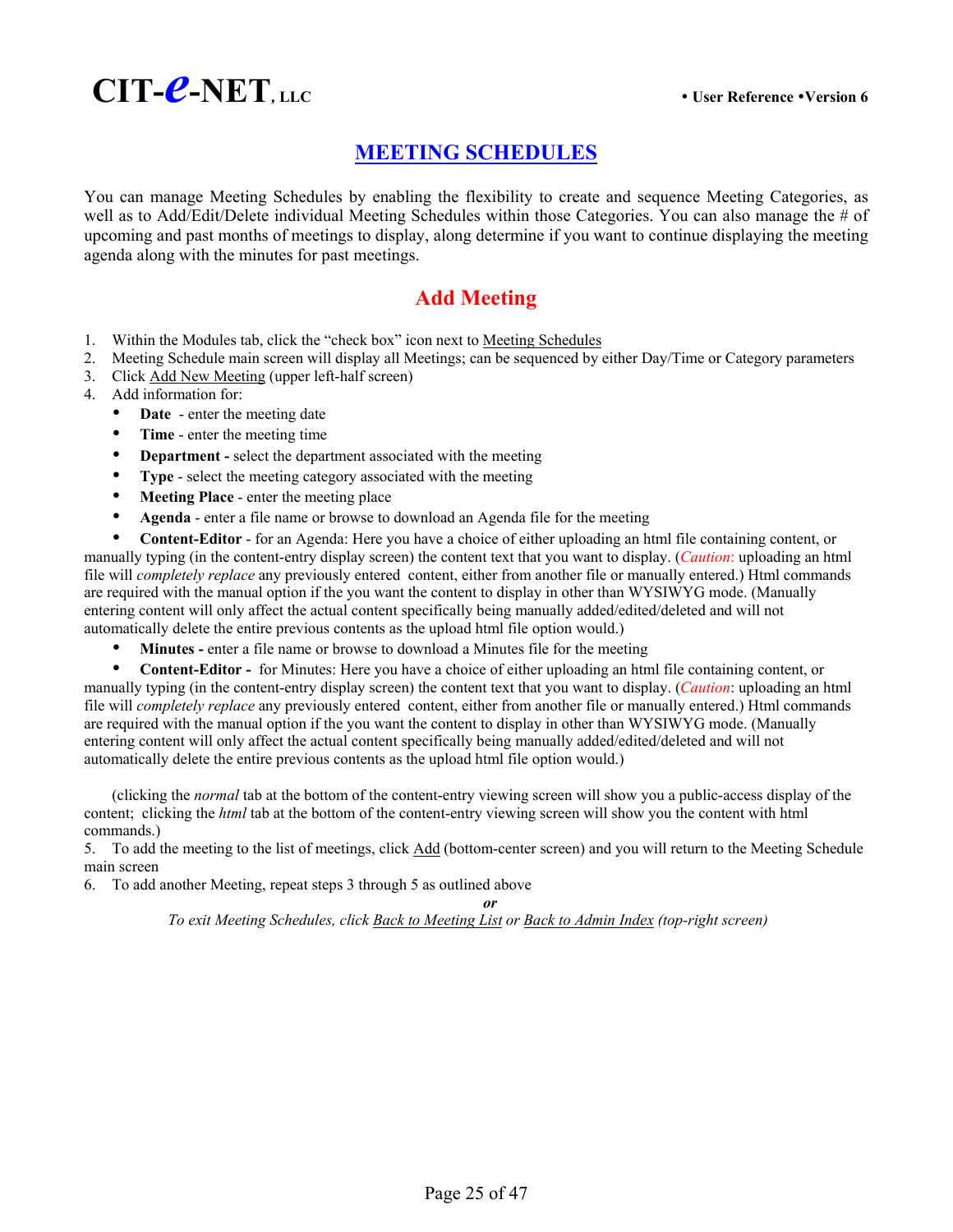

# **MEETING SCHEDULES**

# **Edit Meeting**

- 1. Within the Modules tab, click the "check box" icon next to Meeting Schedules
- 2. Meeting Schedule main screen will display all Meetings; can be sequenced by either Day/Time or Category parameters
- 3. Click on the specific Meeting you want to view/edit
- 4. View the Meeting content and Edit any content that you want *(refer to Add Meetings instructions)*
- 5. To Update the meeting information, click Update (bottom-center screen) and you will return to the Meeting Schedule main screen
- 6. To View/Edit another Meeting, repeat steps 3 through 5 as outlined above

*or*

*To exit Meeting Schedules, click Back to Meeting List or Back to Admin Index (top-right screen)* 

# **Delete Meeting**

- 1. Within the Modules tab, click the "check box" icon next to Meeting Schedules
- 2. Meeting Schedule main screen will display all Meetings; can be sequenced by either Day/Time or Category parameters
- 3. Click delete (DEL) next to the specific Meeting to be deleted
- 4. Click OK in the delete verification window to delete the meeting

*or* Click CANCEL in the delete verification window to cancel deletion of the meeting

5. To delete another Meeting, repeat steps  $3 \& 4$  outlined above

*or To exit Meeting Schedules, click Back to Meeting List or Back to Admin Index (top-right screen)*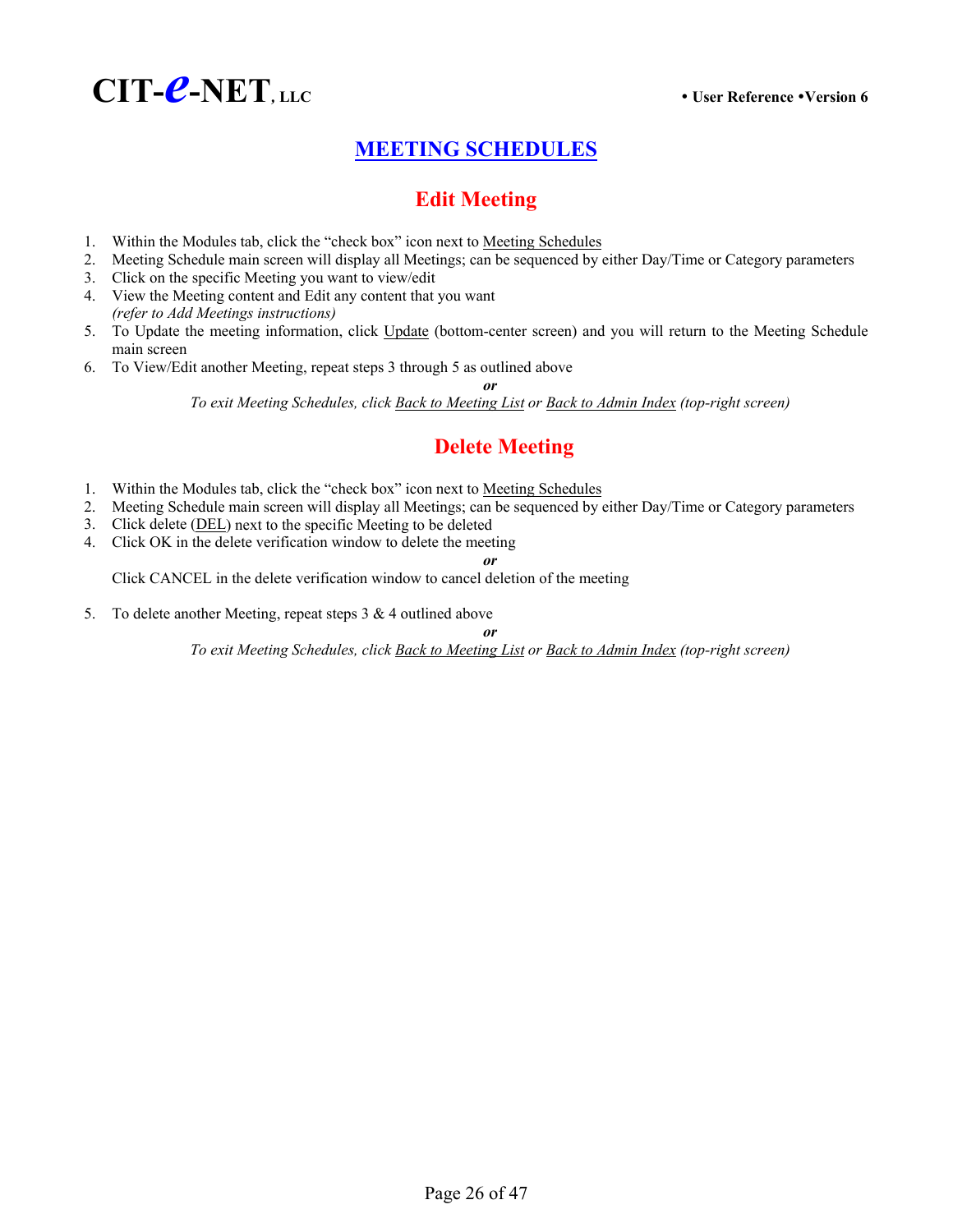

# **NAVIGATION MENU**

### **Navbar Menu Item Sort Sequence**

You have the ability to change the display sequence of the Navigation Bar (Navbar) items relative to each other.

1. Within the Main Website tab, click Sort Navigation Bar Items

2. A listing of the Navbars is displayed. Each Navbar has an associated parameter field called "Sort". Placing an integer number in a Navbar sort field determines the Navbar display sequence. Navbars having lower integer sort numbers display *before* Navbars having higher integer sort numbers; Navbars having higher integer sort numbers display *after* Navbars having higher integer sort numbers;.

*(To display a Navbar in a certain sequence (above or below) relative to another Navbar, enter an integer number greater than or less than the other Navbar. For example, to display a particular Navbar above another specific Navbar, put a lower integer number in the sort field of the particular Navbar relative to the other Navbar. To display a particular Navbar below another specific Navbar, put a higher integer number in the sort field of the particular Navbar relative to the other Navbar.)*

3. Click Update Sort (bottom-screen) to enter information

4. When you are finished, click Close Current Window (X at top-right web page) to return to the Modules Tab web page

# **Add/Delete Items Listed On The Navigation Menu**

You can easily have a web page display as an item to the Navigation Bars (Navbars) list, and you can specify to have either the web page title or an image display as the Navbar item (or mouse-over effect.)

- 1. Within the **Main Website tab**, create the new web page in either the **Add/Edit Departments** or **Add/Edit Web Pages** functions (or open the existing web page if you have one)
- 1. Scroll down to the **Advanced Options** parameter area, and **checkmark** the parameter **Display on Main Navbar**
- 2. To use an **image for the Navbar item**, in the **Advanced Options** parameter area, next to the **Navbar Image** parameter, click the **Browse function** and select the image from your PC that you want to upload to the Cit-e-Net server to use for the Navbar image. (Otherwise, by default the descriptive text of the web page title will automatically be used in the Navbar List.)
- 3. If you want a **Navbar image mouseover effect** that uses another image for the mouseover effect, then for the **Mouseover Navbar Image** parameter repeat the above step.
- 4. Click the "Add" or "Update" function when you are finished
- 5. To sequence the item display location in the Navigation Menu:
	- a. Within the **Main Website tab**, select the **Sort Navigation Bar Items** function
	- b. Specify the **sort sequence number** of the new Navbar item, which determines where the new Navbar item will display within the Navbar list and click the **Update Sort** function. (By default new navbar items will display at the top of the navbar list with a sort sequence assignment of 0.)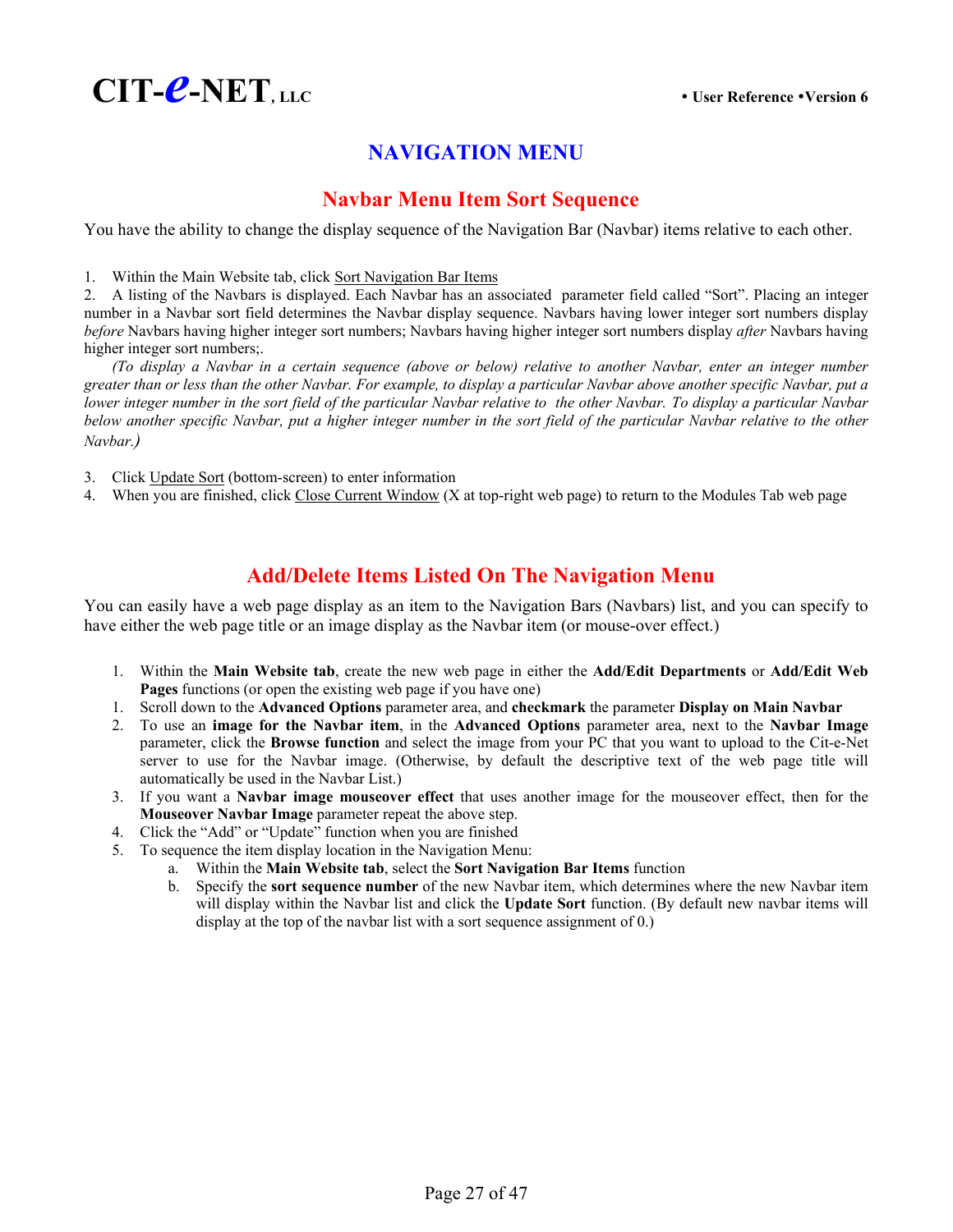

# **NEWS & INFORMATION**

# **Add News Item Prior to Posting**

1. Within the Modules tab, click the "check box" icon next to News and Information

2. News Updates main screen will display all News Items sequenced by Category, Release Date, News Title and Department

3. Click Add New News Item (top left-half screen)

4. Add information for:

Notes on Contents/Edits - Use this field for comments on your FAQ add/Edit. Useful for referring back later and giving the administrator information about how and why you made the changes you made (not publicly displayed.) The Edit Log displays User, Date and Notes of previous Edits updated to this page.

- **Title** This is the News item title
- **Release Date date the item is to be released for posting for public-display**
- **Expire Date** date the item is to be removed from public-display
- **Category** This is the News Item Category
- **Department** This is the Department the New Item will be associated to

**Description Paragraph Breaks** - click HTML codes for html to control the display format *or* click TEXT

PARAGRAPH for control of paragraph breaks for manual text entry.

**Description/Upload html file** - Here you have a choice of either uploading an html file containing content, or manually typing (in the content-entry display screen) the content text that you want to display. (*Caution*: uploading an html file will *completely replace* any previously entered content, either from another file or manually entered.) Html commands are required with the manual option if the you want the content to display in other than WYSIWYG mode. (Manually entering content will only affect the actual content specifically being manually added/edited/deleted and will not automatically delete the entire previous contents as the upload html file option would.)

(clicking the *normal* tab at the bottom of the content-entry viewing screen will show you a public-access display of the content; clicking the *html* tab at the bottom of the content-entry viewing screen will show you the content with html commands.)

5. To add the item to the list for display authorization, click Add (bottom-center screen) and you will return to the News Updates main screen

6. Preview the news item to view how it will display when posted for public viewing

*(refer to the Preview a News Item instructions listed below)* 

- 7. To add another News Item, repeat steps 3 through 5 as outlined above
- 8. To exit News Updates, click Back to News List or Back to Admin Index (top-right screen)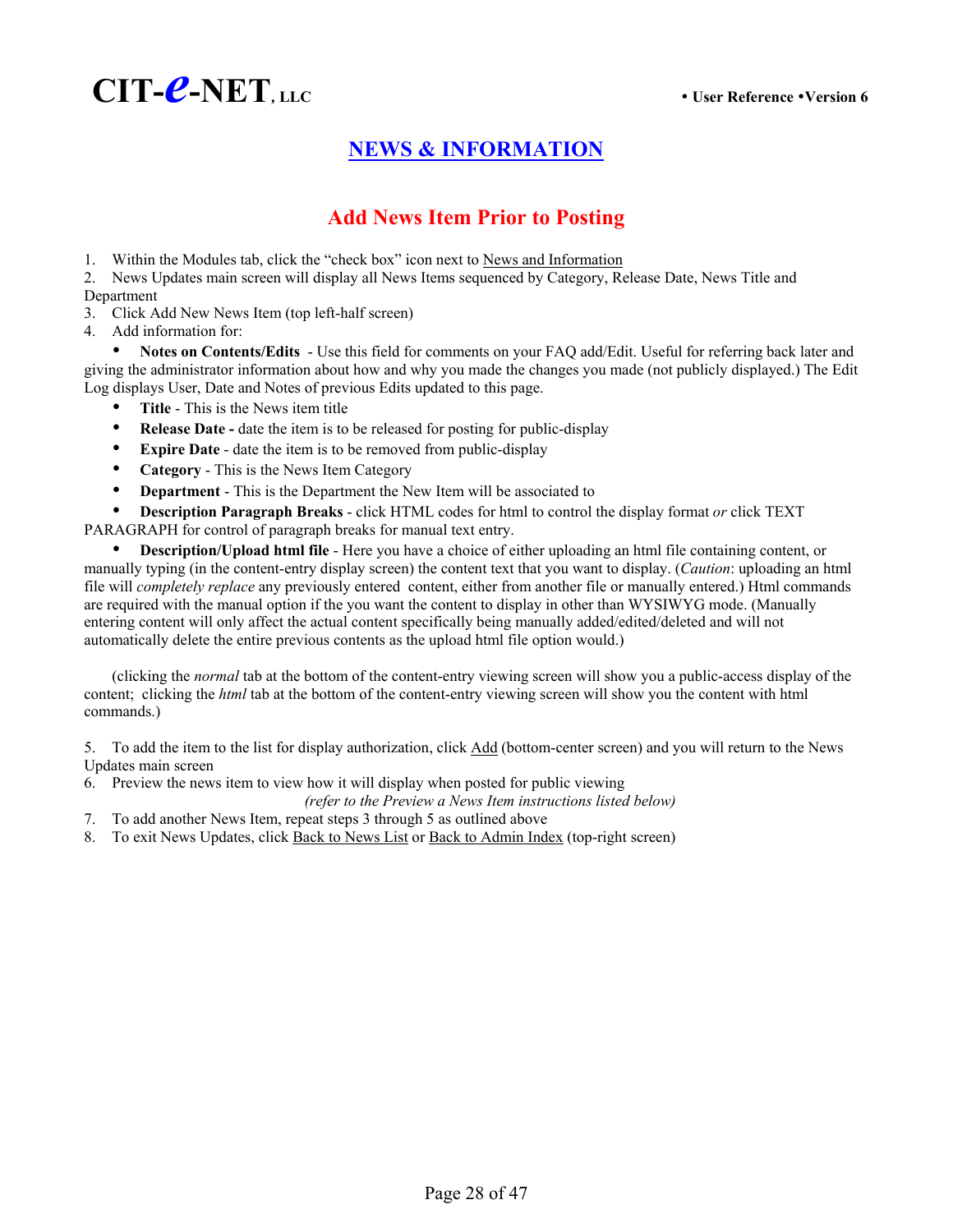

# **NEWS & INFORMATION**

# **Preview News Item Prior to Posting for Public-Access Display**

1. Within the Modules tab, click the "check box" icon next to News and Information

2. News Updates main screen will display all News Items sequenced by Category, Release Date, News Title and Department

3. After performing the viewing/edit procedure for the News Item, click Preview next to the specific News Item to view how the News Item will actually appear when posted for public-access display

4. To preview another News Item, repeat step 3 as outlined above

5. To exit News Updates, click Back to News List or Back to Admin Index (top-right screen)

For those selected staff personnel who are assigned "Authorize" capability to post pages for public display, the Authorize procedure is as follows:

# **Authorize News Item to Post for Public-Access Display**

1. Within the Modules tab, click the "check box" icon next to News and Information

2. News Updates main screen will display all News Items sequenced by Category, Release Date, News Title and Department

3. After performing the viewing/edit/preview procedures for the News Item, click Authorize next to the specific News Item you want to authorize posting for public-access display

- 4. To authorize another News Item, repeat step 3 as outlined above
- 5. To exit News Updates, click Back to News List or Back to Admin Index (top-right screen)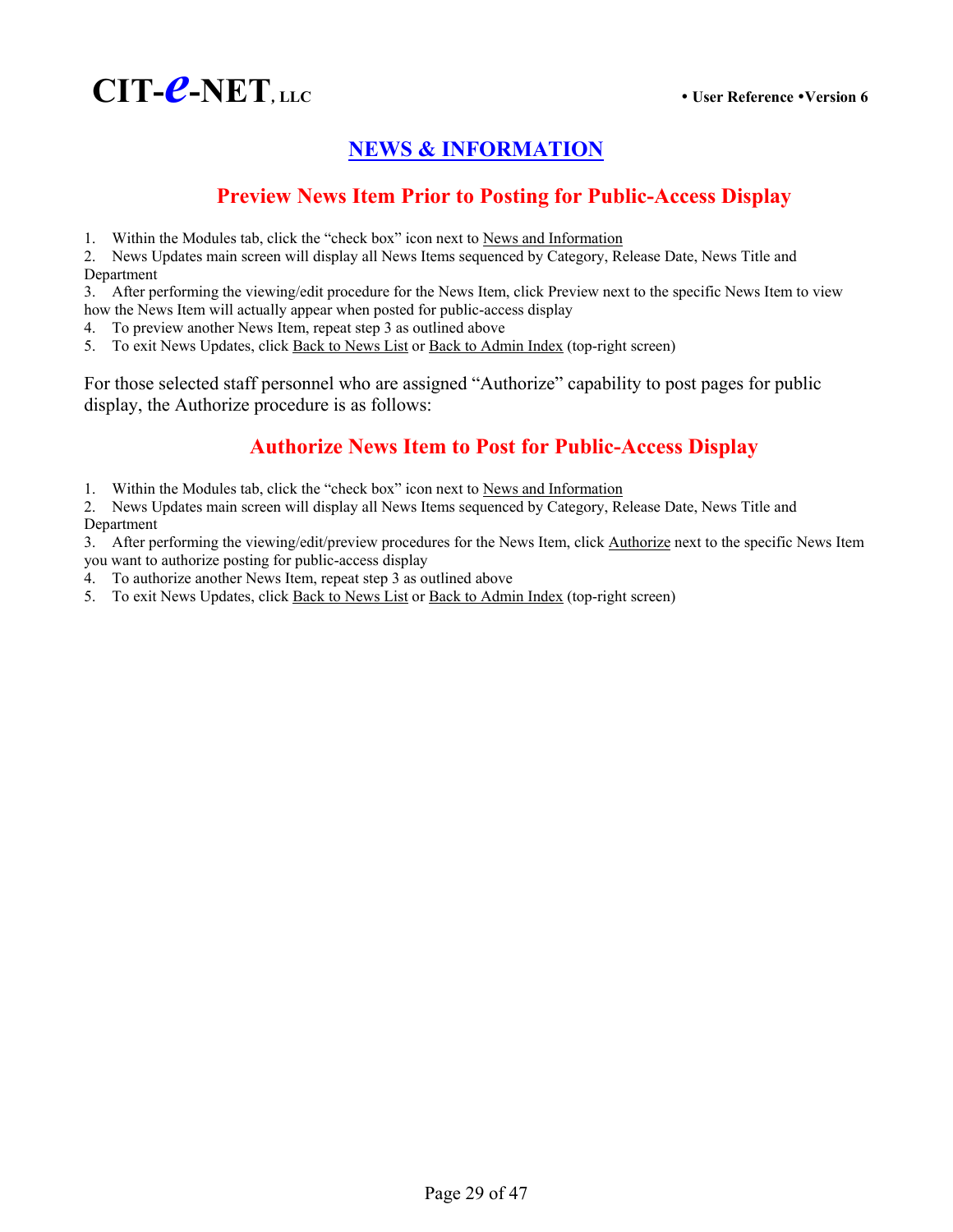

# **PHOTO JOURNAL**

# **Add a Photo Journal Page**

1. Within the Modules tab, click Photo Journal

2. The default display shows *all* current Photo Journal Pages, with their relative sort order & active display indicator *(Yes/No)* status

- 3. To add a Photo Journal Page, click Add New Page
- 4. In the appropriate content-fields, enter *page information* for:
	- Title of new page
	- Description of new page
	- Sort order for the new page *(sorted relative to all other photo journal pages)*
	- y Checkmark the *Active* field to activate the page for display on the web site (uncheck the *Active* field to *not display*

on the web site

- Click Add New Page
- 5. To add photos, enter the *photo information* in the appropriate content-fields:
	- Click Browse (small) to select (from your PC files) thumbnail photo version to be added
	- Click Browse (large) to select (from your PC files) large photo version to be added
	- $\bullet$  Title of new photo
	- Description of new photo
	- Click Sendfile to send the photo file from your PC to the server

(*if you don't want to assign a photo at this time, click Update left-side page)*

6. If you will not be creating , editing or viewing another Photo Journal page at this time,

Click Back to Index (top-right screen) to return to the main Admin Index page

# **Delete a Photo Journal Page**

1. Within the Modules tab, click Photo Journal

2. The default display shows *all* current Photo Journal Pages, with their relative sort order & active display indicator *(Yes/No)* status

- 3. Click Delete next to a the specific Photo Journal Page to be deleted
- 4. If you will not be creating , editing or viewing another Photo Journal page at this time,

Click Back to Index (top-right screen) to return to the main Admin Index page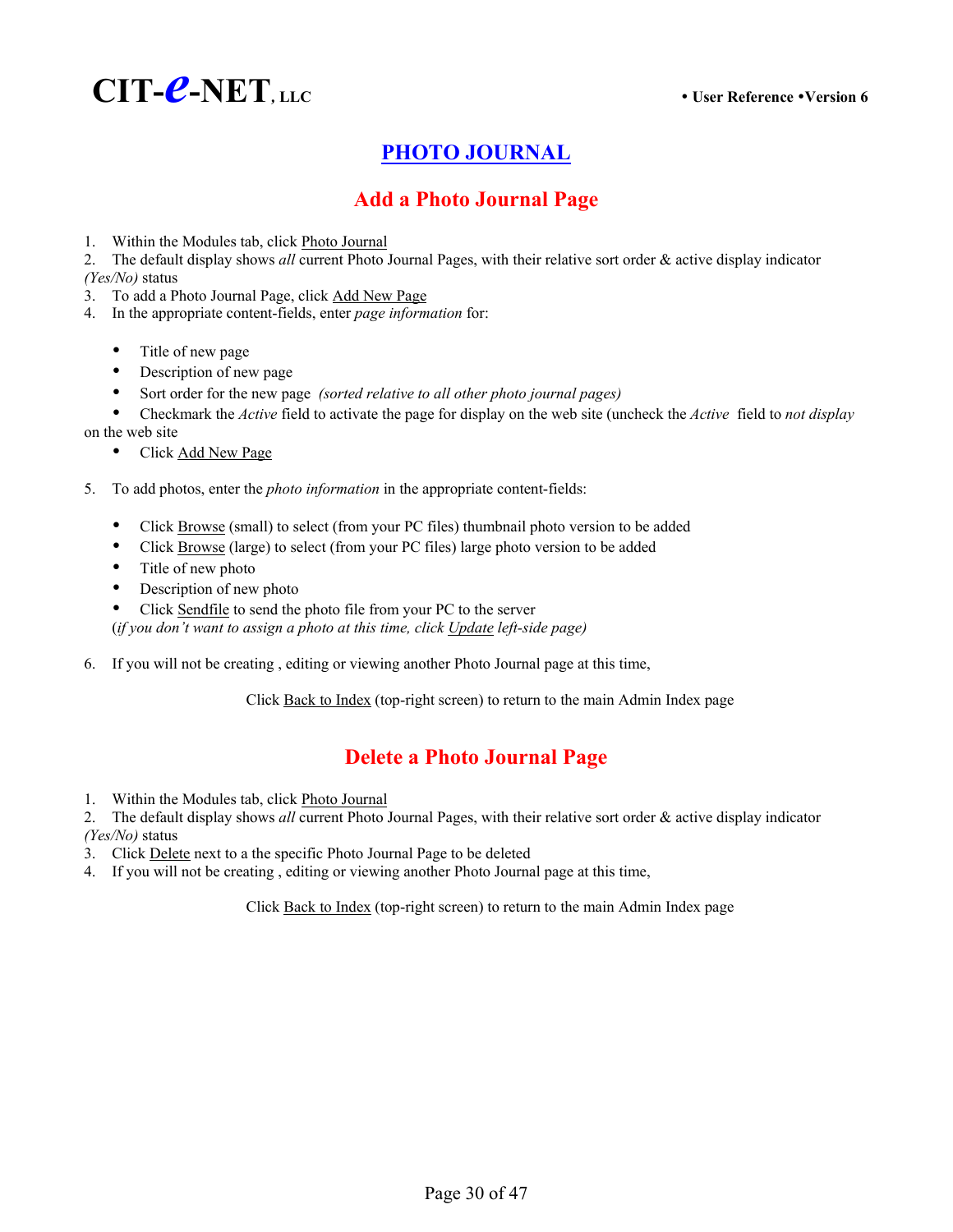# **PHOTO JOURNAL**

# **Add/Edit/Delete/View a Photo on a Photo Journal Page**

1. Within the Modules tab, click Photo Journal

2. The default display shows *all* current Photo Journal Pages, with their relative sort order & active display indicator *(Yes/No)* status

3. To edit/view a specific Photo Journal Page, click the specific photo journal page

In addition to viewing the page, you can also add/delete/edit specific photo information: *To add a photo*:

- Click Browse (small) to select (from your PC files) thumbnail photo version to be added
- Click Browse (large) to select (from your PC files) large photo version to be added
- Title of new photo
- Description of new photo
- Click Sendfile to send the photo file from your PC to the server

 *To delete a photo*:

• Click Delete next to the specific photo to be deleted

 *To edit photo information*:

- Click the specific photo to be edited on the photo journal page
- Change the title, description of the photo, or select a replacement photo
- Click Update to enter your edits
- 4. If you have completed adding, deleting or editing photos on this Photo Journal page,

Click Back to Page List (top-right screen) to return to the Photo Journal list of pages

5. When you have completed creating , editing or viewing Photo Journal pages,

Click Back to Index (top-right screen) to return to the main Admin Index page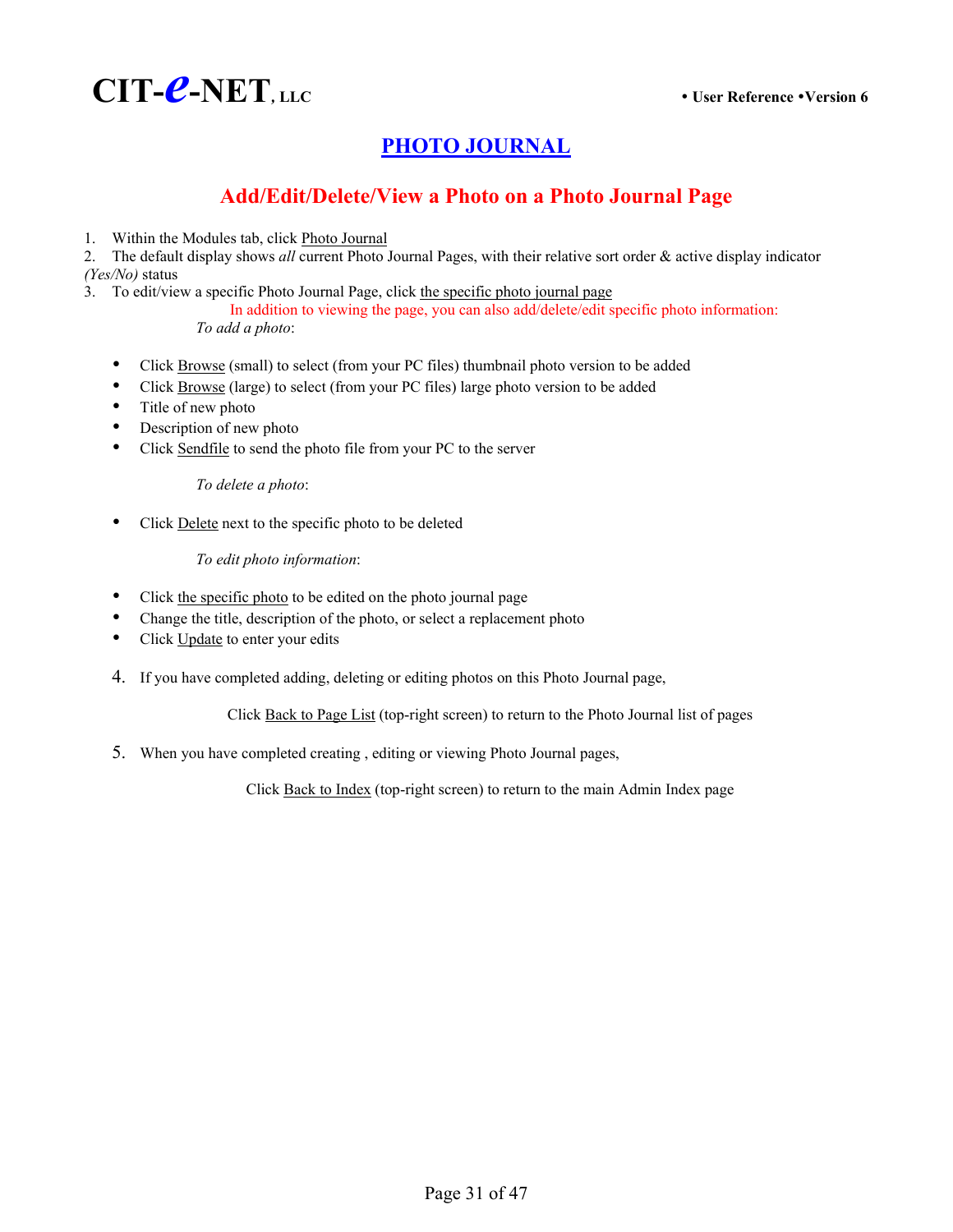

# **POLLS**

# **Add/Edit/Delete a Poll**

- 1. Within the Modules tab, click the Online Polls content icon
- 2. The default display shows *all* Polls, with their start date, total votes submitted & active display status *(Yes/No)*
- 3. To edit/view a specific Poll, click the specific Poll

In addition to viewing the Poll, you can also add/delete/edit specific Poll information:

### *To add a new Poll*:

- Click Add New Poll (upper-right page)
- Enter the text of the new Poll question
- Select a color from the color palette
- Specify the start showing date when you want the Poll to begin displaying on the web site
- **Click Next**
- Enter the Poll's first answer choice
- Select a color from the color palette
- Specify the sort order for the answer (where in the list of answers do you want this answer to display)
- Click Add to enter the new answer
- Enter another Poll answer choice if applicable by repeating the process When finished, click Close Current Window (X at top-right screen) to return to the Poll list page

### *To add another Poll answer*:

- Enter the new answer
- Select a color from the color palette
- Specify the sort order for the answer (where in the list of answers do you want this answer to display)

### *To delete a Poll answer*:

Click Delete next to the specific Poll answer to be deleted

### *To edit a specific answer (text, color, sort order)*:

- Click the specific Poll answer to be edited
- Change the text or select a new color from the color or change the sort order (display sequence)
- Click Update to enter your edits

### *To delete a Poll*:

• Click Delete next to the specific Poll to be deleted

4. When you have finished adding, deleting or editing Polls on the Polls page, click Close Current Window (X at topright screen) to return to the Modules Tab page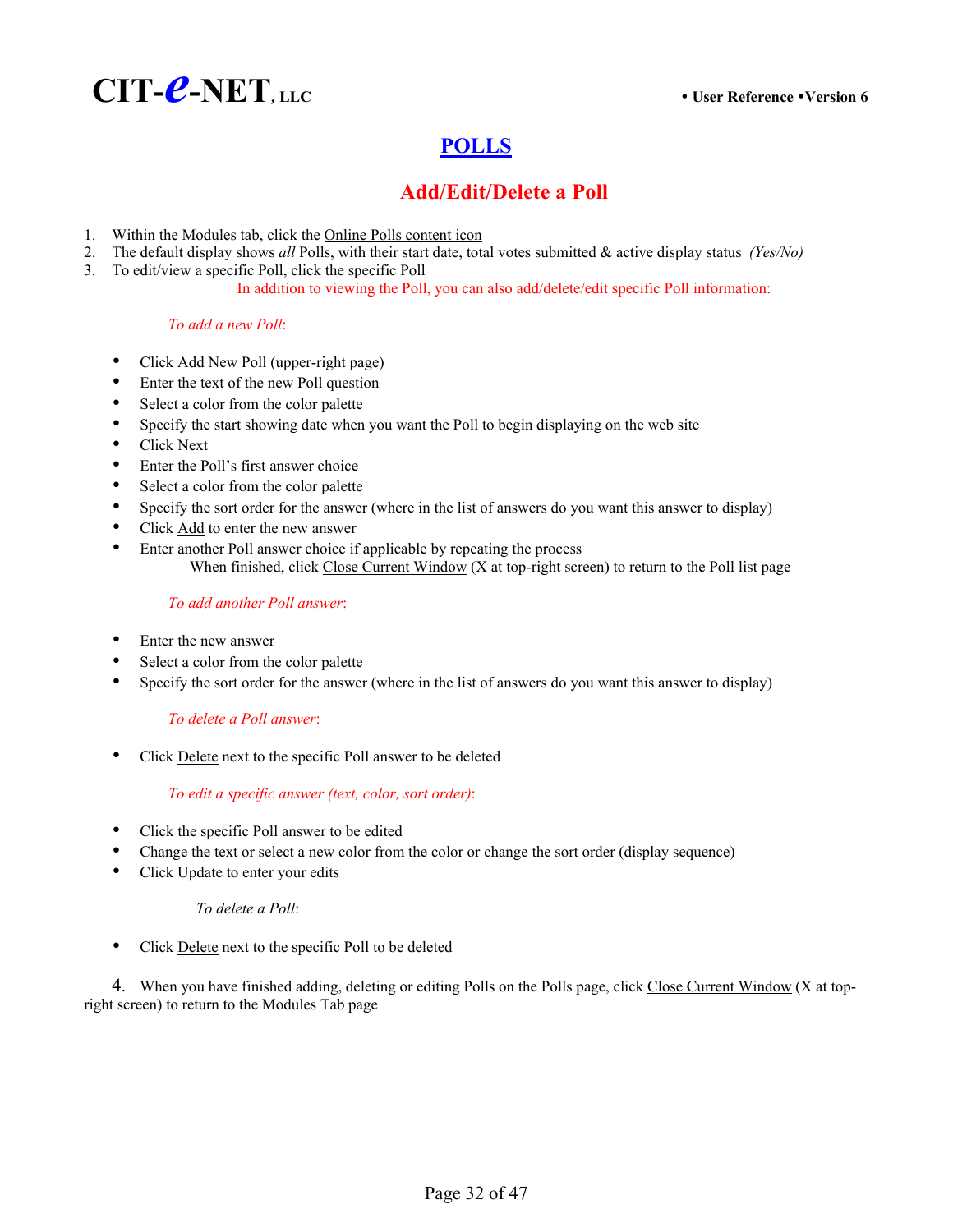

# **SERVICE REQUEST**

This application module enables Service Request submissions to be submitted by town staff via the Administration application. This acts as a shortcut to allow staff to by-pass having to enter Service Requests via the public-access web site.

# **Submit Internal Service Request**

- 1. Within the Submissions tab, click Submit Internal Service Request
- 2. Enter information for:
	- **Request Type** Select type of Service Request from pull-down
	- Last Name of request submitter
	- **First Name** of request submitter
	- **Department** of request submitter
	- Address, City, State, Zip (optional) of request submitter
	- **•** Home, Office Telephone #'s of request submitter
	- y **E-mail Address** (optional) of request submitter (for optional e-mail contact by the town)
- Do You Want To Be Contacted? indicate Yes/No if request submitter wants to be contacted back by the town via e-mail
- 3. Click Next (bottom-right screen) to continue with the Service Request Form
- 4. Enter the specific Service Request information
- 5. Click Submit (bottom-right screen) to submit the Service Request

# **Add a Service Request Form Type**

- 1. Within the Modules tab, click Service Request Form
- 2. Enter, in the Type field, the description that you want to label this specific Service Request Form
- 3. Indicate what type of service request this form will be used for: "Internal" or "Both Public & Internal"
- 4. Select (pull-down menu) the Department the Service Request form will be associated with
- 5. Enter the e-mail address of the contact to receive the actual service request submission

6. Enter the Custom Field information to be associated with this service request form (the content for any informational pull-down menus you may want to include in this form):

Enter pull-down Label description (e.g. Traffic Sign)

Select Type of pull-down information list (i.e. "Single" for single item selection; "Multi" for multiple item selection; "Text" for a user input of a specific text data field)

- Enter the Items to be included in the pull-down list (e.g. Stop Sign, Yield Sign, Other Sign) *an example of this process could be a set of pull-down menus associated with Traffic Signs (Label); where you might have a list of Signs (Items) such as Stop, Yield or Other Sign, and you might allow only one item at a time to be selected from that pull-down menu list of signs (Types=single)*
- 7. To complete the Service Request Form, click Add (bottom-center screen)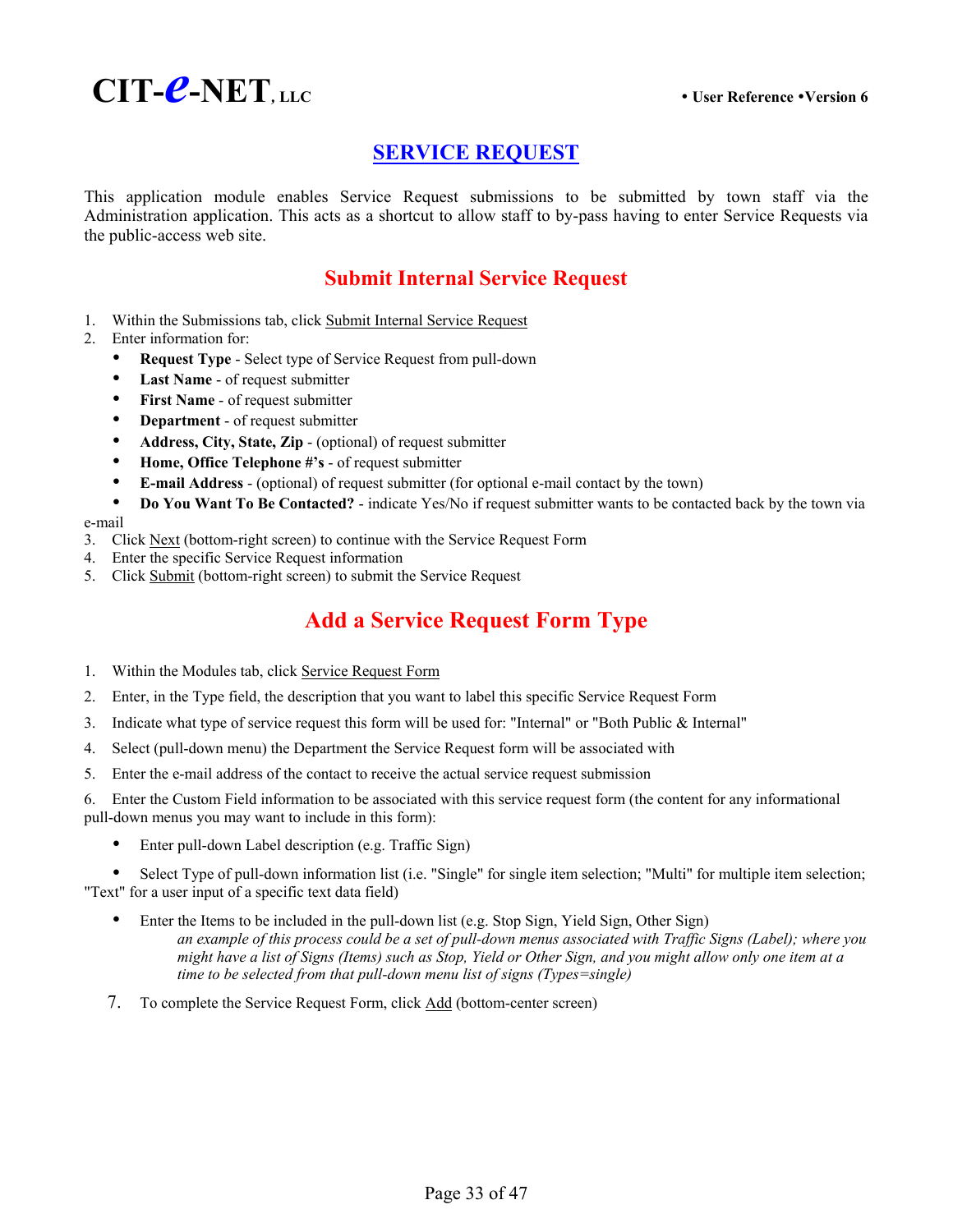

# **SERVICE REQUEST FORM**

# **Edit Service Request Submission**

- 1. Within the Submissions tab, click Service Request Form
- 2. The default display is *all* Service Requests, sequenced by Service Request Type & Date submitted You can modify the display list of Service Requests by any of the following methods:
	- Selecting via pull-down menu (top screen): status (*New, Open, New or Open, Complete, All*)
	- Sorting the list by:
	- Type, Submit Date
	- Type, Last Name
	- Last Name
	- Submit Date

Searching for specific Service Requests by entering (top-right screen):

- Submitter Name
- Submitter Address

Click Update List (top-middle screen) to redisplay the list of Service Requests per your specifications

3. To view a specific Service Request detail, click Name or Address of the request submitter

In addition to viewing the detail, you can also enter any of the following information:

- Transfer Service Request to another *Type* of Service Request (pull-down menu)
- Change status via pull-down menu (*New, Open, New or Open, Complete, All*)
- Enter an Action Date
- Enter notes for Action Taken
- Enter additional comments
- 4. If you entered additional information to the Request & want it saved , click Update (bottom-screen)
- 5. If you want to create a Work Order from this specific Service Request, select a Work Order Type from the pull-down menu (top-middle screen) and click Create Work Order just below the pull-down

(*refer to Create Work Order for step-by-step instructions*)

6. If you are not creating a Work Order, to view another Service Request click Back to Service Request List (top-right screen) and follow steps 3 - 8 as outlined above

#### *or*

Click Back to Admin Index (top-right screen) to return to the main Admin Index page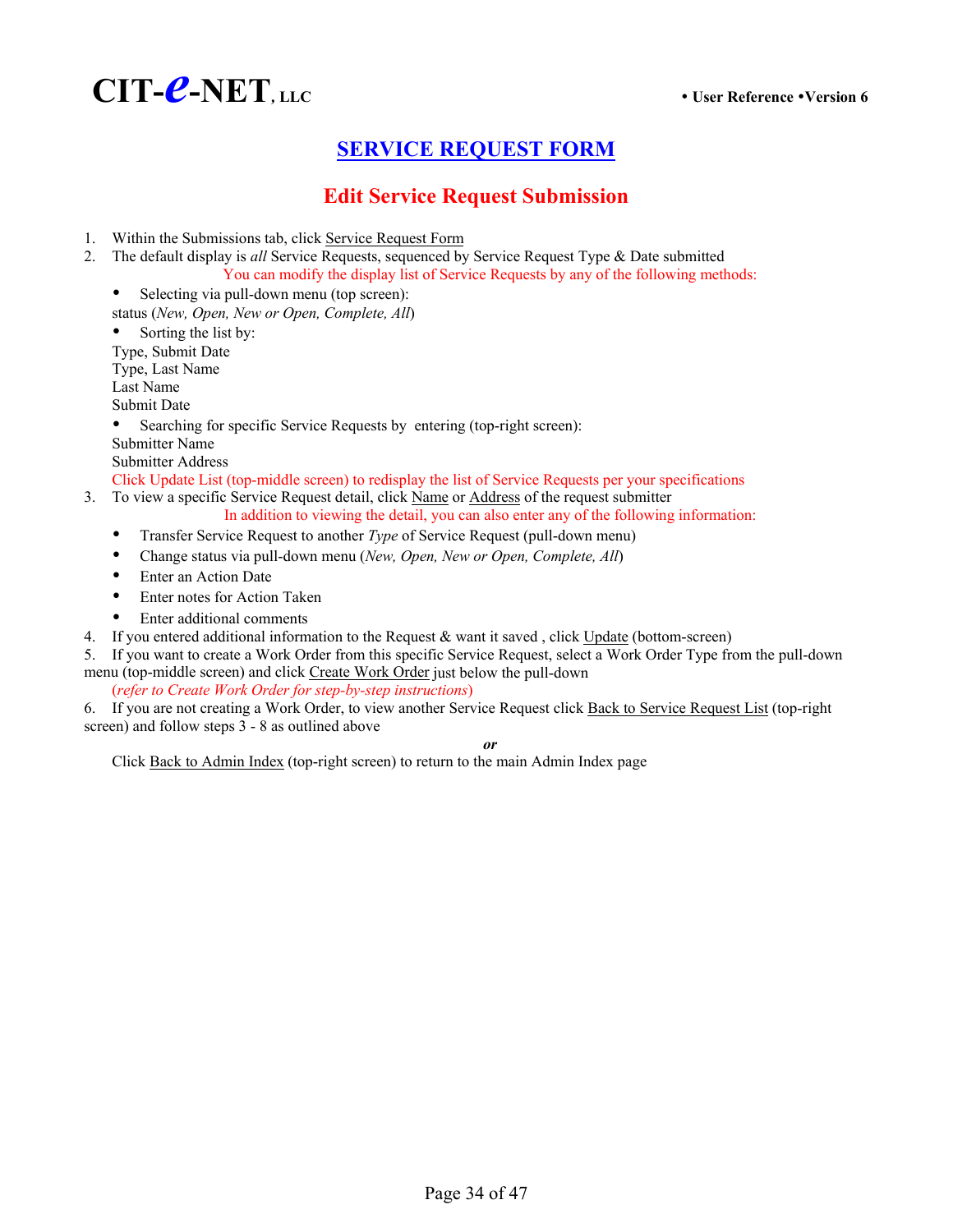

# **SERVICE REQUEST FORM**

# **Manage Service Requests**

- 1. Within the Submissions tab, click Service Request Form
- 2. The default display is *all* Service Requests, sequenced by Service Request Type & Date submitted (to modify the display list of Service Requests, *refer to View Service Requests instructions)*
- 3. To view a specific Service Request, click Name or Address of the request submitter
- 4. Manage the Service Request by changing any of the following information parameters:
- a) Transfer Service Request to another *Type* of Service Request (pull-down menu)
- b) Change status via pull-down menu (*New, Open, New or Open, Complete, All*)
- c) Enter an Action Date
- d) Enter notes for Action Taken
- e) Enter additional comments
- 5. If you added or edited information to the Request & want it saved, click Update (bottom-screen)
- 6. If you want to create a Work Order from this specific Service Request, select a Work Order Type from the pull-down menu (top-middle screen) and click Create Work Order just below the pull-down
- (*refer to Create Work Order for step-by-step instructions*)

7. If you are not creating a Work Order, to view another Service Request click Back to Service Request List (top-right screen) and follow steps 3 - 6 as outlined above

*or* 

Click Back to Admin Index (top-right screen) to return to the main Admin Index page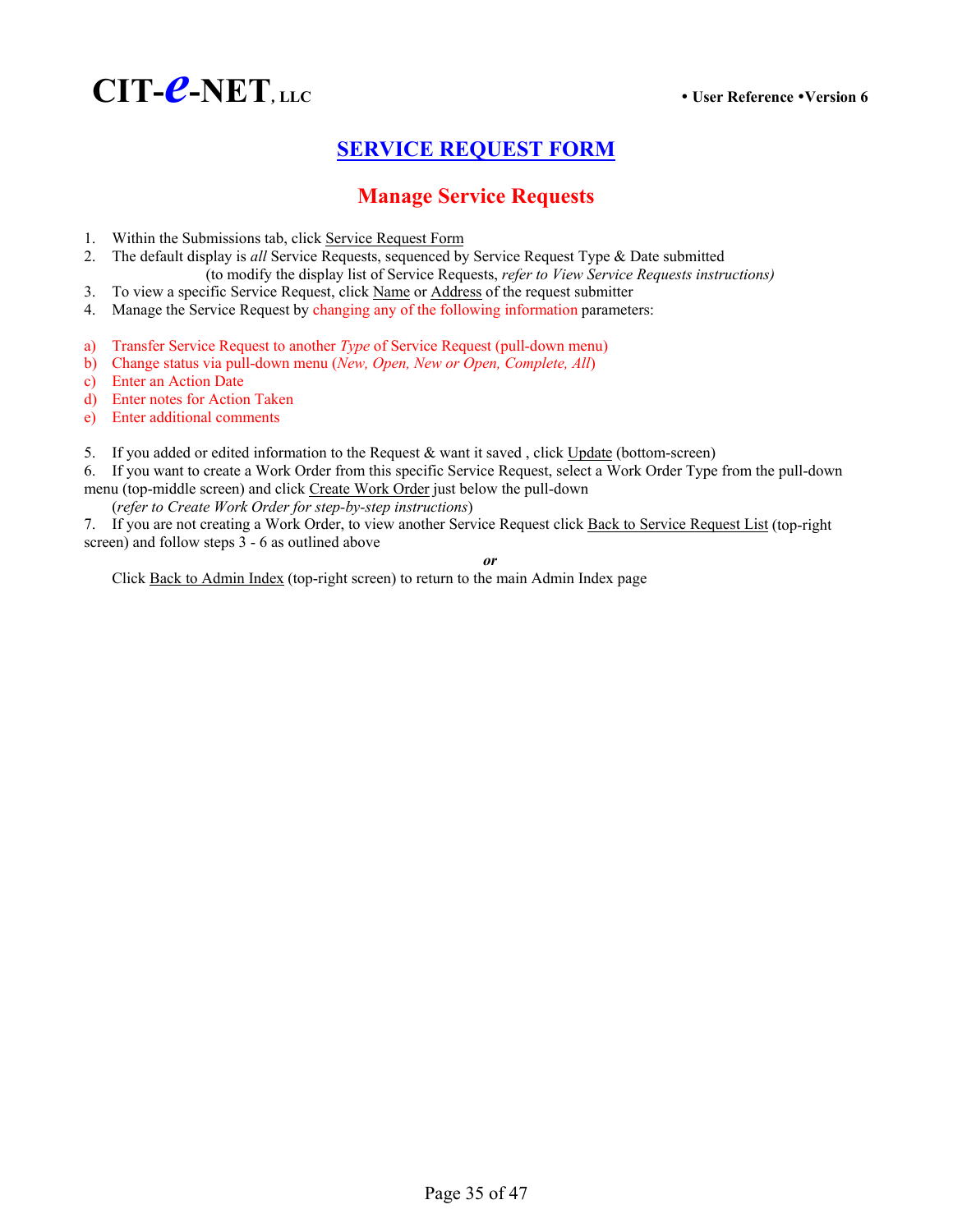

# **WORK ORDER**

From this application module you can get to the functions to Create Work Order Types, View/Edit Work Orders, View Work Order Performance Measurements or manage the Work Order main page. Please note that Work Orders are created *within the Service Requests Application*.

# **Add New Work Order Type**

- 1. Within the Modules tab, click Work Order
- 2. Click Add New Work Order Type (top-center screen)
- 3. Enter information for:
	- y **Type** Enter name of Type of Work Order
	- **•** Department select Department Work Order will be associated to
	- y **E-mail Address** e-mail address where Work Order notification will be sent
- **Do You Want To Be Contacted?** indicate Yes/No if request submitter wants to be contacted back by the town via e-mail

4. Enter the Custom Fields information to be associated with this Work Order Form (this will be content for any informational pull-down menus you may want to include in this form):

Enter pull-down Label description (e.g. Priority Level)

• Select Type of pull-down information list (i.e. "Single List" for single item selection; "Multi- List" for multiple item selection; "Text" for public-access user input of text)

Enter the Items to be included in the pull-down list (e.g. High, Medium, Low)

*An example of this process could be a set of pull-down menus associated with Work Order "priority levels" (Label); where you might have a list of priorities (Items) such as High, Medium, Low and you would allow only one item at a time to be selected from that pull-down menu list of priority levels (Types=single)* 

- 5. Click Add (bottom screen) to submit the information
- 6. Click Update Sort Order (bottom-right screen)

# **Edit Work Order Type**

- 1. Within the Modules tab, click Work Order
- 2. Click Work Order Type (Category) that you want to View/Edit
- 3. View the information or edit the information (as described in steps 3-5 for Add New Work Order Type)
- 4. Click Update (bottom screen)
- 5. Verify sort order & Click Update Sort Order (bottom screen)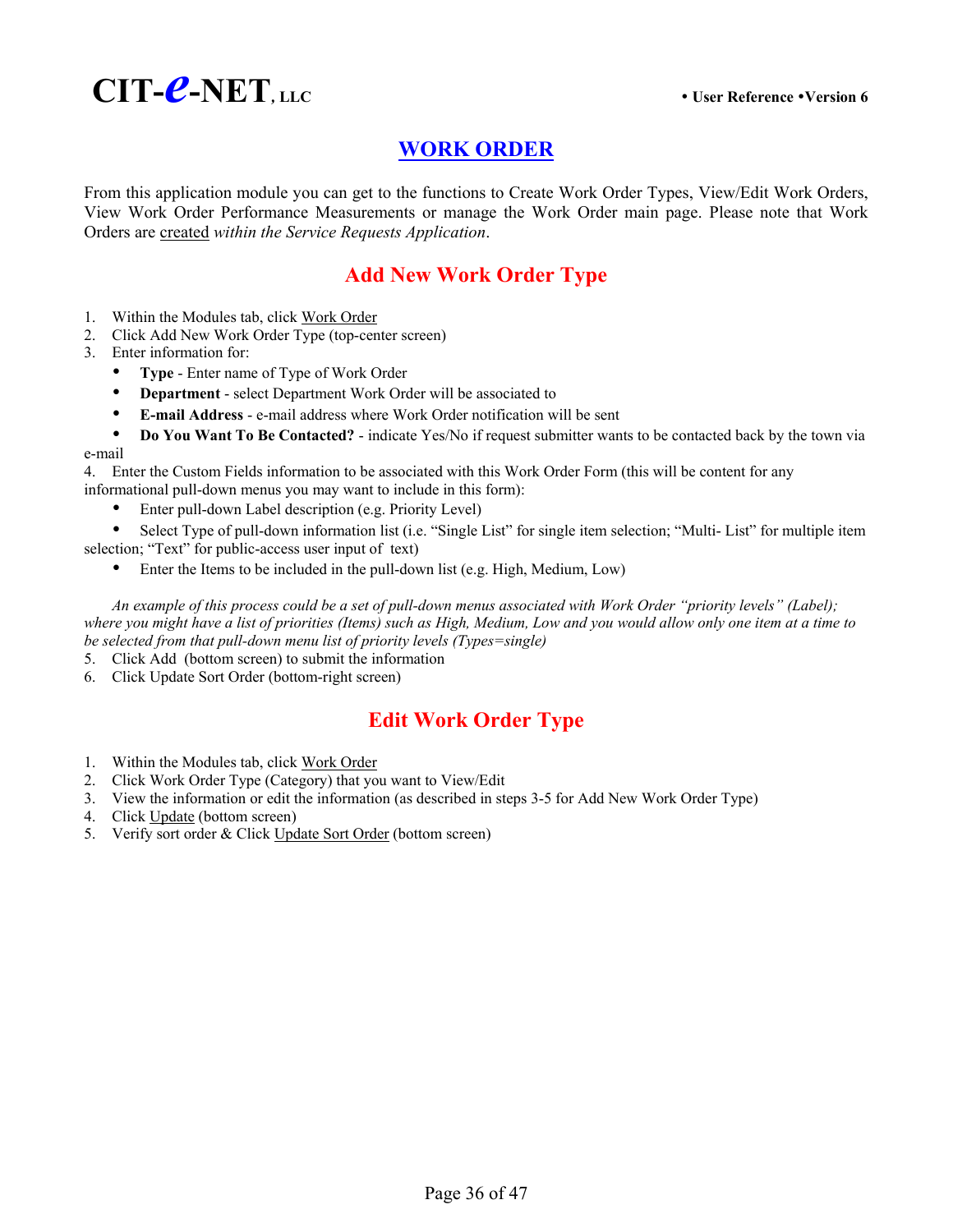

# **WORK ORDER**

# **Create a Work Order for a Service Request**

 1. Within the Modules tab, click Service Requests *(Note that Work Orders are created within the Service Requests Application*)

- 2. Select the specific Service Request to create a work order from
- 3. Click Create Work Order (top-screen)
- 4. Enter information for:
	- **Request Type** Select type of Service Request from pull-down
	- Last Name of request submitter
	- **•** First Name of request submitter
	- **Department** of request submitter
	- **Address, City, State, Zip** (optional) of request submitter
	- Home, Office Telephone #'s of request submitter
	- y **E-mail Address** (optional) of request submitter (for optional e-mail contact by the town)
- **Transfer Information -** (mechanism for transferring Work Order to multiple departments that may be involved): Transfer Date, Return Date (from the transferred dept), Department transferred to

**Time Spent, Man Hours** - optional misc. Information that may be entered after Work Order completion for other analysis purposes (e.g. planning, accounting etc.)

- **Remarks** comments/notes for future reference
- **\*** "Other" Info Fields you may custom-create these via the Create or Edit Work Order Type functions
- 5. Click Update (bottom screen) to update the Work Order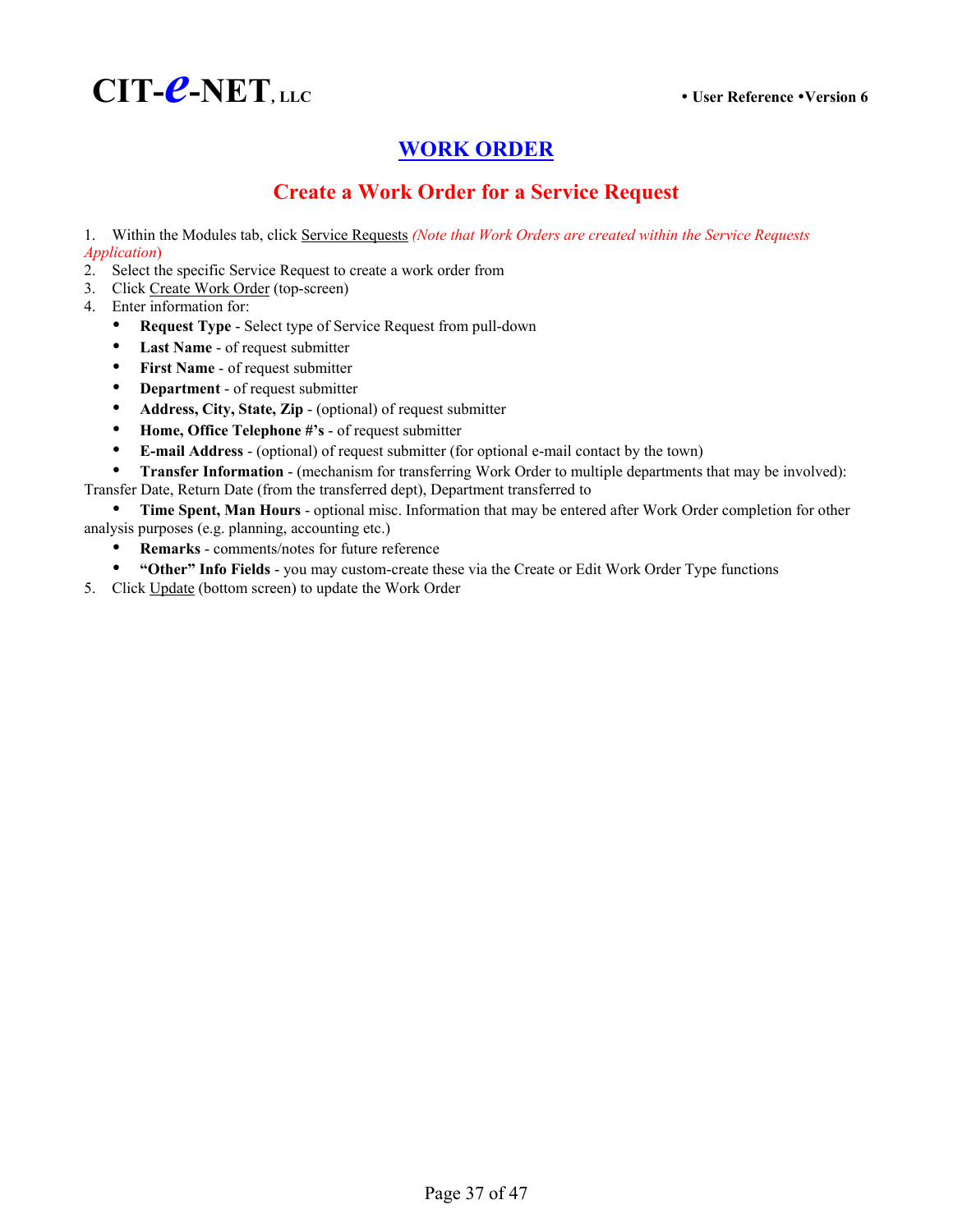

# **WORK ORDER**

# **Edit a Work Order Submission**

- 1. Within the Submissions tab, click Work Order
- 2. The default display is *all* Work Orders, sequenced by Work Order Type & Date submitted
- 3. You can modify the display list of Work Orders by any of the following methods:
	- Selecting via pull-down menu (top screen): status (*New, Open, New or Open, Complete, All*)
	- Sorting the list by:
	- Type, Date Created
	- Type, Last Name Last Name
	- Date Created
	-
	- Searching for specific Work Orders by entering (top-right screen): Submitter Name
	- Submitter Address
- 4. Click Update List (top-middle screen) to re-display the list of Work Orders per your specifications
- 5. To view a specific Work Order detail, click Name of the Work Orders creator
- 6. In addition to viewing the detail, you can also enter/edit information:
	- Status select work order status (new, open, complete) from pull-down menu
		- Completed date date work order is completed
		- y **Account#** (*optional*)
		- y **Names, Addresses**
	- **Transfer Information** transfer to another Department(s) that may also be involved
	- y **Time Spent**
	- y **Man Hours**
	- **•** Remarks
	- **•** Other custom info you may have created

7. If you edited or entered information to the Work Order & want it saved , click Update (bottom-screen) *or* If you did not edit/enter information, depending on which function you want to go to next, within the colored tab section click either the Close Current Window , Work Order or Submissions , or any Tab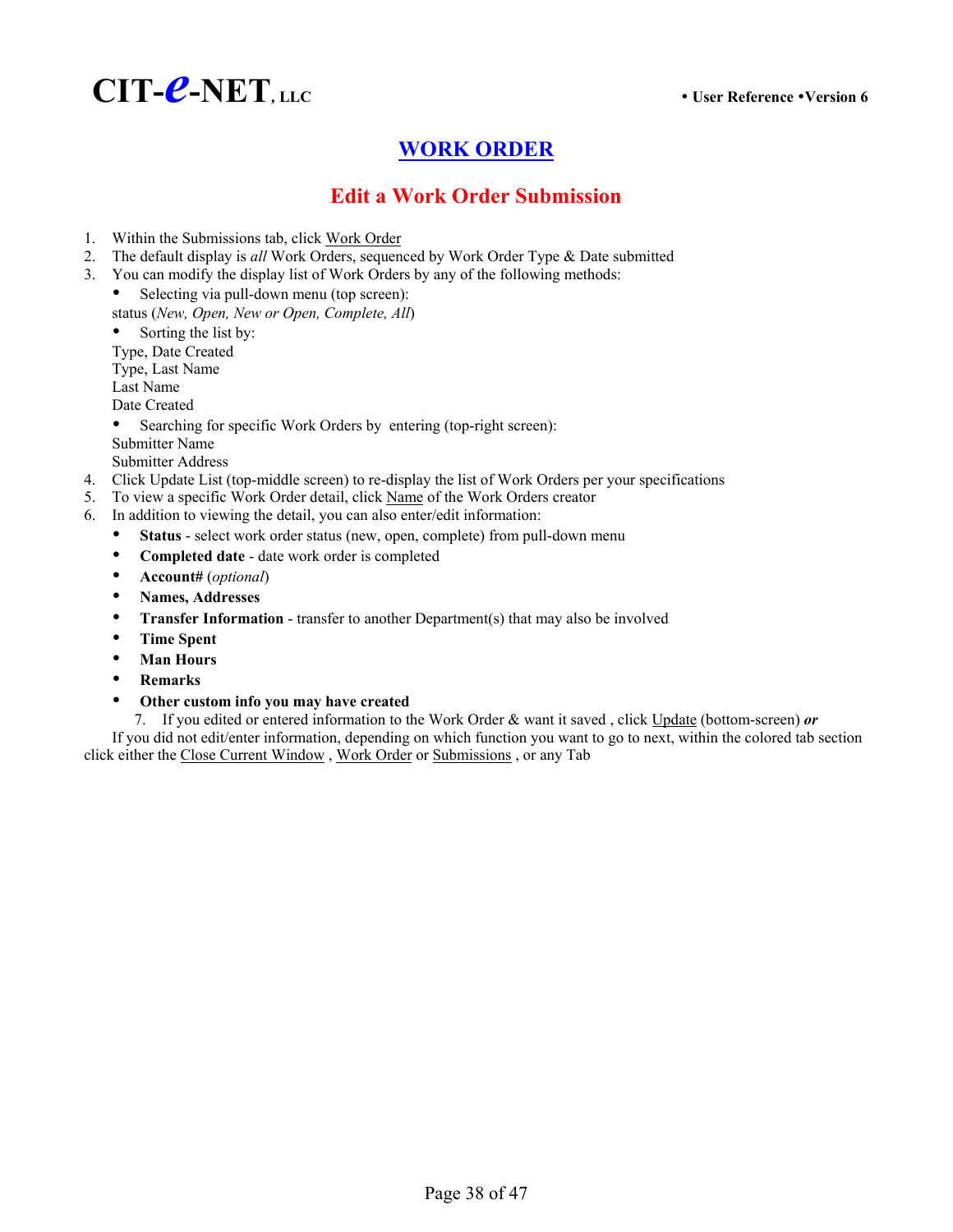

# **UPLOADING / MANAGING WEB SITE FILES**

# **Manage Web Site Document Files**

 1. Within the Main Website tab, click Manage Website Documents *(a separate web page window will open for you to manage the document files within)* 

2. The web page left frame displays the directory structure (if one exists) of document folders and files already uploaded to the web site

### *To upload a document file*:

• Click **Browse** (web page left frame)

y In the browser window, select from your PC the specific document file to be uploaded & click *Open* to have the file address entered to the directory

- Click Upload to upload the file to Cit-e-Net
- Repeat the process for each new file to upload to Cit-e-Net

*To rename a web site document*:

- Select the document you wish to rename (web page left frame)
- Click Rename This Document (web page right frame)
- 1. Enter new document name and click Submit

### *To delete a web site document*:

- Select the document you wish to rename (web page left frame)
- Click Delete This Document (web page right frame)
- 1. Verify whether you want to delete this document (click OK or Cancel)

### *To view a web site document*:

- Select the document you wish to view (web page left frame)
- Click View Document (web page right frame)

### *To link to a web site document*:

Select the document you wish to link to (web page left frame)

Copy the document URL listed next to *Link To This Document* (web page right frame) and paste the link when you create the hyperlink (refer to the content-editor instructions, creating hyperlink)

3. When you have finished managing web site documents, click Close Window to close the document manager window to return to the Administration Control Center window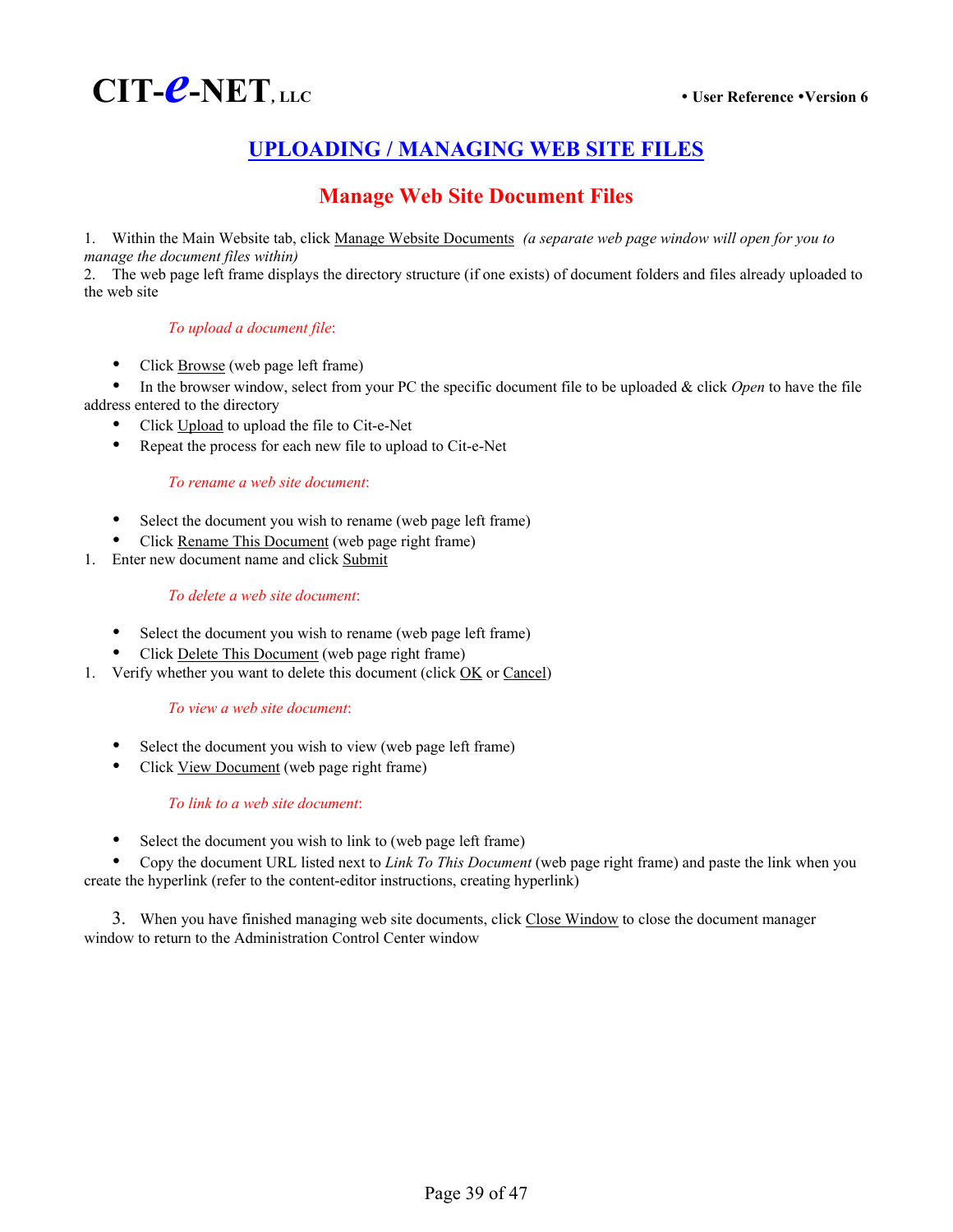

# **UPLOADING / MANAGING WEB SITE FILES**

# **Manage Web Site Image Files**

 1. Within the Main Website tab, click Manage Website Images *(a separate web page window will open for you to manage the image files within)* 

2. The web page left frame displays the directory structure (if one exists) of image folders and files already uploaded to the web site

### *To upload an image file*:

Click Browse (web page left frame)

• In the browser window, select from your PC the specific image file to be uploaded & click *Open* to have the file address entered to the directory

- Click Upload to upload the file to Cit-e-Net
- Repeat the process for each new file to upload to Cit-e-Net

### *To rename an image file*:

- Select the image file you wish to rename (web page left frame)
- Click Rename This Image (web page right frame)
- 1. Enter new document name and click Submit

### *To delete an image file*:

- Select the image file you wish to rename (web page left frame)
- Click Delete This Image (web page right frame)
- 1. Verify whether you want to delete this image (click OK or Cancel)

### *To view a web site image file*:

- Select the image you wish to view (web page left frame)
- Click View Image (web page right frame)

### *To link to a web site image file*:

Select the image file you wish to link to (web page left frame)

Copy the image file URL listed next to *Link To This Image* (web page right frame) and paste the link when you create the hyperlink (refer to the content-editor instructions, creating hyperlink)

3. When you have finished managing web site images, click Close Window to close the image manager window to return to the Administration Control Center window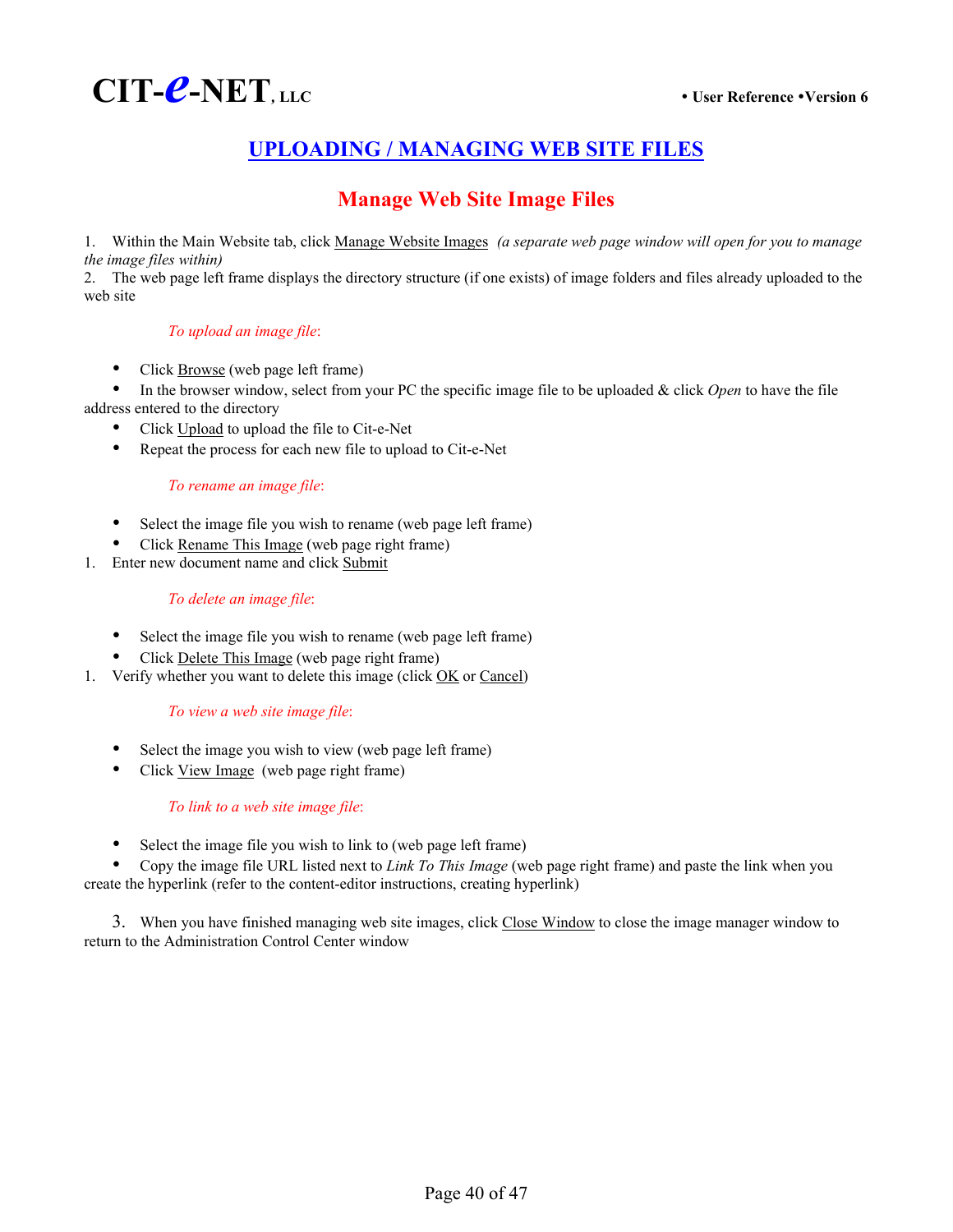# **OTHER MISC. TIPS & TIDBITS**

When deciding whether to use *Add or Edit Web Pages* or *Add or Edit Departments* when creating new web pages, the quick rule-of-thumb to remember is:

• When **adding pages to a** *department* **web site section, use the Add or Edit Departments function** on the administration main index page **(***not the Add or Edit Web Pages function)* 

• When **adding pages to the** *main* **web site section, use the Add or Web Pages function** on the administration main index page (*not the Add or Edit Departments function, which is for use to create pages associated with departments.)* 

The rationale behind the rule-of-thumb is that conceptually, we can view the web site as having 2 "types" of sections:

the **"main"** web site would be the home page & all of the "home" pages associated with the other individual Navbars.

the **"departments"** section(s) would be those pages associated with the individual departments. The overall main web site is associated with the home page  $\&$  also all of the individual pages associated with all of the Navbars section and then the department Users can create web pages

For any new pages that are created, we want to be able to quickly  $\&$  easily see  $\&$  track where those new pages are associated. Are they associated with an individual department; if so, what other pages are associated with that department? Or, are they associated with the main web site; and if so, what other pages are also associated with the overall main site? Creating pages using the *Add or Edit Departments* or the *Add or Edit Web Pages* functions allows us to quickly see these individual page distinctions.

### Creating pages within a **department** web site section:

We use the *Add or Edit Departments* function to add pages within a department because we want to be able to quickly & easily see & track all individual pages that are assigned to ( $\&$  associated with) each specific department. You can see this tracking capability by clicking *Add or Edit Departments* and then selecting any specific department; at the bottom of the screen will display a listing of all web pages associated with this department; both "current" existing web pages as well as all new "pending" web pages that have been created.

### Creating pages for the **main** web site section:

Just as each individual department can have new pages created & linked to it, so too can the overall "main" web site section. Each Navbar can also have additional pages associated with it besides that Navbar's "home page". This can be done using the *Add or Web Pages* function. By clicking *Add or Edit Web Pages*, the screen will display a listing of all web pages associated with the overall "main" web site Navbars. By selecting & editing any specific page from this display list, you can see from the "parent page" parameter what specific "main" section or Navbar this particular page is associated with.

If we don't use the *Add or Edit Departments* or *Add or Edit Web Pages* function in the appropriate instance, we could be creating a situation where the ability to track where pages are assigned could be a prohibitively time consuming or impossible task. For instance, if the *Add or Edit Web Pages* function is used to create new pages within departments, then viewing any department using the *Add or Edit Departments* won't display a list of any of those pages that were created as being associated with the particular department. A user would manually have to check each individual page within the *Add or Edit Web Pages* function to see what specific department the page is affiliated with. That would quickly become an exercise in frustration.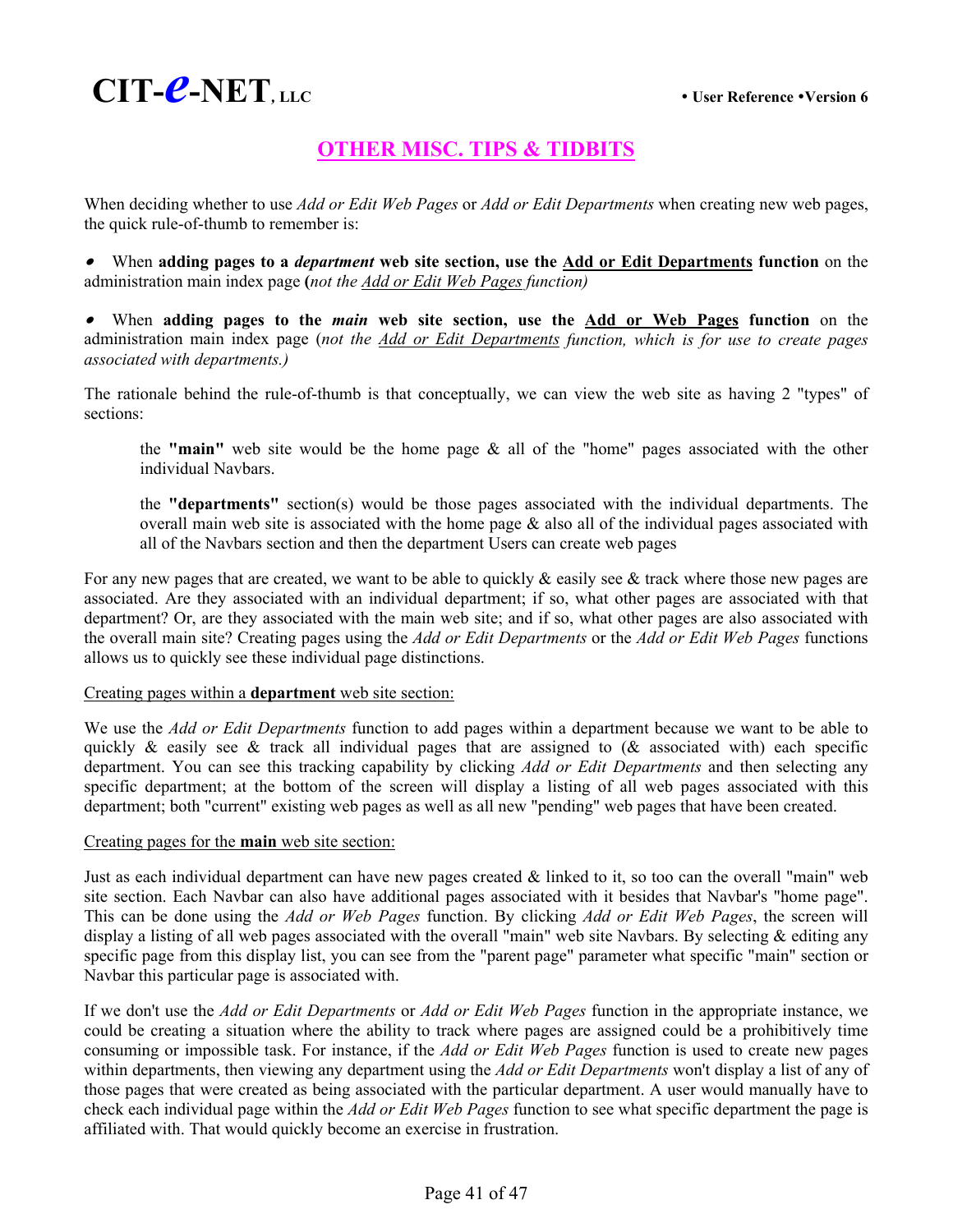

# **USER FAQ's**

### **How do I re-size photos on the homepage?**

You can't re-size the images on the home page the same way you can in the editor window for the other pages of the site. That is because the images are stand-alone and not part of another page or text. That being said, you can force the image to be a smaller size by using the image parameters field below the image in the administration area.

You really don't want to upload large images because they will just slow down the loading of your pages even if you do re-size afterward (the image is still a large file, I just forced it to look smaller on the screen). Ideally what you want to do is size your image down before you upload it, using image editing software (most digital cameras come with some software to do basic image editing, cropping and re-sizing. You can re-size your image down to about 200 pixels wide by 160 pixels high, which is a good range for images on the home page to be in.

### **Department Event Calendar entry: I entered an event in a department's Calendar, but the event displays only on the Main Calendar, not the department Calendar. I checked off the DP as well as the MP boxes.**

When you enter an event, if you want it to appear on a particular department's calendar you need to select that Department using the dropdown menu box labeled: **Dept./Org:** on the page where you create and edit the event.

### **Adding an Image Title and Description for the Home pages images similar to the images in the Photo Journal? Is this planned or possible?**

No, right now you can't add title text to those images. It may be a feature that we may add at some point in the future.

In the short term though, if you edit your photos in a program like Photoshop, you can add some title text below the picture, just add some white space below the picture itself and put in your text which would be part of the image you upload and would have the same effect as adding in title text separately.

### **Where do I go when I create a new FAQ and I want to pose my question in bold and underline format? Before you changed the look of your web page (7/30/03), when I went to create a new FAQ I could scroll to the bottom of the page and copy and paste html commands for bold, underline, etc.**

You can still get to those HTML codes. Before you go into the function to add your FAQ, go to the "Help" tab in the Control Center and click the link to "Common HTML Tags". Clicking that link will open up a new "pop-up" window with the basic HTML commands you are used to seeing. Then you can go back to the original window and create your FAQ, and anytime you need to refer to the HTML codes while you are creating your FAQ, just bring the pop-up window up to the front and copy and paste what you need from it.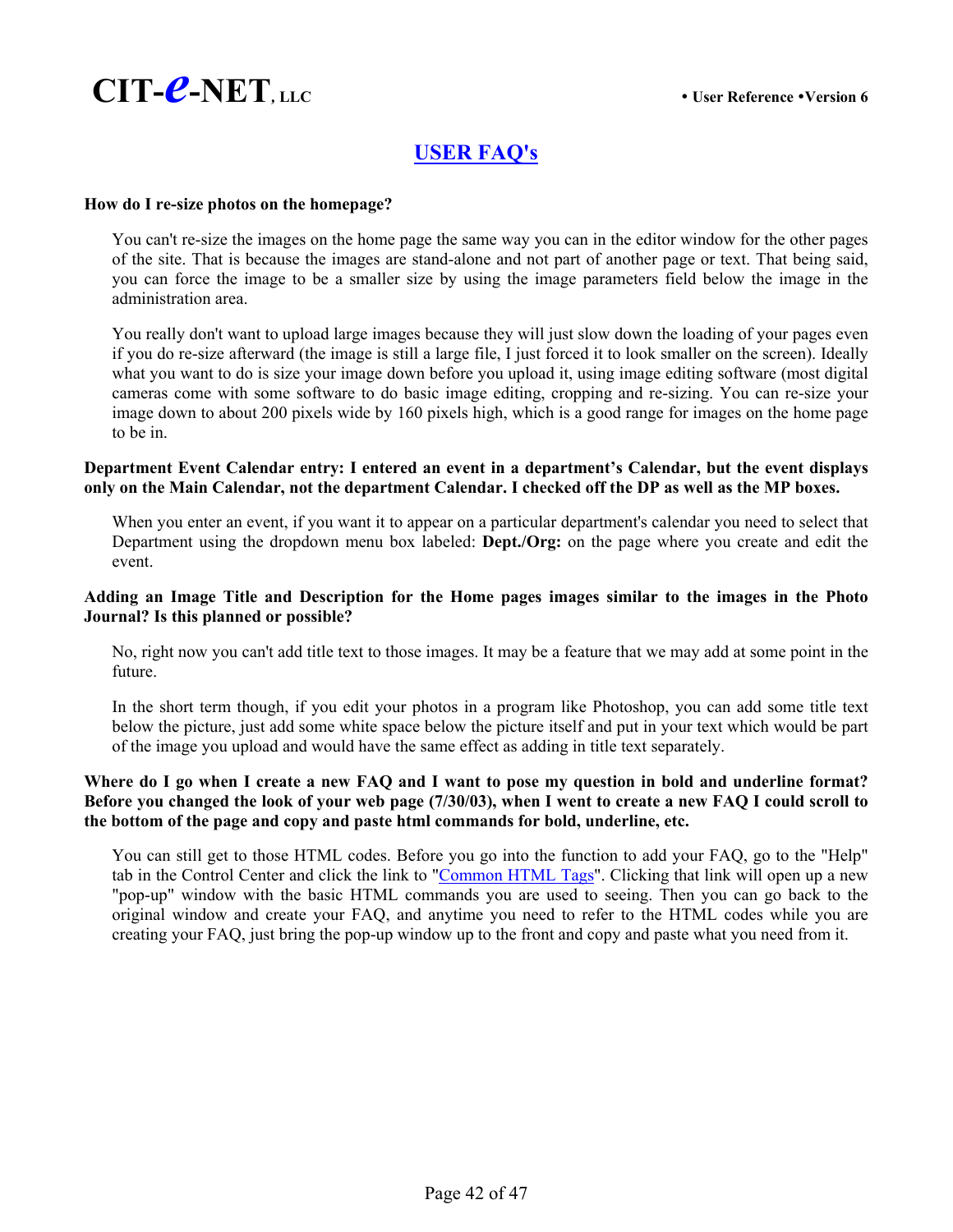

### **Having a problem entering (uploading) a pdf file as input as a news item in the News function.**

The news items function doesn't support PDF's as uploads and doesn't allow pdf files as input directly into the content-editor. However, you could upload the PDF as a form in either the **Form Center** or the **Manage Website Documents** function in the Administration Control Center, and then you can easily link to the PDF document from within any news item by creating a hyperlink to that PDF.

If the news item or PDF is associated with the mayor, you could upload the PDF as a **Report** on the Mayor's page. We built that function for periodic reports the Mayor would want to make available, like budget documents or annual reports. Then you can create a link to the PDF from within a standard "text" news item.

Another, more cumbersome way to circumvent this PDF issue could be to go to the original file that the pdf was created from and upload the html version of that file. If you want to go to the trouble of deconstructing the PDF into text and images, then you can do that in the ActiveEdit window of the news item. Basically you will be recreating the PDF as an HTML document. If the file has some graphics that you want included, you can separately insert those graphics in the ActiveEdit content editor after uploading the original html version file.

### **Mayor's Message Archive**

Mayor's messages are entered to archive ONLY from the current message, which is done automatically by clicking "archive current message". When you archive the current message you are creating a copy of it; the original message stays there until it is changed by the content editor. If no change/delete is done to the current message after an archive, then the archived & current messages will both be the same and each will display as such? Otherwise, you just replace the current message with a new message AFTER you archive a copy of it first?

### **Adding & Editing "Have a Question for Our Mayor?" items**

On the mayor's page is a highlight box "**Have a Question for Our Mayor?"** on the right-hand side of the page which gives people a link to the mayor's e-mail address to send questions, and a link to the questions and answers the mayor would post.

To add and edit the questions and answers page, in the Administration Control Center go to "Add or Edit Web Pages" within the Main Website tab and select the page called "Ask the Mayor" to edit.

### **How do I insert an image into a news item?**

Copying and pasting and uploading via the browse button won't work here. The way you insert an image into a news item is different and is related to the content-editor box where you type in the text of the news. In the content-editor box, you will see a series of buttons, much like what you would see when using Word. One of those buttons looks like a little yellow box with a mountain range inside. That is the "Insert Image" button. First, type in the text that you want to have in the news item and then position and click the cursor within the content-editor where you want the image to be inserted. Then click the "Insert Image button" (little yellow mountain range) and you will get a new window that lets you select an image from a list of those images already on our server. Or, if you want to use a new image from your own computer, look at the top of the window for an option called "New Image". Clicking that option lets you pick an image off of your own machine and upload it to our server for use. After you select and upload the image to our server, you can then click "Insert Image" at the bottom of the window to insert that image into the news item.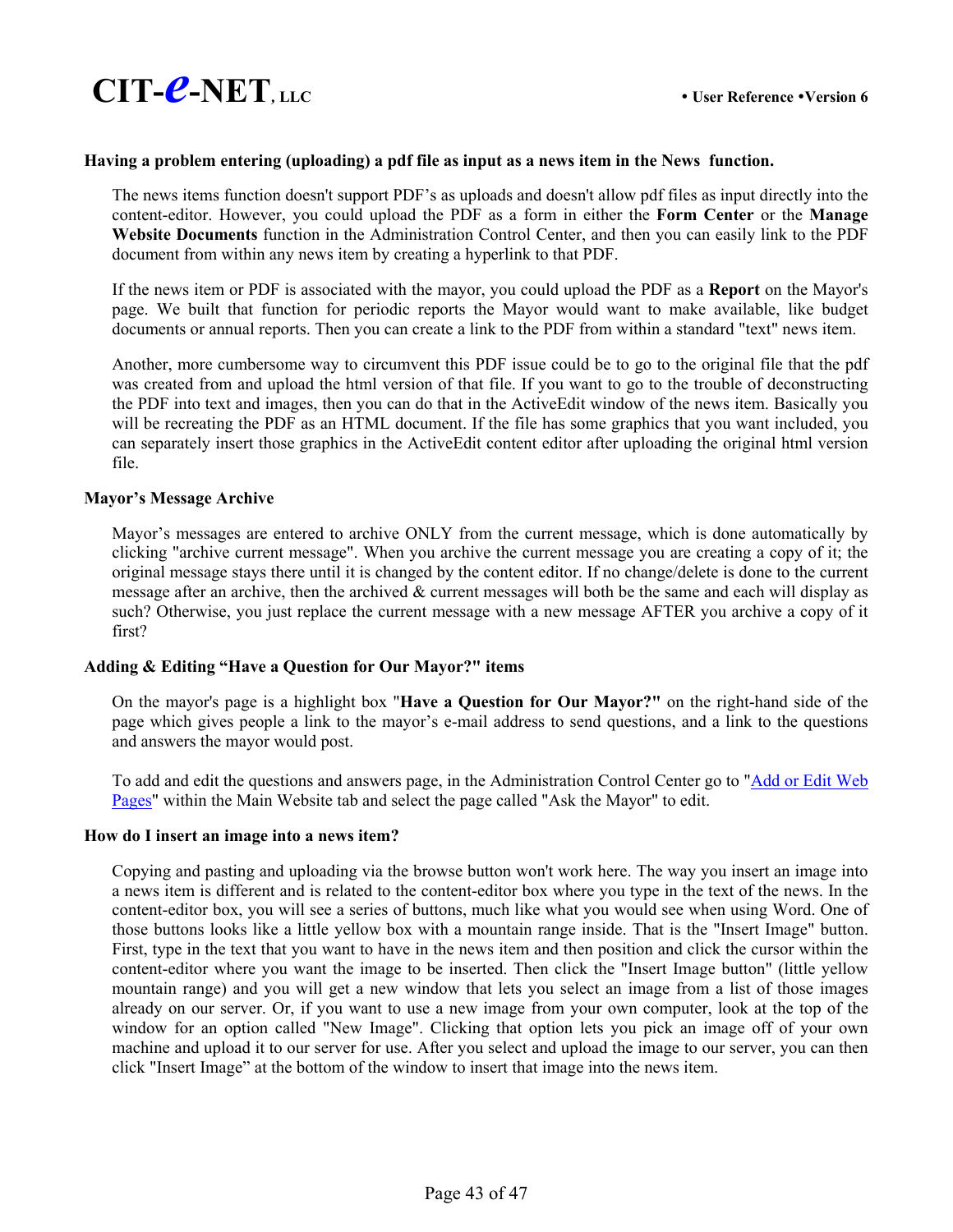### **Is there any capability that can force a disclaimer to appear to highlight to the user that they are leaving the web site and that we cannot be responsible for what XYZ.com shows them?**

Within the framework of the "Links" area, the answer is yes. If it is a link from the Cit-e-Net "Links" page then yes, we can build something that pops up a warning window prior to those links loading. What we can't do is give that kind of functionality for every external link within the site, wherever it exists in the site. For instance, if someone embeds an external link in one of their department pages, we can't really do anything about that.

### **The "hit-counter" option is available within the departments section. Is there is a way to do that for other pages (mayor's, home, council)? Will we place a counter on another page requested?**

No, it is a department specific option, not a page option, for Department-level home pages. We don't offer page counters on individual pages within the basic application.

### **How to change category introduction content within department-level category displays (Links, Events Calendar, Contacts, News, Forms, Meeting Schedules, FAQs)**

The main "Main" radio button means the header that is used on the main web site page for a specific category "news, events, forms, etc." will also be used for the same category heading within the department. This "header" is the upper page information (text, image, photo) that is entered via the "edit page setup" function within that specific category. It is that introductory information that can reside immediately above the actual page content for that category.

So, the main page of the main web site category could have introductory content, and each department choosing to also display this category has the ability to select whether they want to either nullify that information and not use any introductory heading, use the same introductory heading as the main web site category, or replace that main web site category introduction with content that is custom to their individual department when displaying that category within their department section.

### **Where do you create text that would be sent in an e-mail to a Service Request submitter?**

In the Administration Control Center, within the Modules tab, Service Request Form function, select the "tools" icon. Scroll to the bottom of the page and there is a "submission response" content-editor enabling input of a pre-formatted submission response from the town.

### **I was just putting up a different 'news alert' on the home page, and it seemed to spread out horizontally, more than I'd intended. Is there a way to keep the text more 'columnar' so that the News & Alerts running down the right side stay visible?**

Yes, it was because of the picture you inserted onto the home page. It was too big so it pushed everything out to the right way too much. Re-sizing the picture to make it a bit smaller will make everything fit again. Generally as a rule-of-thumb, if you want to put pictures on the home page, try not to make them any larger than about 450 pixels wide when you edit them from your scanner or camera.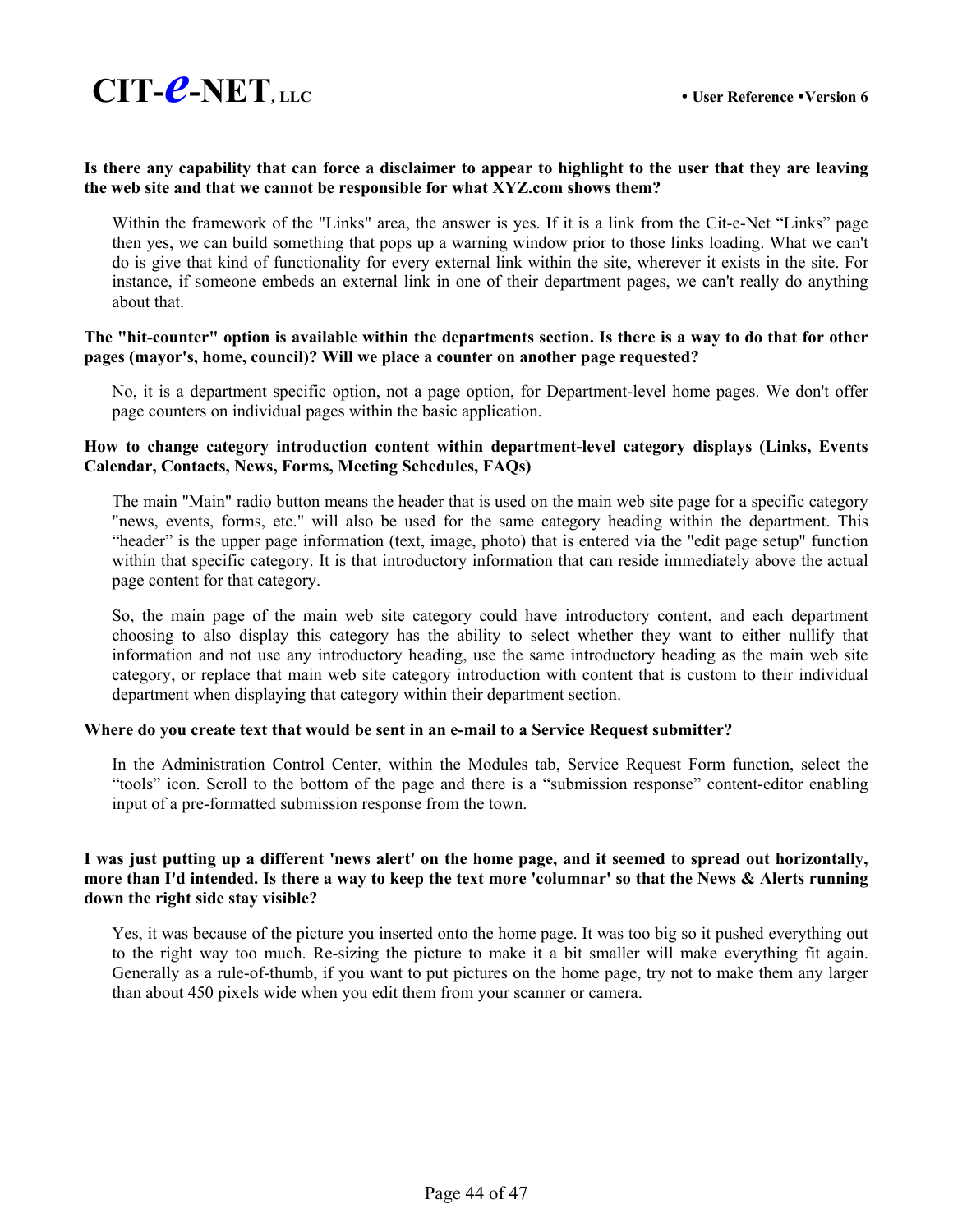

### **How can I copy an agenda so that the format does not change from the original? Editing it is very time consuming and I can't align the sections as they should be.**

Before you add a new meeting, open up an existing meeting that already has the agenda formatted the way you want it. In the Agenda content-editor window, use your mouse to select all of the text in the window starting at the top and going all the way to the bottom. Then on the editor toolbar look for the **Copy** button (it is in about the middle of the top row and looks like two pieces of paper) and click that button to copy the formatted text to your clipboard.

Now go back to the Meeting List and click the "Add New Meeting" link to get to a blank meeting page. Before you do anything else, put your mouse in the Agenda editor window and click once. Then click the **Paste** button (it is right next to the copy button on the toolbar and looks like a clipboard & piece of paper.) The agenda you just copied should now be pasted into the field. You can then enter in the rest of the information about the meeting and edit the details of the agenda.

### **FAQ sorting**

In the FAQ area within the Administration Control Center, you will see a **Sort** parameter field next to each individual FAQ item. You can enter a number in each field which determines which FAQ in that category comes first, second, third and so on.

For example if you want one FAQ to be first, you could put a 0 in the Sort field for that FAQ. The next one could have a 1 or some higher number and so on. It doesn't really matter what numbers you use as long as the numbers for each item are higher than the last. You could start with 0, then use 5, 10, 15, 20 and so on, our you could go 1, 2, 3, 4, 5. When you have the sort order for a category they way you want it, you click on the "**Update Sort**" button to reorganize them into the correct order.

If two FAQs have the same Sort # then the system sorts them alphabetically.

You also have the ability to sort the FAQ categories themselves. You will notice under the list of Categories on the right-hand side of the FAQ administration page the same kind of **Sort** field. This works the same way, start with the lowest #'s for the items you want to appear first and work with higher numbers. When you have them in the order you want, click on the "**Update Sort**" button to finalize the order. Again, if they have the same sort #, then they will be sorted alphabetically.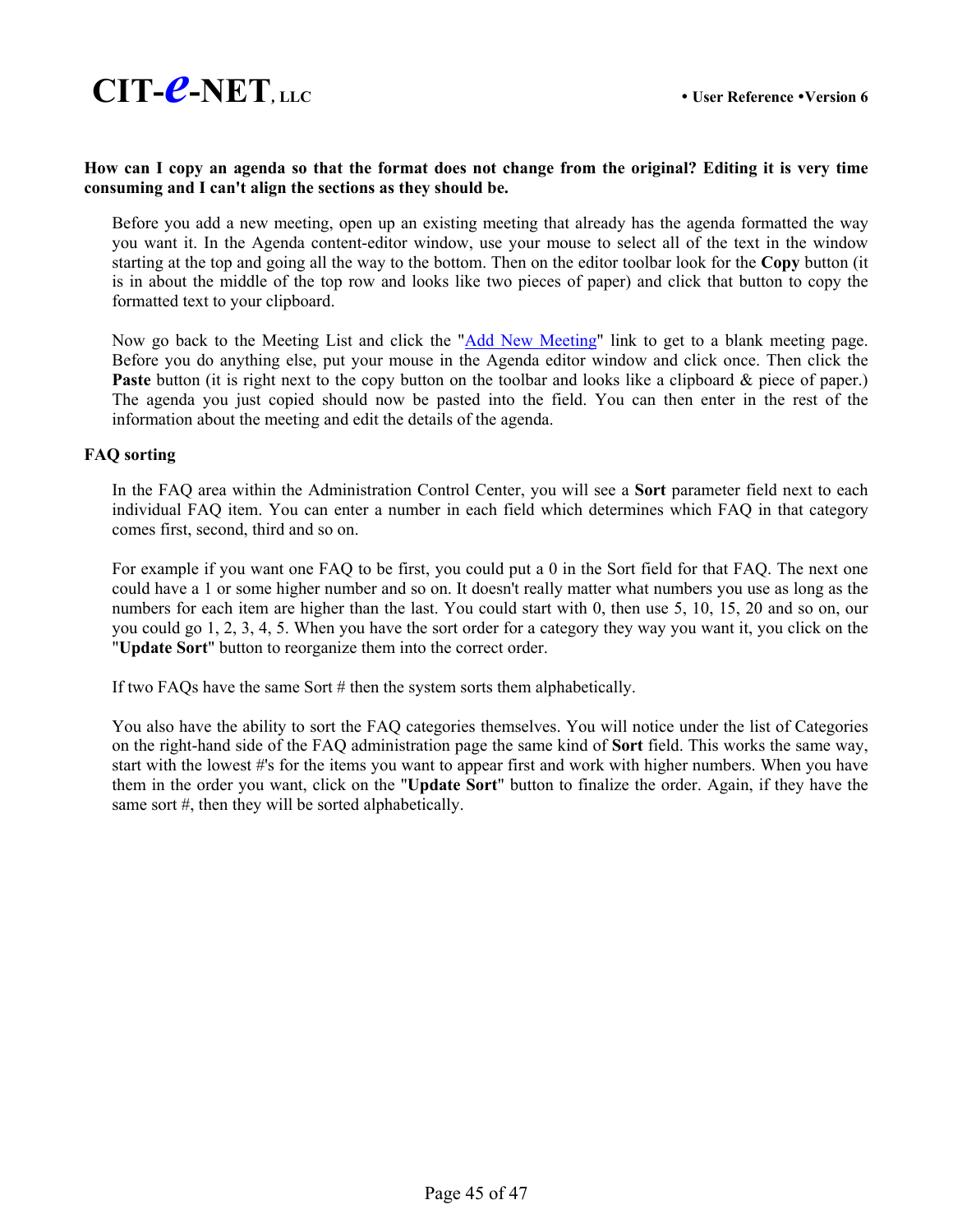

### **While working on a PC there is a constant pop-up about installing features of Microsoft 2000. In order to continue you have to keep hitting Cancel.**

 This problem is a Microsoft Office 2000 installer bug that sets the default HTML editing component to "Install on first use", although it is already installed on Windows. You can correct this problem on your PC by following the steps to resolve the problem at the link specified below. You can also access this link from the Cit-e-Net Administration Control application within the "Help" tab by clicking the item "I keep being prompted to insert the Office 2000 CD?" under Misc. Items.

### **http://www.activsoftware.com/support/kb/index.cfm/fuseaction/single/id/1018**

### **Captions are very difficult to align to the photos or other images. You must either place the caption on the photo in Photoshop or spend an inordinate amount of time trying to visually align the caption to the photo. Being able to insert a text box would help considerably.**

 This can easily be resolved by creating a two (2) row table with the top cell for the picture and the bottom cell for the caption.

### **Editing tables are difficult to edit. You can't easily add or remove rows and columns.**

 Table editing capabilities are explained within the content-editor's "help" icon. There is also an online audio/visual user-tutorial for the content-editor that is found within the Cit-e-Net Administration Control Center application under the "Help" tab and accessed by clicking by clicking the "ViewActiveEdit Tutorials" function. This tutorial explains table editing capabilities in more detail than does the "help" icon and will visually step youthrough the various procedures while simultaneously providing audio explanations.

 Very quickly and briefly though, placing the cursor within a table in the content-editor and right-clicking the mouse will open a window of table editing functions that you may select from for both the cell and table levels.

### **Out of date pages are left on the website because there is no place to "store" the information so that it won't have to be created again from scratch. For example, pages that periodically recur should be able to be moved off the visible site, but be available to be updated and posted again.**

 Periodically recurring web pages can very easily be removed from displaying on the public web site and can be placed in an inactive status simply by "unchecking" the "Active" parameter field that is located near the top of the control page for every individual web page in the Cit-e-Net Administration Control Center application. "Unchecking" the Active field enables the web page to exist in an inactive status without displaying on the public site.

 To reactivate the web page to display on the public web site, simply repeat the steps outlined above but "checkmark" the "Active" field.